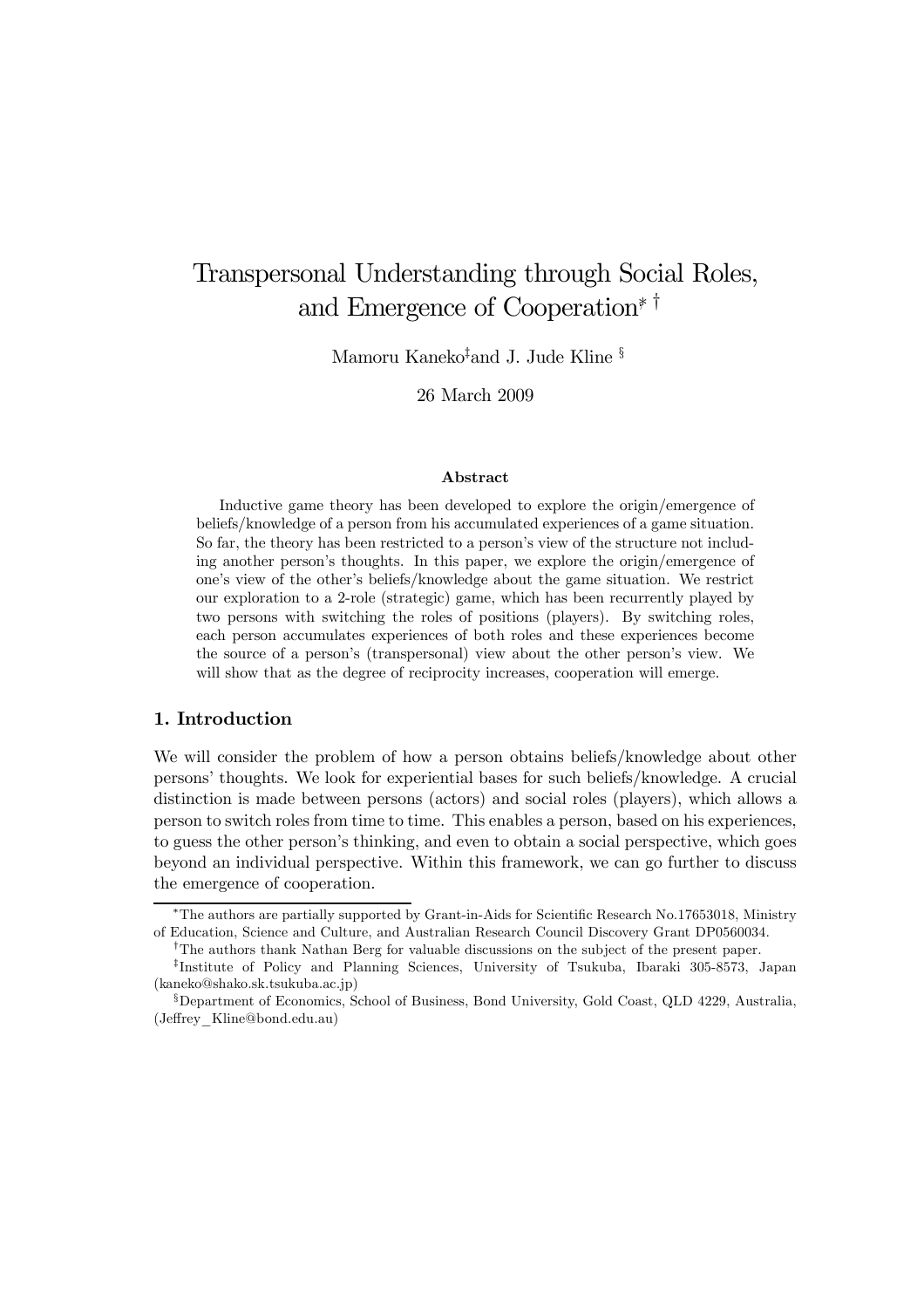In this introduction, we will refer to the standard game theory and relevant literatures so as to better understand our approach. Then we discuss new concepts to be needed and phenomena to be captured in the scope of our approach.

# 1.1. General Motivations

It is customary in game theory and economics to assume well-formed beliefs/knowledge of a game for each player, which is often implicit and sometimes explicit. The present authors [14], [15] and [16] have developed inductive game theory in order to explore the basic question of where a personal understanding of a game comes from<sup>1</sup>. In those papers, an individual view and its derivation from a player's experiences are discussed from various points of view. Nevertheless, they have focussed an individual perspective of society but did not reach the stage of research on his thoughts about other persons' thoughts. This paper aims to take one step further to explore the origin and emergence of a person's thoughts about other persons' thoughts.

To take this step, a person needs to think about others' beliefs/knowledge on the social structure. We introduce the concept of *social roles*, and use also the term, *person*, to distinguish it from the standard term "player"; the latter is close to our notion of a social role. A person takes a social role and may switch his role from time to time. Taking different roles will be a key to understanding others' perspectives. By projecting his experiences of the various roles in his mind, he develops his social perspective including others' thoughts. In the following, we confine ourselves to the 2-person case to focus on the main problems emerging from those new concepts.

When the persons switch social roles reciprocally, a new feature is emerging: Reciprocal relationships provide each person with a rich source for inferring/guessing the beliefs of the other person. When the persons switch roles enough, each has been in the same position and has seen the other person in the corresponding position. This level of reciprocity may give each person "reason to believe" that the other's view is the same as his. This idea is reminiscent of a requirement imposed for "common knowledge" in Lewis [19]. This will be the key for the development of our theory.

Broadly speaking, we may regard our exploration as undertaken along the line of symbolic interactionism due to Mead [20] (cf., Collins [5], Chap.7). Each isolated experience is not more than a sequence or a set of symbols. However, by playing roles reciprocally and interactively, the accumulated set of experiences could constitute some meaning. This is analogous also to symbolic logic (cf., Mendelson [21] and Kaneko [12]) in that it starts with primitive symbols without meanings. Formulae consisting of those symbols and their further combinations may eventually generate some meanings. An individual perspective is obtained by combining experiences to obtain some meaningful view. A social perspective is obtained by combining experiences of reciprocal

<sup>&</sup>lt;sup>1</sup>A seminal form of inductive game theory was given in Kaneko-Matsui [17].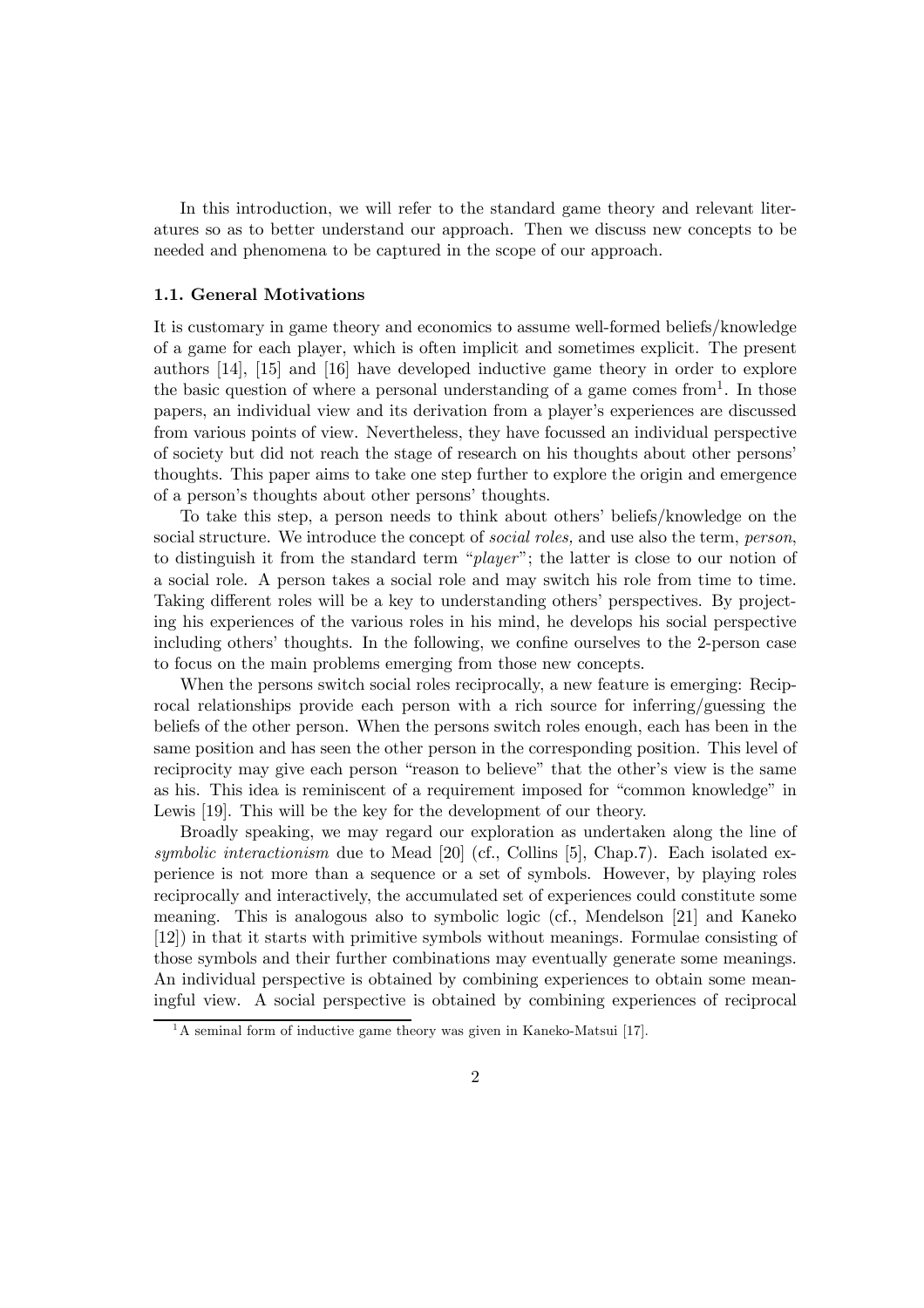

Figure 1.1: Social Web

interactions into an even greater view. In the sociology literature, these problems were discussed without giving a mathematical formulation. Our approach is regarded as a mathematical formulation of symbolic interactionism, and expands its perspective while enabling us to examine it critically.

An example, due to Mead [20], for the distinction between a person and a social role consists of the positions of pitcher, catcher, first base, etc..., in a baseball team. Since we use only a 2-role strategic game for our exploration, it may be better to refer to a 2-role example of a family affair between a wife and a husband: They may divide their housekeeping into the breakfast maker and dinner maker. There are numerous alternative varieties, e.g., raising children versus working at the office, cleaning the house versus gardening, or allocating finances versus generating finances. In such situations, role-switching becomes crucial for understanding the other's perspective.

A target game situation is in a social web like Fig.1.1: Two persons 1 and 2 play the strategic game  $G^{\circ}(1,2)$  in the north-west in Fig.1.1, where  $G^{\circ}$  is assumed to be a standard strategic game with two "players", which are roles a and b. In  $G^o(1, 2)$ , persons 1 and 2 take roles  $a$  and  $b$ , respectively. If they switch roles  $a$  and  $b$ , the game situation becomes as  $G^{\circ}(2, 1)$  in the south-east. Although we will focus on a particular situation such as  $G^o$ , it is a small part of the entire social web for the persons. Each person participates in various other social games such as university administration, a community baseball team, etc. This remark should not be forgotten, and will be discussed in various places in the paper.

If person 1 has experienced two roles  $a$  and  $b$  from time to time, person 1 could guess person 2's thoughts. This is the source for interpersonal beliefs/knowledge of the structure of the game. Of course, this requires reciprocity of roles played by those two persons. We will explore how such reciprocity is needed for person 1 to fully imagine the other's thoughts. Another extreme case, which should not be ignored, is one where they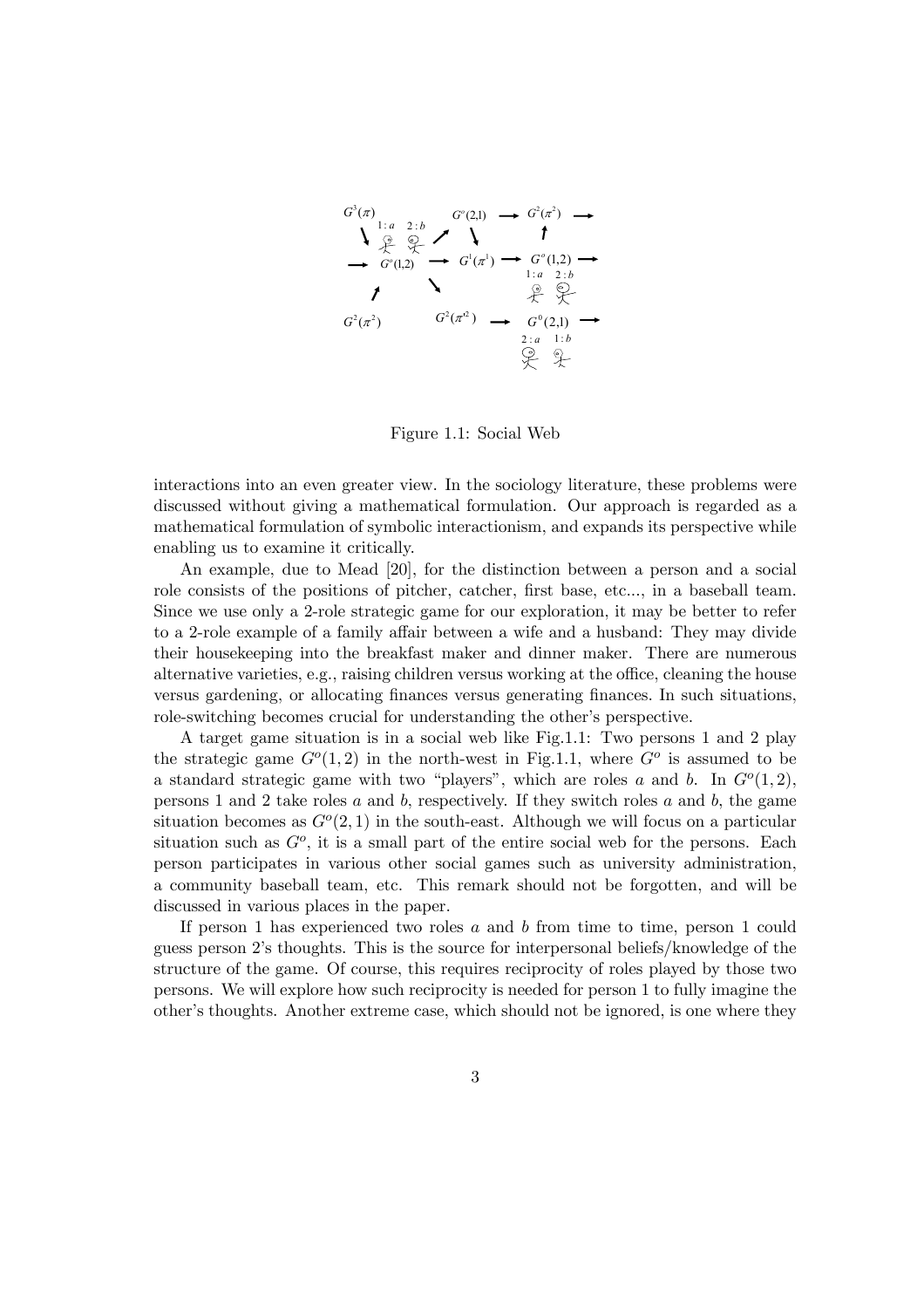do not switch roles at all, and as a consequence, person 1 cannot imagine 2's thoughts. Our theory presents some capacity to separate these cases and generates different results based on this separation. One such difference is that cooperation would not be reached without a sufficient level of reciprocity.

It is a salient point of our approach that thinking about the other's thoughts in one's mind might lead to cooperation. This type of idea was discussed and emphasized by Mead [20] and his predecessor, Cooley [6] to argue the pervasiveness of cooperation in human society. This level of optimism was criticized as too naive by later sociologists (see Collins [5], Chap.7). In our theory, cooperation is one possibility, but not necessarily guaranteed. We can discuss when cooperation likely happens and when not.

Another comment is that although we discuss social roles, we do not address the important problem of emergence of "social roles". Instead, we treat social roles as exogenously given, and target the emergence of the other's thoughts and cooperation based on role-switching<sup>2</sup>.

In the game theory literature, cooperative behavior has been extensively discussed, but no relationships between cooperative behavior and cognitive assumptions are discussed. Since this will be important to distinguish our new theory from the other extant theories, we will give brief discussions on the treatments of cooperative behavior in the game theory literature in Section 1.2.

It is another salient point that the inductive game theory approach, especially the development in this paper, gives some answers to many of the "Top Ten Research Questions" given in Camerer [3], e.g., "How do people value the payoffs of others?", and "What game do people think they are playing?" We will address these questions in this paper.

## 1.2. Brief Discussions on Cooperative Behavior in the Literature

Cooperative behavior or cooperation has been discussed a lot in the literature of game theory and economics. In contrast to our approach, cooperative behavior there is simply assumed and/or is shown to be derived through noncooperative game theory. In all of these theories, it is, implicitly or explicitly, assumed that the players have beliefs/knowledge on the game structure; they neither aim to nor are able to discuss the emergence of basic beliefs/knowledge. Nevertheless, small summaries of these fields would help the reader to understand what we are going to do and how it relates to the extant theories. Here, we will look only at cooperative game theory, the Nash program, and the repeated game approach.

Cooperative game theory was already extensively discussed in von Neumann- Morgenstern [25] and a lot of branches have been developed. In them, cooperation itself is a very basic postulate, and possible outcomes resulting from cooperative behavior are

<sup>&</sup>lt;sup>2</sup>This is pointed out by Nathan Berg.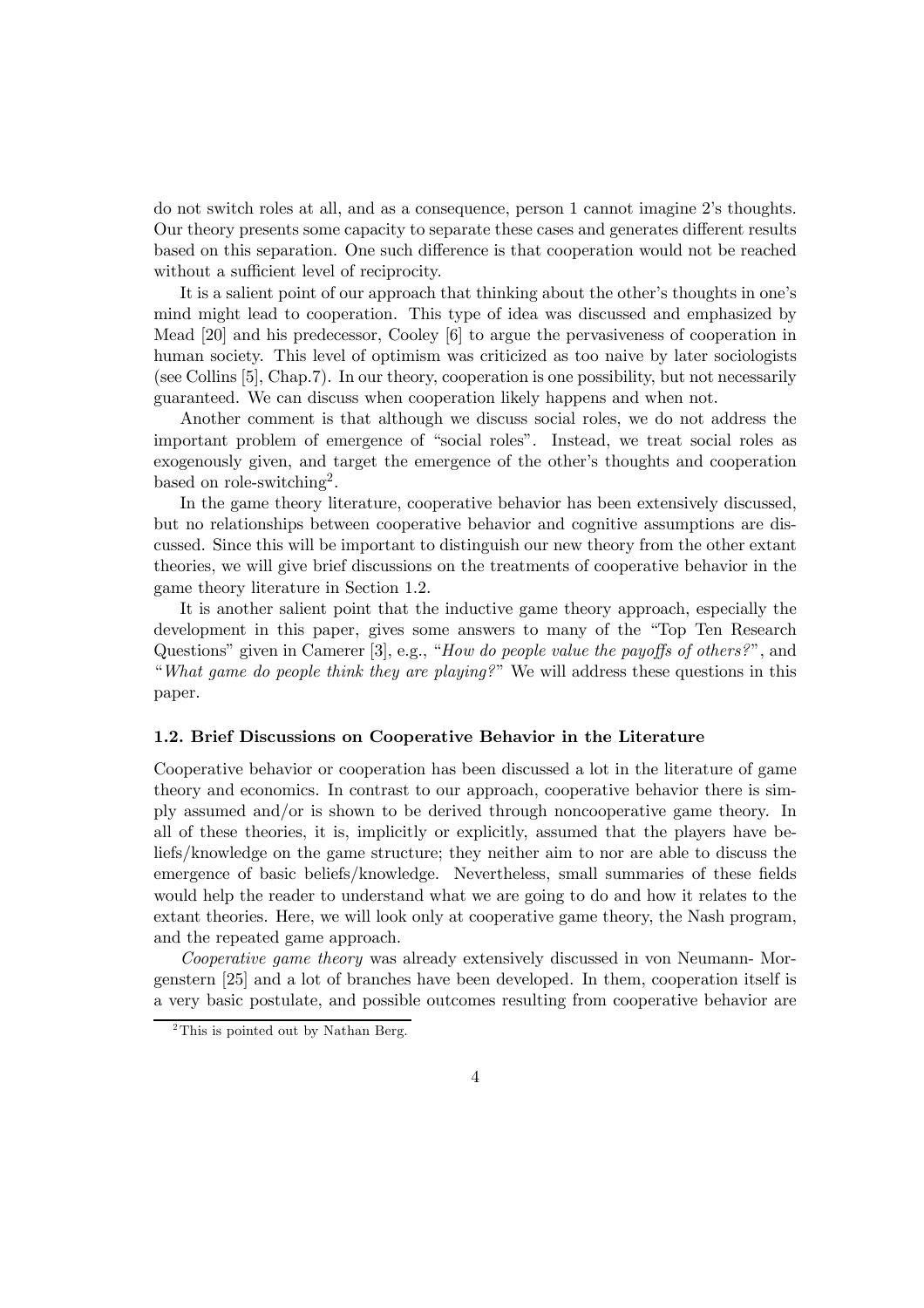targets to be studied. This theory is incapable of discussing the origin/emergence of cooperation.

The Nash program, which was originally suggested by Nash [22], p.295, may appear to resolve this incapability by reducing cooperation into individual activities for cooperation: The possibilities for some players to propose to cooperate with some other players are described as moves in (rules of) an extensive game. In this theory, we may discuss a process for cooperative behavior, an example of which was given in Nash [23]. The Nash program reduces the postulate of cooperation into the rules of a game, but this theory is also incapable of addressing the question of emergence of cooperation.

The repeated game approach (cf., Hart [9]) has two similar aspects to our approach in that both treat recurrent situations and discuss cooperation as a possible outcome. Nevertheless, the two approaches have a radical difference in their basic cognitive postulates. The repeated game approach cannot address the question of emergence of beliefs/knowledge. Also, in the repeated game approach, a cooperative outcome is based on threats and the emergence of cooperation/cooperative behavior is not in the scope. In our theory, cooperation is founded on experiential understanding of the roles and behaviors in the game.

The repeated game approach formulates the entire situation as a huge one-shot game, i.e., an infinite extensive game. Then the Nash equilibrium (or its refinement) is adopted for this entire game. The Nash equilibrium is interpreted as describing ex ante decision making in the sense that each player makes a decision as well as his prediction about the others' decision before the actual play of the repeated game. This requires each player to be fully cognizant of the entire game structure<sup>3</sup>. For this reason, the repeated game approach cannot address the basic cognitive question of where beliefs/knowledge about the game structure and others' beliefs comes from for a player. In this respect, the Nash program is in the same position; the Nash program also requires full cognizance.

Thus, the extant theories do not succeed in addressing the question of emergence of beliefs/knowledge for players, and furthermore, their postulates are not suitable to a study of an emergence of cooperation. This should not be taken to mean that cooperation does not prevail in society. Contrary to this, it is believed among many social scientists that cooperation and cooperative behavior are widely observed phenomena in society. Inductive game theory can discuss both the emergence of beliefs/knowledge and cooperation.

Fig.1.2 illustrates what we mean by "emergence of cooperation". We will formulate the concept of an *intrapersonal coordination equilibrium*. It is the same as the noncooperative Nash equilibrium when the situation is non-reciprocal. When the situation is more reciprocal, some cooperative outcome is emerging. Hence, the degree of reciprocity

 $3$ This is not the intended interpretation of a Nash equilibrium in the repeated game for some authors (e.g., Axelrod [2]) - - in which case, the cognitive assumption must be different from the full cognizance but has not been explicated.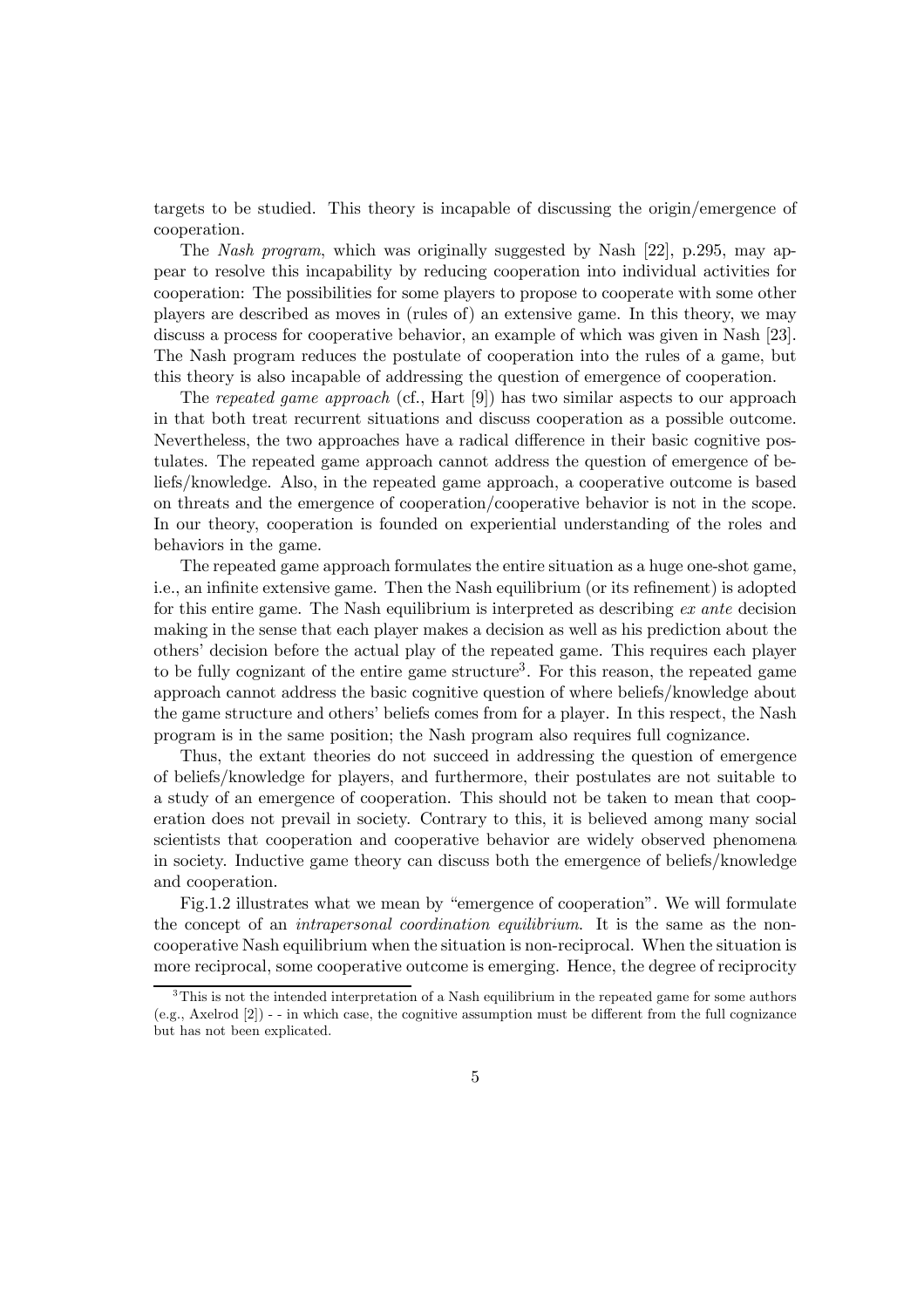

Figure 1.2: Emergence of Cooperation

is a key for the cooperation.

We will connect our cooperation result to some behavioral game theory literature. Behavioral/experimental game theory has reported many experiments to support the pervasiveness of cooperative behavior. One observation in the repeated situation of the prisoner's dilemma is that cooperative outcomes emerge after some repetition of the game (cf., Cooper-DeJong-Forsyth-Ross [4]) Another is the experimental study of the ultimatum game and dictator game, which shows that people do cooperate, even though the standard game theoretical argument (subgame perfection) does not predict cooperation at all (cf., Güth-Schmittberger-Schwarze [7], Kahneman-Knetsch-Thaler [11], and also Camerer [3] for a more recent survey). In Section 7, we will examine implications of our theory of cooperation to the literature of those behavioral studies, specifically, looking at the ultimatum game and dictator game.

#### 1.3. Basic Postulates for an Understanding of the Other's Mind

Kaneko-Kline [14], [15] and [16] chose a general environment corresponding to an extensive game and already met a lot of basic problems in the consideration of experiences and their generations. Also, various basic notions in the extant game theory such as "information", "memory", and moreover, "extensive game" itself needed to be redefined. In the consideration of induction, they met also partiality, indeterminacy, falsity, etc. in an inductively derived view on the social structure.

As stated above, we confine ourselves here to a 2-role strategic game to avoid the difficulties mentioned above. Nevertheless, since we now include the other's thoughts, our theory becomes fairly complex, and also, we need various subtle definitions. Thus, it would be better to mention the basic postulates for one's thinking about the other's and for the emergence of cooperation.

First, we make the basic postulate that a person cannot directly look into the other's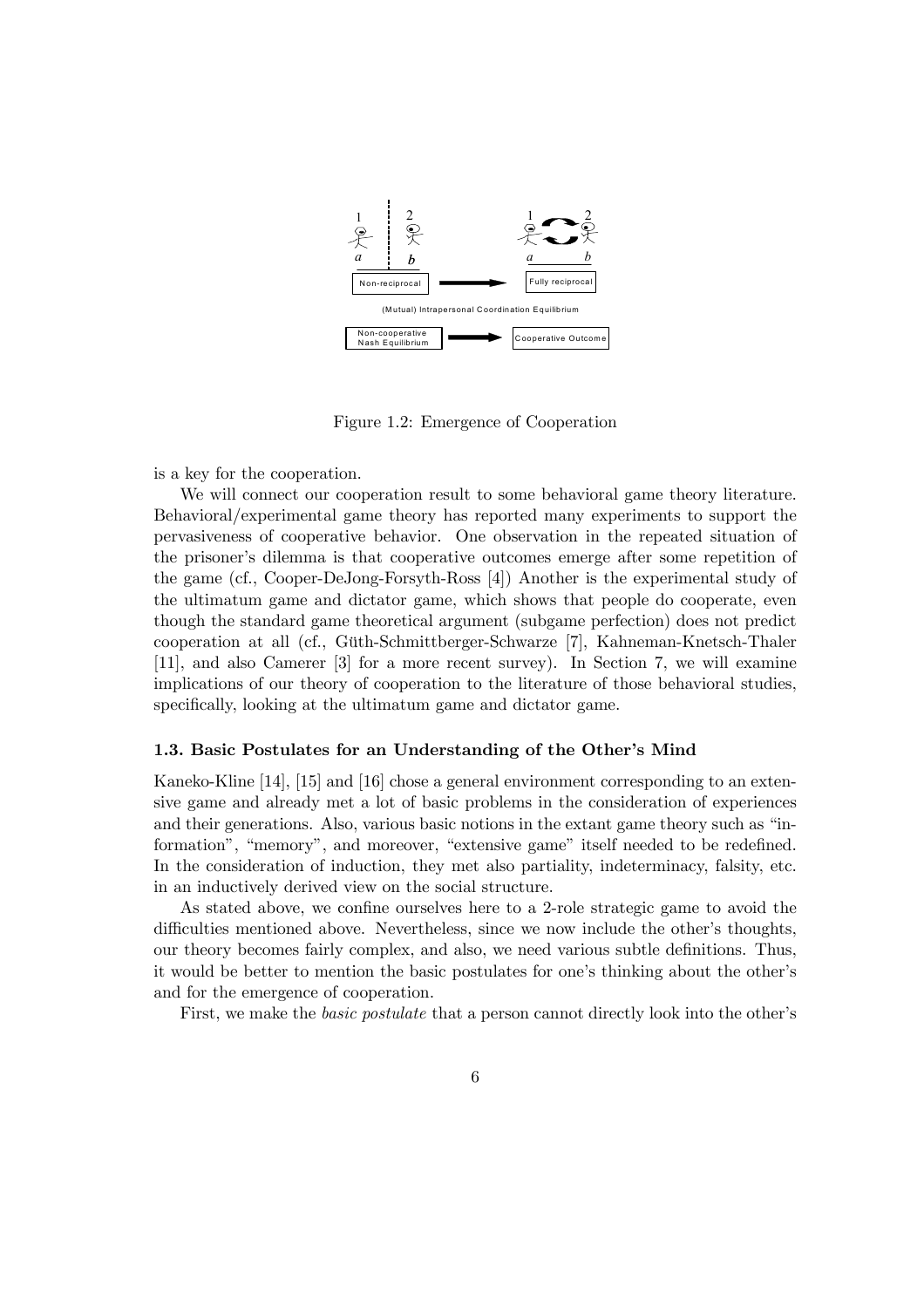mind. Instead, we *postulate* that person  $i$  infers/guesses from his own experiences what person j may know about the situation. Transpersonal projection of one's experiences onto the other is considered based on experiences of different roles. Thus, our theory is experiential and follows the tradition from Mead [20].

One more postulate we should mention here is on use of the beliefs/knowledge about the other's thoughts. With role-switching, a person can begin to think about a change in his behavior and of how the other thinks of this change. Incorporating his transpersonal projection of one's experiences onto the other's thoughts, we define the equilibrium concept called an intrapersonal coordination equilibrium. Our analysis of the emergence of cooperation is based on this concept.

The remainder of the paper is as follows: Section 2 gives the basic definitions of a 2-role game, the domain of experiences, etc. Section 3 defines person's direct understanding of the basic situation and transpersonal understanding of the other's understanding from his experiences, which is an intermediate step to the main definition of an inductively derived view (i.d.view) given in Section 4. The i.d.view combines those understandings together with the *regular behavior* and *frequency weights* of roles. In Section 5, the definition of an intrapersonal coordination equilibrium is defined, and is studied, first, in non-reciprocal cases. In Section 6, we study it in reciprocal cases. The results obtained Sections 5 and 6 are applied to the ultimatum game and dictator game in Section 7. In Section 8, we will discuss external and reciprocal relations between the persons. In Section 9, we will discuss implications of our approach together with the results obtained in this paper.

# 2. Two-Person Strategic Game with Social Roles

#### 2.1. 2-Role Strategic Game and Role Assignments

We start with a 2-role *(strategic)* game  $G = (a, b, S_a, S_b, h_a, h_b)$ , where a and b are (social) roles,  $S_r = \{s_{r1},...,s_{r\ell_r}\}\$ is a finite set of actions, and  $h_r : S_a \times S_b \to \mathbf{R}$  is a payoff function for each role  $r = a, b$ . We will refer to this game as the base game. Each role is taken by person  $i = 1, 2$ . We have a role assignment  $\pi$ , which is a one-one mapping  $\pi : \{a, b\} \to \{1, 2\}$ . The expression  $\pi(r) = i$  means that i is the person assigned to role r. We may also write  $\pi = (i_a, i_b)$  to mean that persons  $i_a$  and  $i_b$  take roles a and b, respectively.

A 2-person (strategic) game with social roles is given by adding a role assignment  $\pi = (i_a, i_b)$  to a 2-role strategic game G:

$$
G(\pi) = (i_a, i_b, S_a, S_b, h_a, h_b).
$$
\n(2.1)

That is, persons  $i_a$  and  $i_b$  taking roles a and b play the base game G. We consider the following example, which will be used later.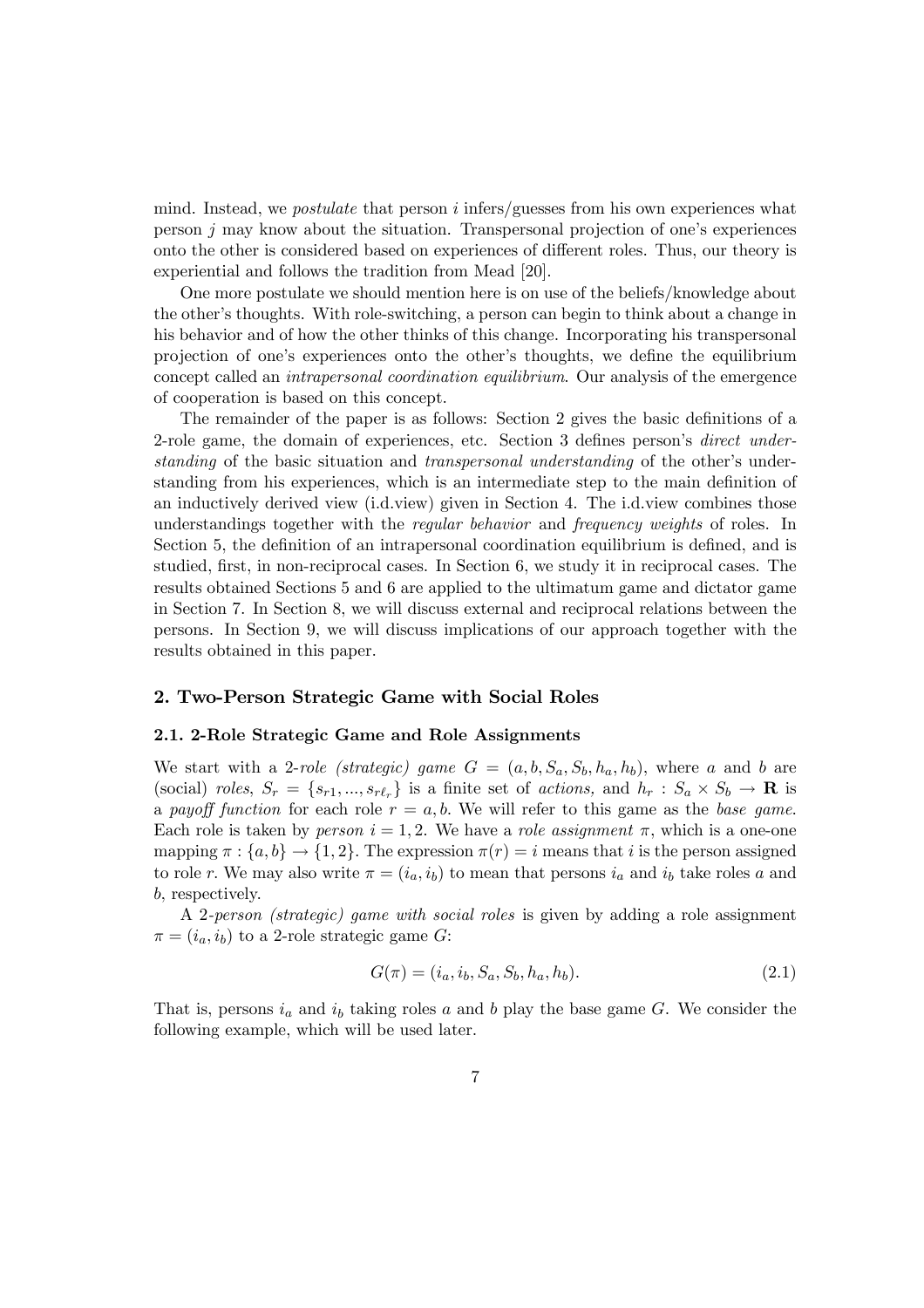**Example 2.1**: In the game  $G(1, 2)$  of Table 2.1, persons 1 and 2 are assigned to roles a and b. The game  $G(2, 1)$  has the same structure, but the role-assignments are reversed. The game G of Table 2.1 is symmetric with respect to roles a and b. The game  $G'$  of Table 2.2 obtained from Table 2.1 by multiplying the payoffs of role b by 2 is a nonsymmetric example. In our theory, this multiplication (more generally, an affine transformation) of payoffs may matter to behavioral results, which will be clear in Section 6.

| Table 2.1; $G(1,2)$ |                                                     |                                     | Table 2.2; $G'$    |                                                     |                                             |                    |
|---------------------|-----------------------------------------------------|-------------------------------------|--------------------|-----------------------------------------------------|---------------------------------------------|--------------------|
|                     | $1\backslash 2$ $\mathbf{s}_{b1}$ $\mathbf{s}_{b2}$ |                                     | $\mathbf{S}_{b,3}$ | $a\backslash b$ $\mathbf{s}_{b1}$ $\mathbf{s}_{b2}$ |                                             | $\mathbf{S}_{b,3}$ |
|                     |                                                     | $s_{a1}$ (3,3) (10,2) (3,1)         |                    |                                                     | $s_{a1}$ (3,6) (10,4) (3,2)                 |                    |
|                     |                                                     | $s_{a2}$ $(2,10)$ $(4,4)$ $(5,5)$   |                    |                                                     | $\mathbf{s}_{a2}$ $(2,20)$ $(4,8)$ $(5,10)$ |                    |
|                     |                                                     | $\mathbf{s}_{a3}$ (1,3) (5,5) (4,4) |                    |                                                     | $\mathbf{s}_{a3}$ $(1,6)$ $(5,10)$ $(4,8)$  |                    |

A larger recurrent social context exists behind games  $G(1, 2)$  or  $G(2, 1)$ , like Fig.1.1. In Fig.1.1,  $G^0(1, 2)$  and  $G^0(2, 1)$  are two local situations with the same 2-role game  $G^0$ . We assume that the persons behave in a regular manner subject to some trial deviations and that each person accumulates experiences of playing this game with different roles.

Since the situation we consider is recurrent, the information structure of observations after each play of a game should be specified. We assume that after each play of  $G(\pi)$ , each person with role  $\pi(r) = i$  observes

**Ob1**: the action pair  $(s_a, s_b)$  played;

Ob2: his own payoff (value) from this pair.

These postulates are asymmetric in that person  $i$  can observe both actions taken by him and the other, but can observe only his own payoff. This asymmetry will be important in Section 3. With respect to the treatment of payoffs, we should emphasize the distinction between having a payoff function and knowing it. Here, we assume that each person recognizes each payoff value  $h_r(s_a, s_b)$  only when he experiences it but does not know the function  $h_r$  itself. Only after he has accumulated enough memories of experiences, he may come to know some part of the payoff function.

## 2.2. Accumulated Memories

Now, we consider person i's accumulation of experiences up to a particular point of time. It is summarized as a memory kit  $\kappa_i = \langle (s_a^o, s_b^o), (D_{ia}, D_{ib}), (h_{ia}, h_{ib}); (\rho_{ia}, \rho_{ib}) \rangle$ , which consists of

 $\kappa$ 1: the pair  $(s_a^o, s_b^o)$  of regular actions;

 $\kappa$ 2: the accumulated domain of experiences  $D_i = (D_{ia}, D_{ib})$  consisting of experiences of action pairs from taking roles  $a$  and  $b$ , respectively;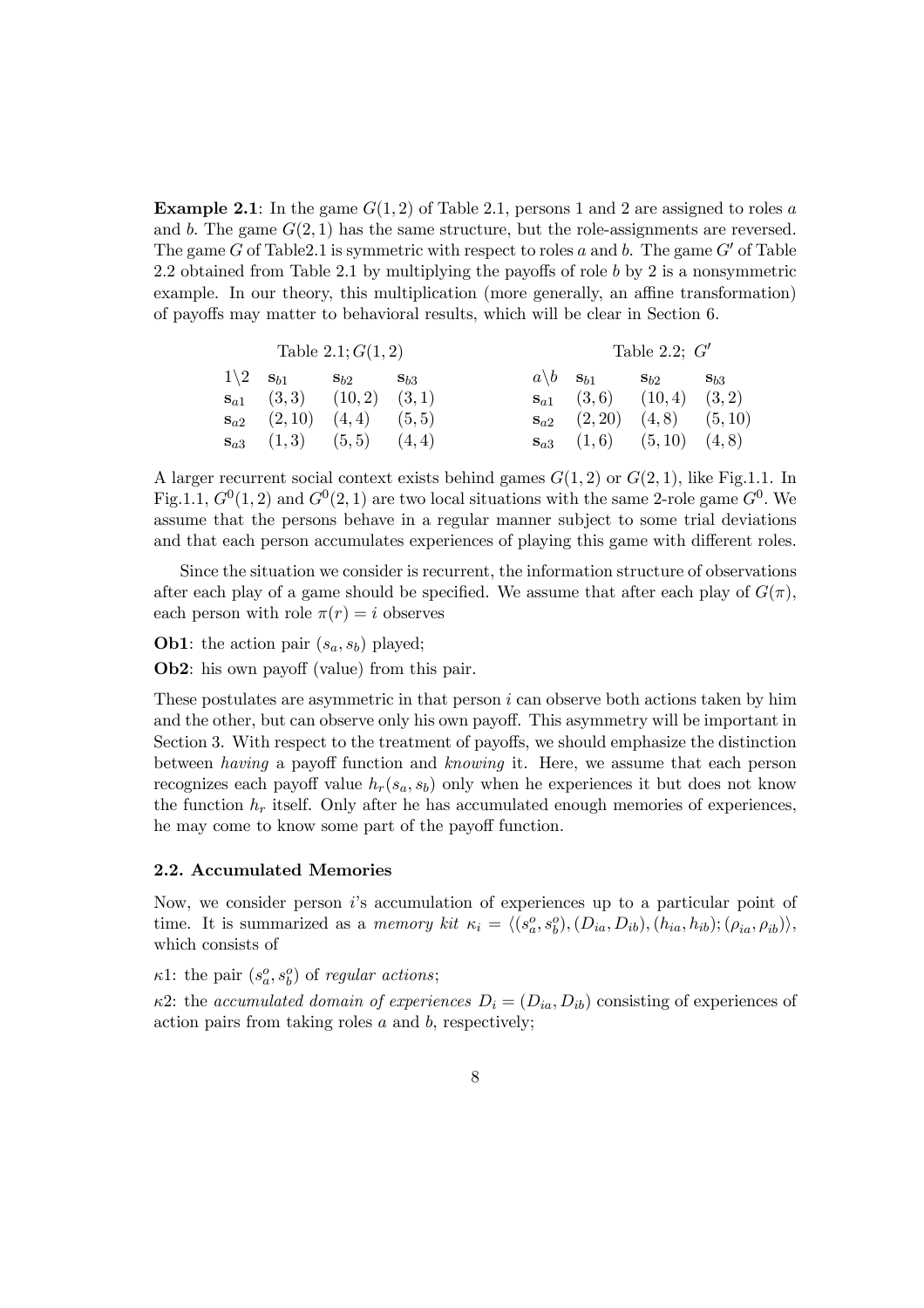

Figure 2.1: Memory Kits

κ3: person *i*'s *observed payoff functions*  $(h_{ia}, h_{ib})$  over  $D_i$ ; κ4: person *i*'s vector  $(ρ<sub>ia</sub>, ρ<sub>ib</sub>)$  of *frequency weights* for roles *a* and *b*.

Person  $i$  has obtained these components by playing game  $G$  with possibly different roles from time to time. Component  $\kappa$ 1 means that the persons play regularly the actions  $s_a^o$ and  $s_b^o$  when they are assigned to roles a and b. Component  $\kappa$ 2 states that person i has other experiences in addition to the regular actions. Occasionally, each person  $i$  deviates from  $s_r^o$  to some other actions  $s_r$ , and some (or all) actions experienced are remaining in his mind, which form the sets  $D_{ia}$  and  $D_{ib}$ . The third components,  $(h_{ia}, h_{ib})$ , in  $\kappa 3$ are the observed (perceived) payoff functions over  $(D_{ia}, D_{ib})$ , which are mathematically defined presently. The last component  $(\rho_{ia}, \rho_{ib})$  in  $\kappa$ 4 means that person i evaluates how frequently he has been assigned to roles a and b. Accurate weights are not really our intention<sup>4</sup>, but here we assume that it is a single vector for each i.

In the following, we use the convention that if  $r = a$  or  $r = b$ , then  $s_{(-r)} \equiv s_{-r} = s_b$ or  $s_a$ , respectively, but  $(s_r; s_{-r})=(s_a, s_b)$  in either case.

Mathematically, the components of a memory kit  $\kappa_i = \langle (s_a^o, s_b^o), (D_{ia}, D_{ib}), (h_{ia}, h_{ib});$  $(\rho_{ia}, \rho_{ib})$  are given and assumed to satisfy the following conditions: for all  $r = a, b$  and  $s_r \in S_r$ :

$$
(s_a^o, s_b^o) \in D_{ia} \cup D_{ib} \subseteq S_a \times S_b; \tag{2.2}
$$

if 
$$
(s_r; s_{-r}) \in D_{ir}
$$
, then  $(s_r; s^o_{-r}) \in D_{ir}$ ;\t\t(2.3)

$$
h_{ir}: D_{ir} \to \mathbf{R} \text{ and } h_{ir}(s_a, s_b) = h_r(s_a, s_b) \text{ for all } (s_a, s_b) \in D_{ir};
$$
 (2.4)

$$
\rho_{ia} + \rho_{ib} = 1 \text{ and } \rho_{ia}, \rho_{ib} \ge 0. \tag{2.5}
$$

Condition (2.2) states that the domains of accumulation include the regular actions  $(s_a^o, s_b^o)$ . It is the intent that  $(s_a^o, s_b^o)$  has been played in  $G(1, 2)$  and  $G(2, 1)$  as the regular

<sup>&</sup>lt;sup>4</sup>See Hu [10] for the concept of frequency and the frequentist interpretation of expected utility theory.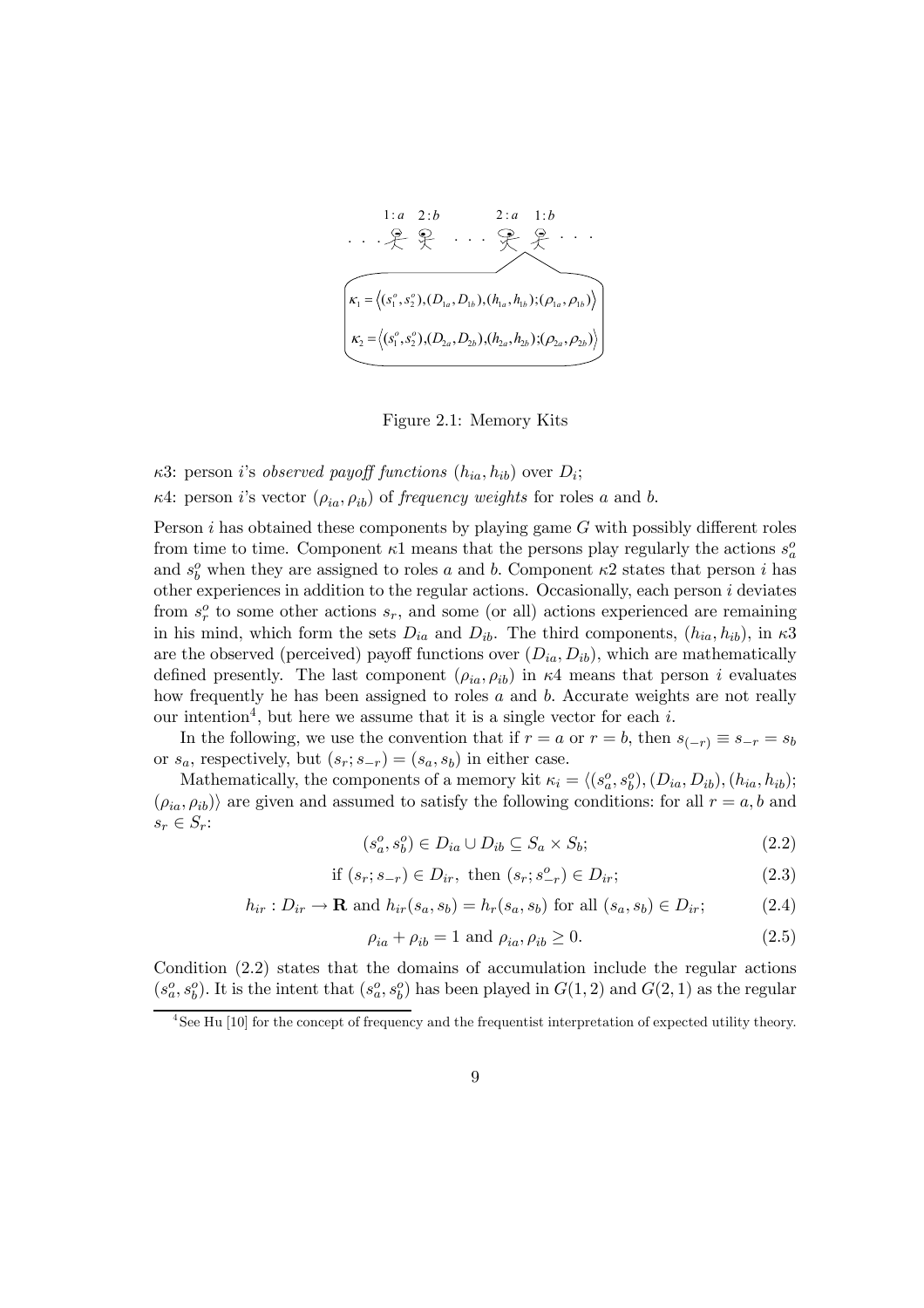actions, while person *i* has made some trial deviations from  $(s_a^o, s_b^o)$  and accumulated his experiences in  $D_{ia}$  and  $D_{ib}$ . We allow  $D_{ia}$  or  $D_{ib}$  to be empty, though the union  $D_{ia} \cup D_{ib}$  is nonempty by (2.2). If  $D_{ia} = \emptyset$ , then person *i* has never experienced role *a* at least in his memory.

Condition (2.3) that if ever some pair  $(s_r; s_{-r})$  is accumulated in  $D_{ir}$ , then the pair coming from the unilateral trial  $s_r$  from the regular action  $s_r^o$  is also accumulated. It expresses the idea that the domain of accumulation is generated by unilateral trials from the regular action. This will be briefly discussed in Section 2.3.

Condition  $(2.4)$  states that person i knows a functional relationship between each pair  $(s_a, s_b) \in D_{ir}$  and the payoff value from it when he takes role r. To avoid confusions with the objective payoff function  $h_r$ , we define the function  $h_{ir} : D_{ir} \to \mathbf{R}$ . Thus, this is the experienced payoff function of person  $i$  when he takes role  $r$ . Mathematically,  $h_{ir}$  is simply the restriction of  $h_r$  to  $D_{ir}$ . Finally, (2.5) states that  $(\rho_{ia}, \rho_{ib})$  is a vector of frequency weights, and does not exclude the possibility of either  $\rho_{ia}$  or  $\rho_{ib}$  being 0, which is the non-reciprocal case.

We use the following terms: When  $(s_r; s_{-r}^o) \in D_{ir}$ , it is called an *active experience* (deviation) for person i at role r; and when  $(s_r; s_{-r}^o) \in D_{i(-r)}$ , it is a passive experience for person i at role  $-r$ . That is, if one person makes a deviation, and if it remains in his domain, it is an active experience, and if it remains in the domain of the other person, it is a passive experience for that person.

In this paper, reciprocity plays an important role, but we have various notions of and degree of reciprocities. One important reciprocity is between the domains  $D_{ia}$  and  $D_{ib}$ for a fixed person  $i$ . We will have a strong form of reciprocity over those domains when there is a sufficient amount of reciprocity in role-switching. We say that the domains  $(D_{ia}, D_{ib})$  for person i is strongly internally reciprocal iff

$$
D_{ia} = D_{ib}.\tag{2.6}
$$

It involves a comparison only of person i's domains  $D_{ia}$  and  $D_{ib}$ .

In fact,  $(2.6)$  is stronger than what we will target in this paper. For the weaker version, first we define the set  $\text{Proj}(T) := \{(s_a, s_b) \in T : s_a = s_a^o \text{ or } s_b = s_b^o\}$ . Then, (2.6) is weakened to

$$
Proj(D_{ia}) = Proj(D_{ib}), \qquad (2.7)
$$

in which case, we say that  $D_{ia}$  and  $D_{ib}$  are *internally reciprocal*. This requires the equivalence of these sets up to only unilateral changes from the regular actions  $(s_a^o, s_b^o)$ .

We should bear in mind that since the experiences in  $D_{ia} \cup D_{ib}$  are generated both by person i and another person j, some external reciprocal relationships between i and j are the background for condition  $(2.7)$  or  $(2.6)$ . However, we will focus first on person *i*'s internal thoughts such as inferences/guesses from his own experiences, so we postpone our discussions about the background external relationships until Section 8.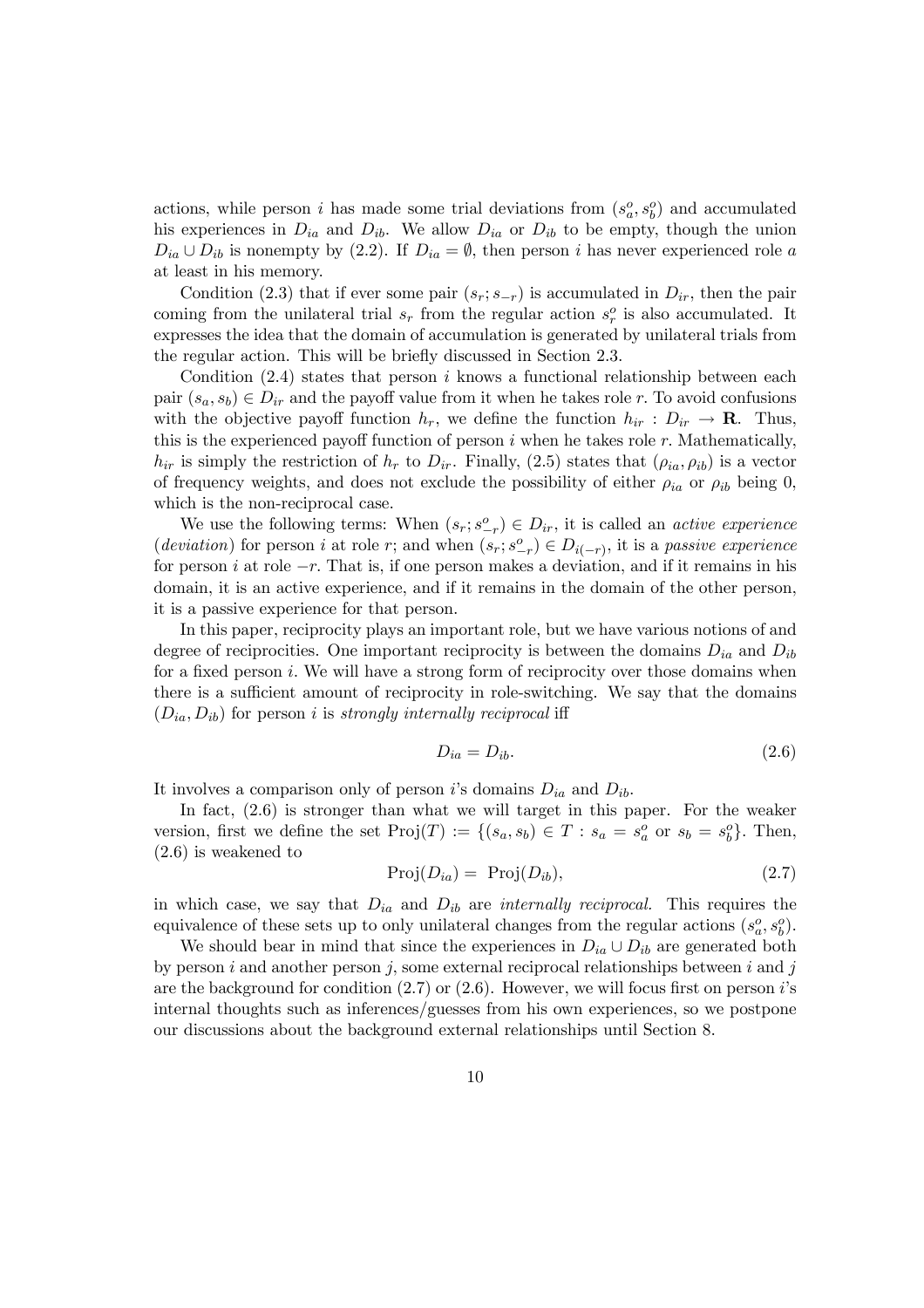Let us consider several examples for the domains  $(D_{1a}, D_{1b})$  and  $(D_{2a}, D_{2b})$ . In the following examples, we assume for simplicity that each person makes trials with all actions at the role he has assigned to.

(1)(Non-reciprocal Domains): In these domains, the persons do not switch the roles at all. First, we consider the *non-reciprocal active domains*. Let  $D_1^N = (D_{1a}^N, D_{1b}^N)$  and  $D_2^N = (D_{2a}^N, D_{2b}^N)$  be given as follows:

$$
D_{1a}^N = \{(s_a, s_b^o) : s_a \in S_a\} \text{ and } D_{1b}^N = \emptyset
$$
  
\n
$$
D_{2a}^N = \emptyset \text{ and } D_{2b}^N = \{(s_a^o, s_b) : s_b \in S_b\}.
$$
\n(2.8)

With these domains, neither  $(2.6)$  nor  $(2.7)$  holds. Each person makes deviations over all his actions. However, each accumulates only active experiences, which means that he is either insensitive to (or ignores) the deviations by the other person. In this example, it would be natural, due to no role-switching, to assume that the frequency weights given as  $\rho_{1a} = \rho_{2b} = 1$ .

We mention that there are other non-reciprocal domains. For example, the nonreciprocal active-passive domain  $D_{1a}^{NAP} = D_{1a}^{N} \cup \{(s_a^o, s_b) : s_b \in S_b\}$  and  $D_{1b}^{NAP} = \emptyset$ describes the non-reciprocal case where person 1 is sensitive to both active and passive deviations. It is defined similarly for person 2. They are not yet internally reciprocal, while each person is sensitive to the other's trials.

We have numerous varieties of reciprocal domains where the roles are switched. We focus on two reciprocal cases in particular.

(2): (Reciprocal Active Domain): The reciprocal active domain  $D_1^A = (D_{1a}^A, D_{1b}^A)$ for person 1 is given as:

$$
D_{1a}^{A} = \{(s_a, s_b^o) : s_a \in S_a\} \text{ and } D_{1b}^{A} = \{(s_a^o, s_b) : s_b \in S_b\}. \tag{2.9}
$$

This means that person 1 makes trials with all actions for each role  $r = a, b$ , but he is insensitive to person 2's trials. If person 2 behaves in the same manner, then  $D_{2a}^A = D_{1a}^A$ <br>and  $D_{2b}^A = D_{1b}^A$ . Although both persons' domains are the same, the internal reciprocity condition (2.7) does not hold.

We give one domain that is internally reciprocal.

(3)(Reciprocal Active-Passive Domain): The reciprocal active-passive domain  $D_1^{AF}$  $=(D_{1a}^{AP}, D_{1b}^{AP})$  is given as:

$$
D_{1a}^{AP} = D_{1b}^{AP} = \{(s_a, s_b^o) : s_a \in S_a\} \cup \{(s_a^o, s_b) : s_b \in S_b\}.
$$
 (2.10)

Person 1 makes trials with all actions across both roles, and he is sensitive to both active and passive "unilateral" trials, but not joint-trials.<sup>5</sup> If person 2 has the same

 $5^{\circ}$ One reason could be that joint trials are too infrequent, and his sensitivity is not strong enough to recall them.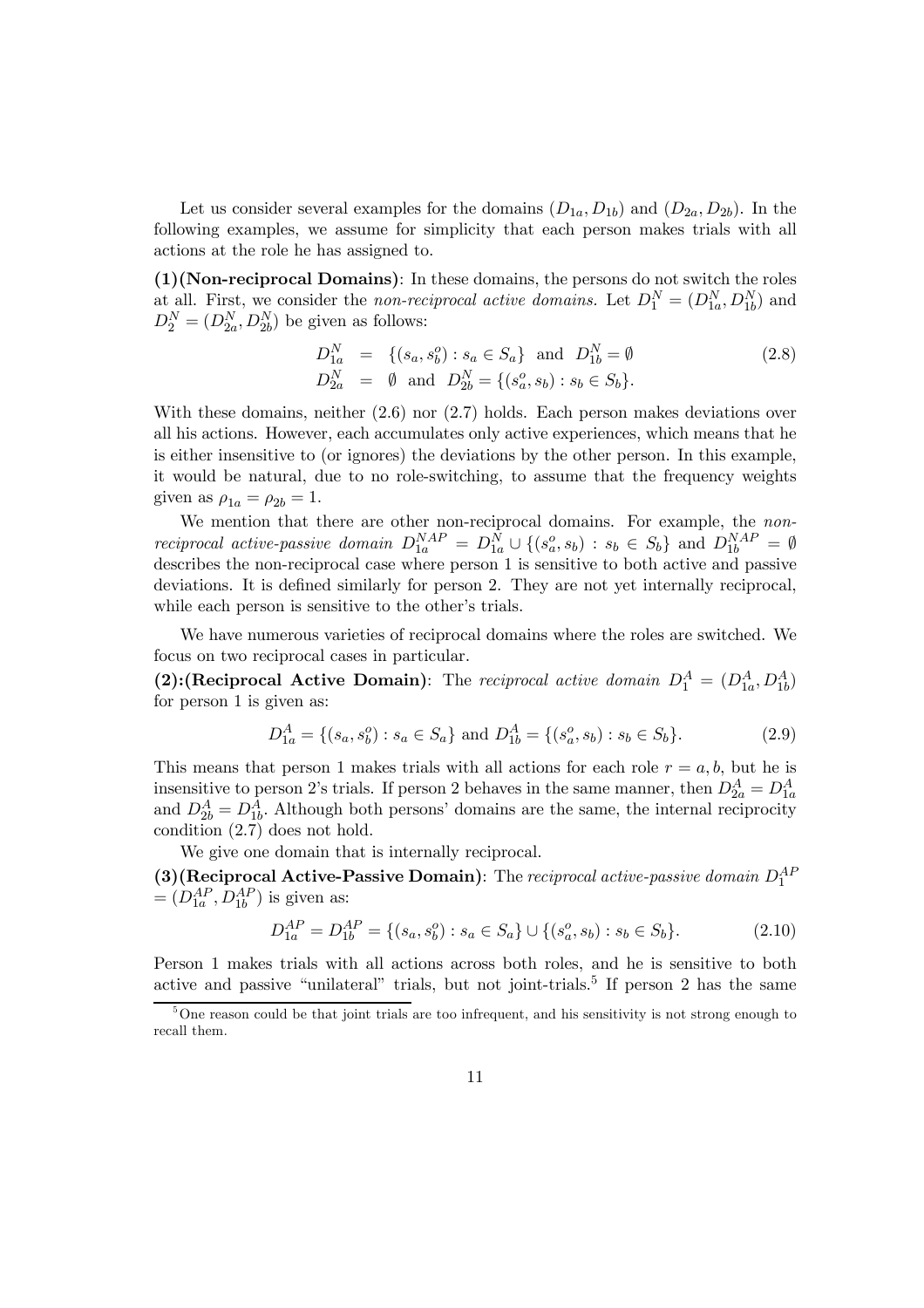personality, then 2 has the same domains:  $D_{2a}^{AP} = D_{1a}^{AP}$  and  $D_{2b}^{AP} = D_{1b}^{AP}$ . This domain satisfies (2.7) and even (2.6), and is still smaller than the full reciprocal domain defined by  $D_{ir}^F = S_a \times S_b$  for  $i = 1, 2$ , and  $r = a, b$ .

## 2.3. An Informal Theory of Behavior and Accumulation of Memories

Our mathematical theory starts with a memory kit. Behind a memory kit, there is some underlying process of behavior and accumulation of memories. We now describe one such underlying process informally. Some parts of the following informal theory are more precisely discussed for the one-person case in Akiyama-Ishikawa-Kaneko-Kline [1].

(1): Postulates for Behavior and Trials: In the recurrent situation, the roleswitching is given exogenously, and we do not consider endogenous efforts for roleswitching. We state this as a postulate.

Postulate BH0 (Switching the Roles): The role assignment changes from time to time, which is exogenously given.

The next postulate is the rule-governed behavior of each person in the recurrent situation  $..., G<sup>o</sup>(1, 2), G<sup>o</sup>(2, 1), ..., G<sup>o</sup>(1, 2), ....$ 

Postulate BH1 (Regular actions): Each person typically behaves following the regular action  $s_r^o$  when he is assigned to role r.

It may be the case that the regular actions are person-dependent, but in this paper, we simply assume that both persons follow the same regular action for each role. Person i may have adopted the regular actions  $s_a^o$  and  $s_b^o$  for roles a and b for some time without thinking, perhaps since he found it worked well in the past or he was taught to follow it. Without assuming regular actions and/or patterns, a person may not be able to extract any causality from his experiences. In essence, learning requires some regularity.

To learn some other part than the regular actions, the persons need to make some trial deviations. We postulate that such deviations take place in the following manner. Postulate BH2 (Occasional Deviations): Once in a while (infrequently), each person, taking role r, unilaterally and independently makes a trial deviation  $s_r \in S_r$  from his regular action  $s_r^o$ , and then returns to his regular action  $s_r^o$  or  $s_{-r}^o$ .

Early on, such deviations may be unconscious and/or not well thought out. Nevertheless, a person might find that a deviation leads to a better outcome, and he may start making deviations consciously. Once he has become conscious of his behavior-deviation, he might make more and/or different trials.

Postulate BH2 justifies condition (2.3) since it implies that only one person's deviation more likely occurs than both persons'.

(2): Cognitive Postulates: Each person may learn something through his regular actions and deviations. What he learns in an instant is described by his local (shortterm) memory. It takes the form of  $\langle r, (s_a, s_b), h_{ir}(s_a, s_b) \rangle = h_r(s_a, s_b)\rangle$ . Once this triple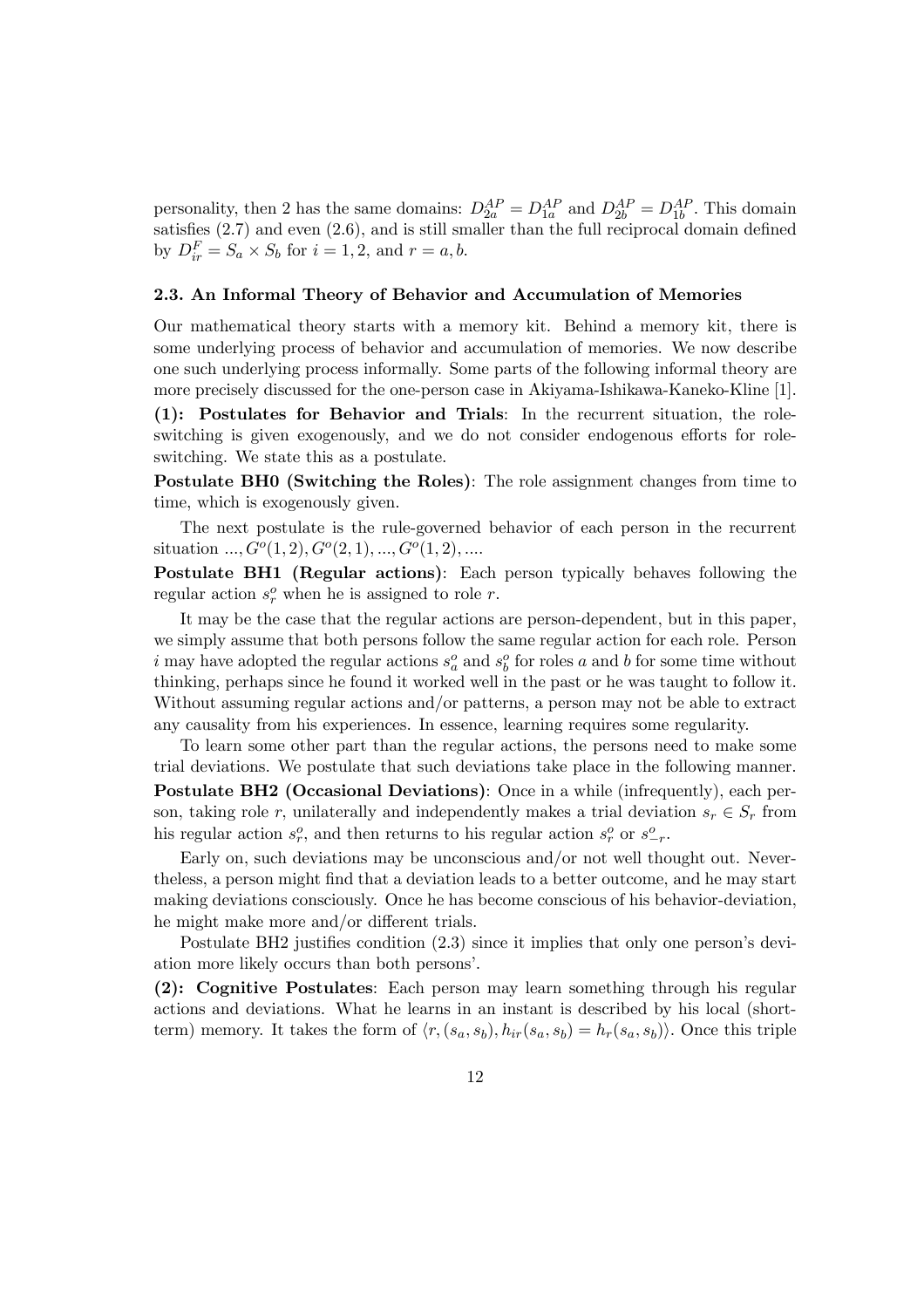is transformed to a *long-term memory*,  $D_{ir}$  is extended into

$$
D_{ir} \cup \{(s_a, s_b)\},\
$$

and " $h_{ir}(s_a, s_b) = h_r(s_a, s_b)$ " is also recorded in the memory kit  $\kappa_i$ , which is given in (2.4). For the transition from local memories to long-term memories, there are various possibilities. Here we list some postulates based on bounded memory abilities.

The first states that if a short-term memory does not occur frequently enough, it will disappear from the mind of a person. We give this as a postulate for a cognitive bound on a person.

Postulate EP1 (Forgetfulness): If experiences are not frequent enough, then they would not be transformed into a long-term memory and disappear from a person's mind.

This is a rationale for not assuming that a person has a full record of local memories. If it is not reinforced by other occurrences or the person is very conscious, they may disappear from his mind.

In the face of such a cognitive bound, only some memories become lasting. The first type of such memories are the regular ones since they occur quite frequently. The process of making a memory last by repetition is known as habituation.

Postulate EP2 (Habituation): A local (short-term) memory becomes lasting as a long-term memory in the mind of a person by habituation, i.e., if he experiences something frequently enough, it remains in his memory as a long-term memory even without conscious effort.

By EP2, when the persons follow their regular actions, the local memories given by them will become long-term memories by habituation.

A pair obtained by only one person's deviation remains next likely, which supports (2.3). We postulate that a person may consciously spend some effort to memorize the outcomes of his own trials.

Postulate EP3 (Conscious Memorization Effort): A person makes a conscious effort to memorize the result of his own trials. These efforts are successful if they occur frequently enough relative to his trials.

In this paper, we will sometimes make use of a postulate for a different degree of sensitivity for active and passive experiences.

Postulate EP4 (Sensitive with Active relative to Passive): A person is more (or not less) sensitive to his own active deviation than he is to his passive experiences.

We adopt this postulate as a starting point. It may need empirical tests to determine which forms are more prominent in society. In this paper, however, we will simply take the relativistic attitude that a person's domain is not uniquely determined but takes various possible forms.

We will refer to the above postulates in relevant places in this paper.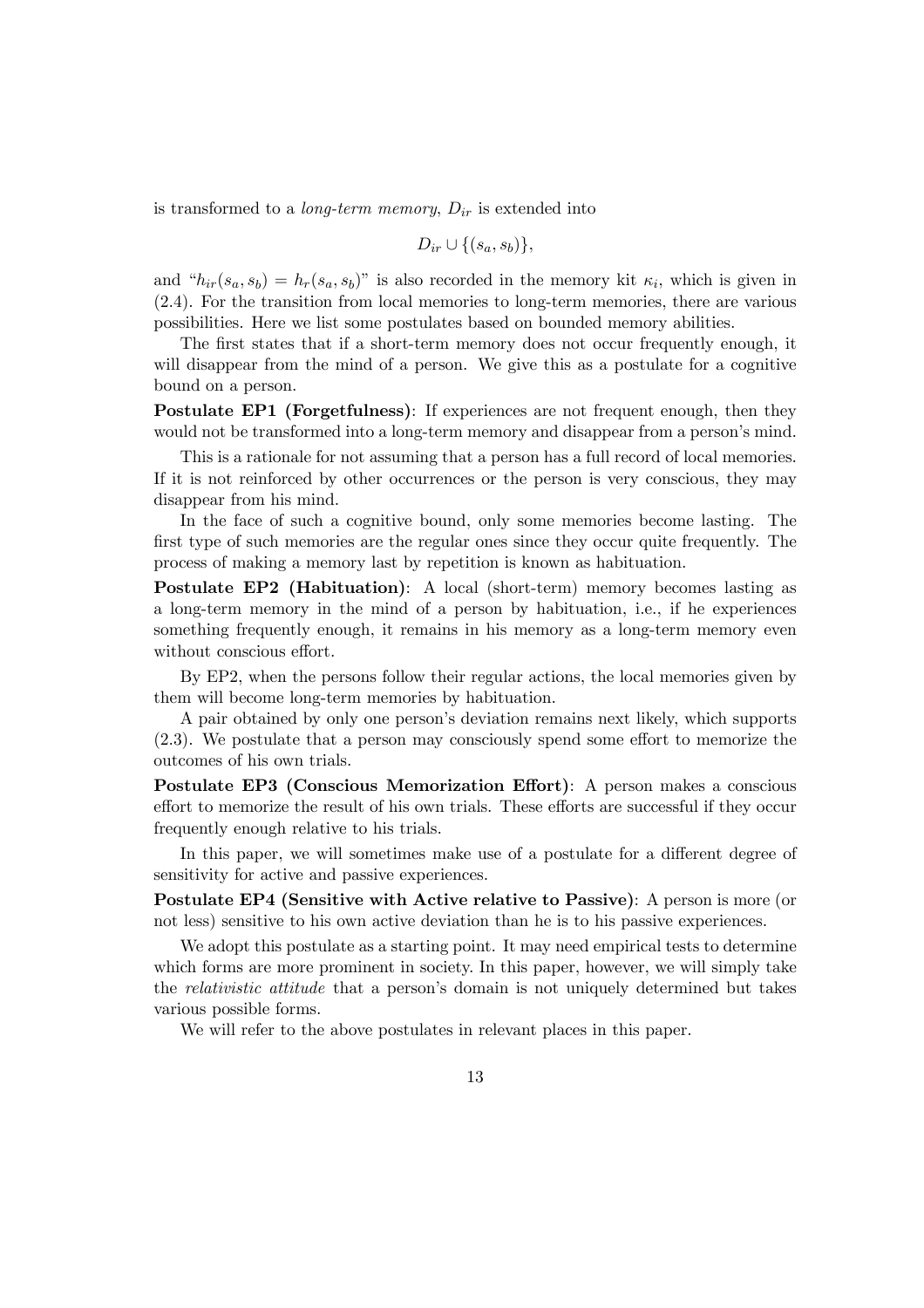## 3. Direct and Transpersonal Understandings from Experiences

When a person considers the situation described by the 2-role strategic game G based on his accumulated experiences, he meets two problems: (1) his own understanding about  $G$ ; and (2) his understanding of the other's thoughts about  $G$ . The former is straightforward in that it simply combines his experiences, while the latter needs some additional interpersonal thinking. In this section, we describe how a person might deal with these two problems. We do not yet include the regular actions  $(s_a^o, s_b^o)$  and frequency weights  $(\rho_{ia}, \rho_{ib})$ , which will be taken into account in the definition of an inductively derived view to be given in Section 4.

#### 3.1. Transpersonal Postulates for the Other's Thoughts

First, we state our basic ideas on how a person deals with the above mentioned problems as postulates. We adopt experientialism for these postulates. The first postulate is about a person's direct understanding of a situation, which refers to the problem (1).

Postulate DU1 (Direct Understanding of the Object Situation): A person combines his accumulated experiences to construct his view on the situation in question.

This will be presently formulated as a direct understanding  $g^{ii}$ .

Now, consider how a person thinks about the other's understanding. We adopt two new postulates for it, which we call transpersonal postulates. A metaphor may help the reader understand those postulates:

- ∗1 The agony of a broken heart can only be understood by a person whose heart was once broken;
- ∗2 yet, he doubts her agony because he cannot explain her broken heart.

The part ∗1 corresponds to the following postulate:

Postulate TP1 (Projection of Self to the Other): A person projects his own experienced payoff onto the other person if he believes that the other knows his payoff at that experience.

By postulate Ob2, he observes only his own payoff. To think about the other's payoff, he uses also his own experienced payoff. By postulate TP1, we propose that a person projects his own experiences onto the other. We could use an alterative postulate, e.g., I find by experience that you are different from me; this however, happens rarely. A person keeps TP1 as his principle until he finds enough counter evidence. We regard projection of oneself as a very basic postulate.

Notice that postulate TP1 is a conditional statement. We require some evidence for a person to believe that the other knows the payoff, which is expressed as the next postulate. It corresponds to ∗2 of the above metaphor.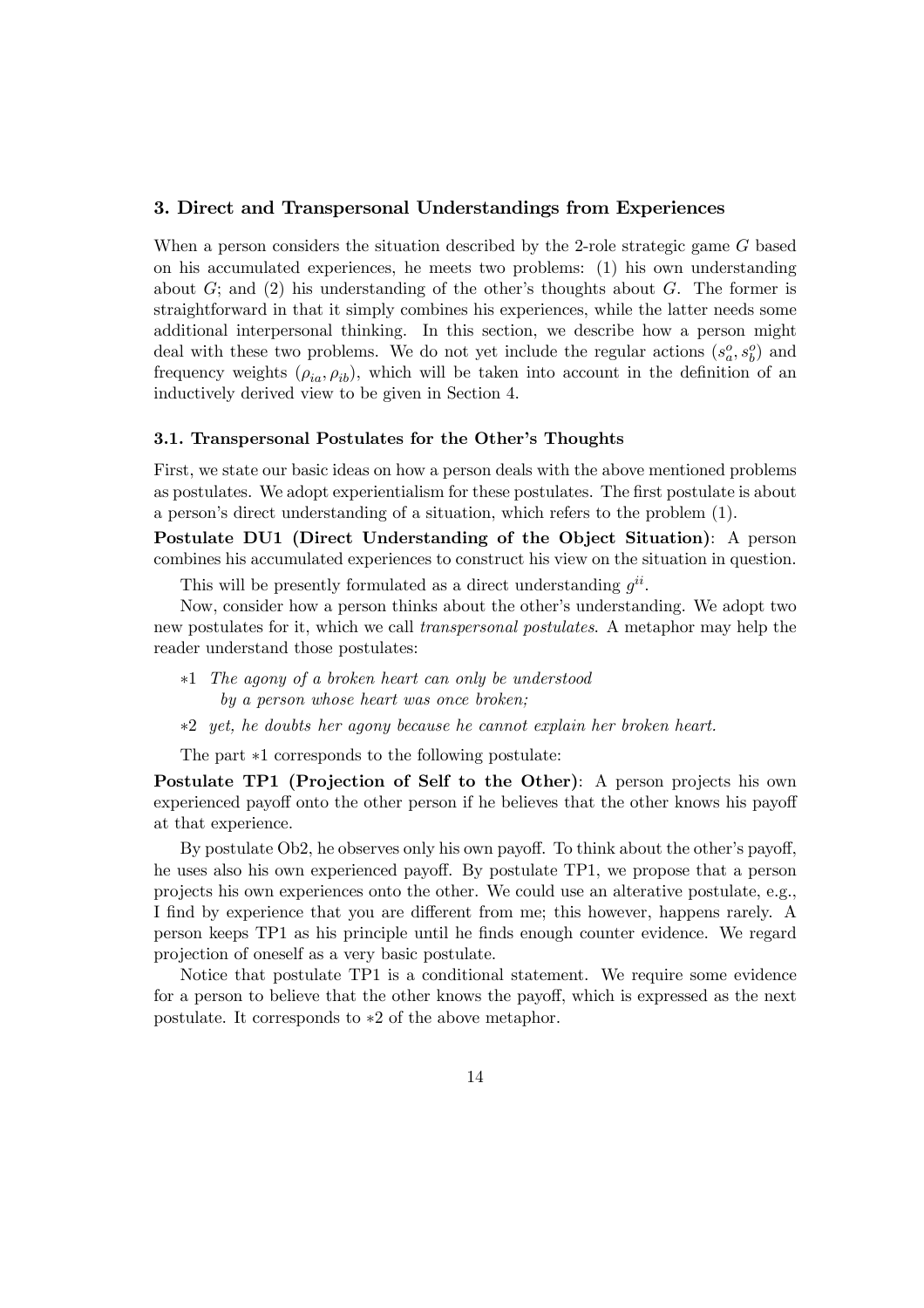

Figure 3.1: Direct and Transpersonal Understandings

Postulate TP2 (Experiential Reason to Believe): A person believes that the other knows a payoff only when the person has a sufficient experiential reason for the other to have the payoff.

In the above metaphor, having a broken heart is an experience of losing a love, and it causes agony. Postulate TP1 requires that the agony caused by losing a love is understood by projecting one's past experience, which is ∗1. Then, postulate TP2 requires some experiential evidence (reason) to believe that she has broken heart. This is expressed as its contrapositive in ∗2: Since he has no experiential reason to believe her broken heart, he doubts her agony. This "reason to believe" is reminiscent of a requirement for the concept of "common knowledge" in Lewis [19]. In the next section, we will give an explicit formulation of the other's understanding based on postulates TP1 and TP2.

#### 3.2. Direct and Transpersonal Understandings

Suppose that person *i* has accumulated his experiences in a memory kit  $\kappa_i = \langle (s_a^o, s_b^o),$  $(D_{ia}, D_{ib}), (h_{ia}, h_{ib}); (\rho_{ia}, \rho_{ib})$ . He, now, constructs his direct understanding of the game situation including own payoff functions for roles  $a$  and  $b$ , and also infers/guesses his transpersonal understanding of the other's understanding.

Person i's direct understanding is purely based on his experiences. However, for his transpersonal understanding about j's understanding, we need a different kind of treatment reflecting postulates TP1 and TP2. Using those, we look for an experiential base for the other person's belief. These ideas are formulated in the following definition.

Definition 3.1 (Direct and Transpersonal Understandings). Let a memory kit  $\kappa_i = \langle (s_a^o, s_b^o), (D_{ia}, D_{ib}), (h_{ia}, h_{ib}); (\rho_{ia}, \rho_{ib}) \rangle$  be given:

(1): The direct understanding (d-understanding) of the situation from  $\kappa_i$  by person i is given as  $g^{ii}(\kappa_i) = (a, b, S_a^i, S_b^i, h_a^{ii}, h_b^{ii})$ :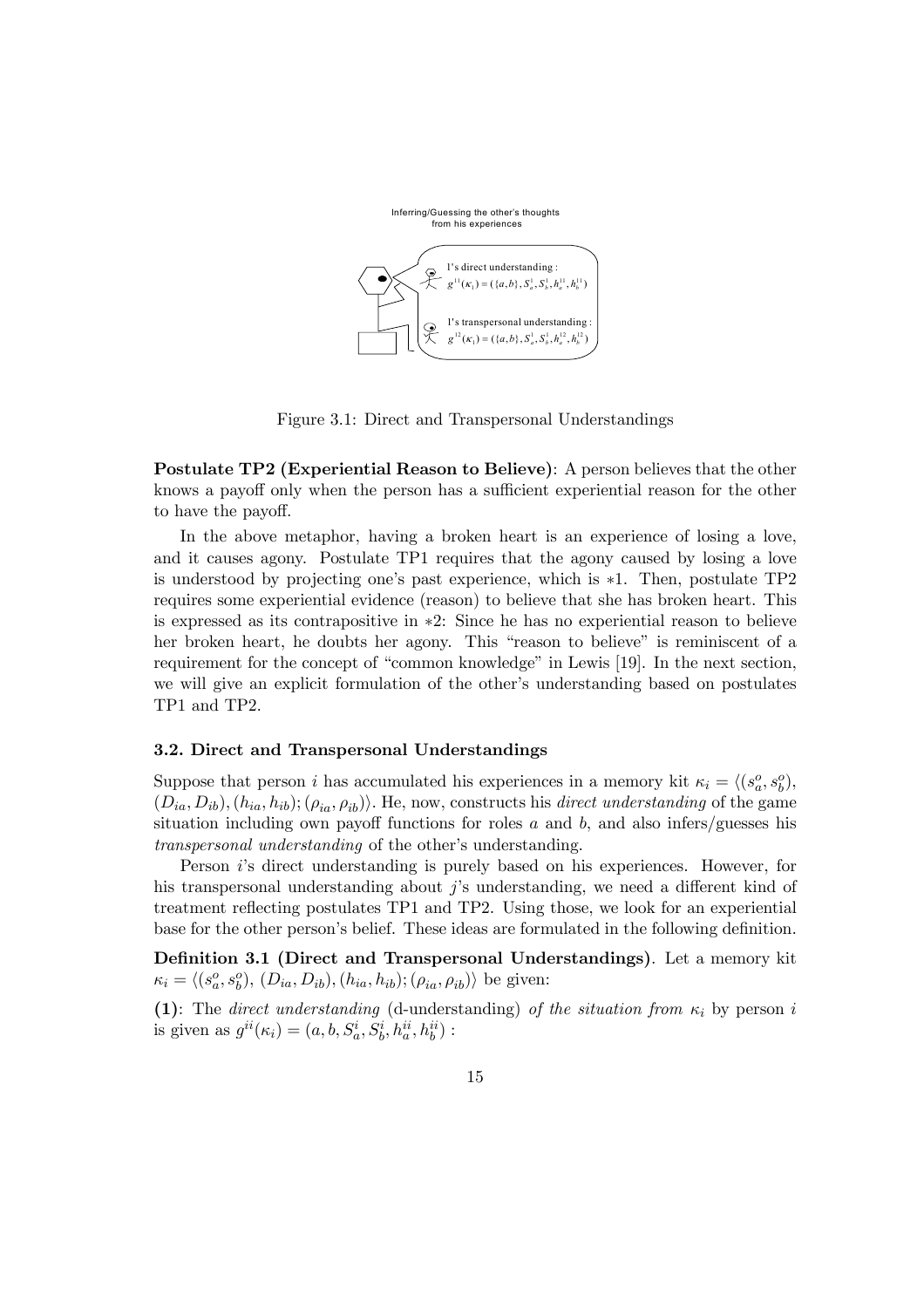ID1<sup>*i*</sup>:  $S_r^i = \{s_r : (s_r; s_{-r}) \in D_{ia} \cup D_{ib} \text{ for some } s_{-r}\}\text{ for } r = a, b;$ ID2<sup>*ii*</sup>: for  $r = a, b, h_r^{ii}$  is defined over  $S_a^i \times S_b^i$  as follows:

$$
h_r^{ii}(s_a, s_b) = \begin{cases} h_{ir}(s_a, s_b) & \text{if } (s_a, s_b) \in D_{ir} \\ \theta_r & \text{otherwise,} \end{cases}
$$
 (3.1)

where  $\theta_r$  is an exogenously given payoff value attached to every non-experienced  $(s_a, s_b)$ .

(2): The transpersonal understanding (tp-understanding) from  $\kappa_i$  by person i for person j is given as  $g^{ij}(\kappa_i)=(a, b, S_a^i, S_b^i, h_a^{ij}, h_b^{ij})$ , where only  $h_a^{ij}$  and  $h_b^{ij}$  are new and given as follows:

ID2<sup>*ij*</sup>: for  $r = a, b, h_r^{ij}$  is defined over  $S_a^i \times S_b^i$  by

$$
h_r^{ij}(s_a, s_b) = \begin{cases} h_{ir}(s_a, s_b) & \text{if } (s_a, s_b) \in D_{ir} \text{ and } (s_a, s_b) \in D_{i(-r)} \\ \theta_r & \text{otherwise.} \end{cases}
$$
(3.2)

These understandings are deterministic: All the components of  $g^{ii}(\kappa_i)$  and  $g^{ij}(\kappa_i)$ , except  $\theta_r$  for the unexperienced part of  $S_a^i \times S_b^i$ , are determined from the components of  $\kappa_i$ . This differs from in Kaneko-Kline [14], [15], and [16]. This determinism comes from our restriction on the 2-role game with assumptions Ob1 and Ob2.

The definition of  $q^{ii}(\kappa_i)$  is straightforward. He constructs his d-understanding as a 2-role game, based on his experiences. The symbol  $\theta_r$  expresses an unknown (unexperienced) payoff, which is also assumed to be a real number and uniform over the experienced part. In  $ID1<sup>i</sup>$ , the experienced actions are only taken into account. In  $ID<sup>ii</sup>$ , he constructs his observed payoff function. An example will be given presently. He notices more available actions in  $S_r - S_r^i$ , but he has no experiential information about the resulting outcomes from those actions. We assume that they are ignored in  $g^{ii}$  and also in  $g^{ij}$ .

The definition of  $g^{ij}(\kappa_i)$  is less straightforward by its nature. Person i tries to analyze the experiences summarized in  $\kappa_i$  so as to obtain some information about the other's payoffs. By TP1, he projects his own experienced payoffs onto the other's thoughts. By TP2, however, he should only make this projection if he has reason to believe that the other has observed his payoff. In the top of (3.2), this projection is done for an experience  $(s_a, s_b)$  only if he experienced  $(s_a, s_b)$  from both roles.

Let us see (3.2) from the negative point of view: If at least one of  $(s_a, s_b) \in D_{ir}$  and  $(s_a, s_b) \in D_{i(-r)}$  does not hold, he cannot put the payoff value  $h_{ir}(s_a, s_b)$  as  $h^{ij}_r(s_a, s_b)$ . Firstly, if i does not have the experience of  $(s_a, s_b)$  at role r, then the payoff information  $h_{ir}(s_a, s_b)$  is not available to i, and a fortiori, he cannot project it onto j. Second, if  $(s_a, s_b) \notin D_{i(-r)}$ , then person i does not have reason to believe that j ever experienced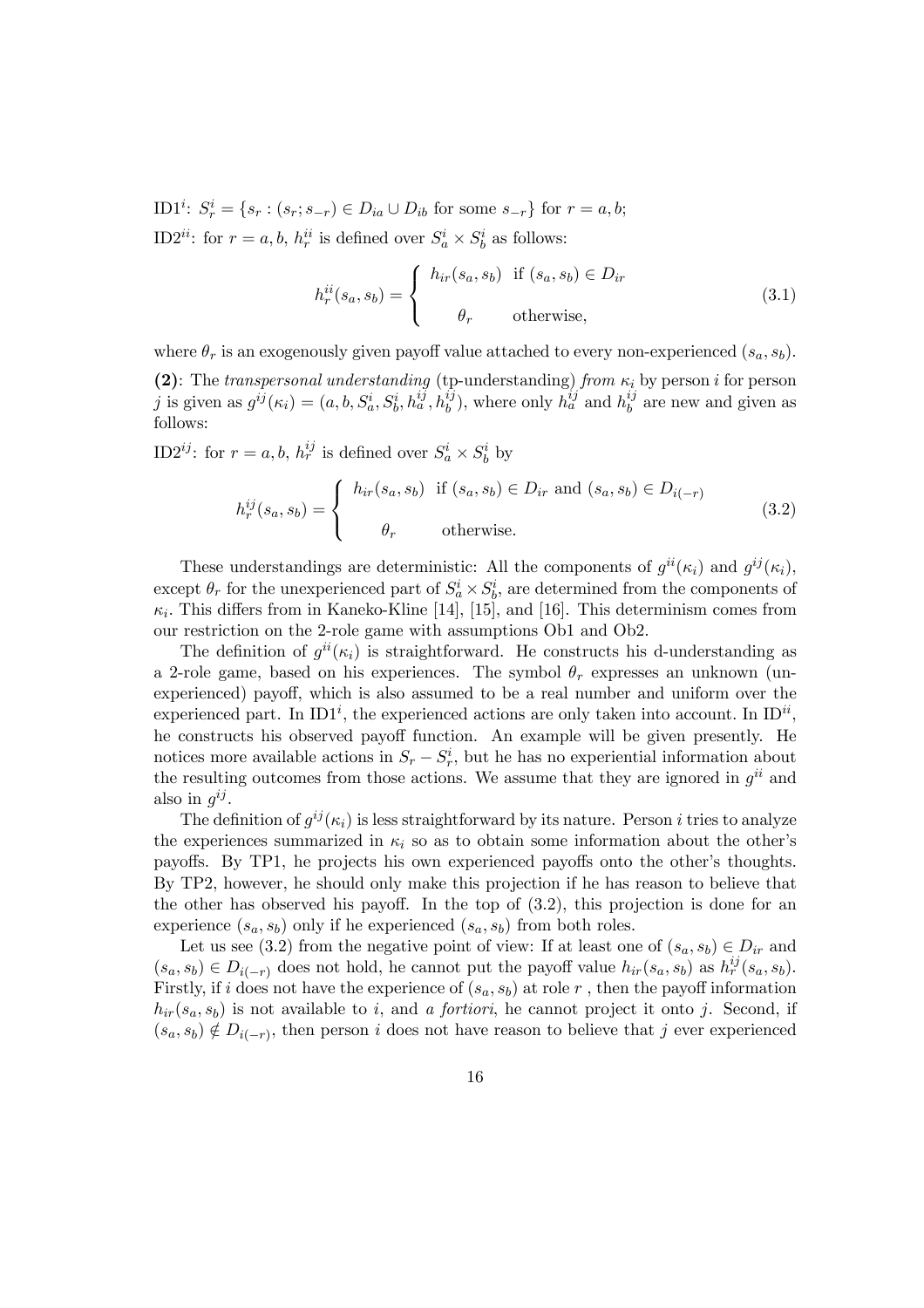payoff  $h_r(s_a, s_b)$ , and he does not project his payoff experience, even if he has it, onto person j. Conversely, if both  $(s_a, s_b) \in D_{ir}$  and  $(s_a, s_b) \in D_{i(-r)}$  hold, he can project his experienced payoff onto the other person's thoughts.

The above requirement of having reason to believe is close to Lewis's [19] idea of person  $i$  having reason to believe that person  $j$  has also reason to believe the same. If we formulate the above argument as an epistemic logic system (cf., Kaneko [12]), we would examine this similarity more, which will be discussed in a separate paper. The argument here is entirely experiential, and in this sense, it is regarded as following the tradition from Mead [20].

Let us exemplify the above definitions with the examples from Section 2.2 assuming the regular actions  $(s_a^o, s_b^o) = (\mathbf{s}_{a1}, \mathbf{s}_{b1})$ :

(1)(Nonreciprocal Active Domain): Let  $(D_{1a}^N, D_{1b}^N)$  be given as the non-reciprocal domain of (2.8). In this example, person 1's d-understanding  $g^{11}(\kappa_1)$  is given as:  $S_a^1$  =  ${s_{a1}, s_{a2}, s_{a3}}$  and  $S_{b-1}^1 = {s_{b1}}$  by ID1<sup>1</sup>. Since person 1 has experiences for role a, the payoffs  $(h_a^{11}(s_a, s_b), h_b^{11}(s_a, s_b))$  become those described in Table 3.1. Since person 1 has no experiences with role b, his understanding of those payoffs  $h_b^{11}(s_a, s_b)$  is simply  $\theta_b$ .

| Table 3.1                    | Table 3.2                                    |  |  |
|------------------------------|----------------------------------------------|--|--|
| $\mathbf{S}_{b1}$            | $\mathbf{s}_{b1}$                            |  |  |
| $s_{a1} \quad (3, \theta_b)$ | $s_{a1}$ $(\theta_a, \theta_b)$              |  |  |
| $s_{a2}$ $(2, \theta_b)$     | $s_{a2}$ $(\theta_a, \theta_b)$              |  |  |
| $s_{a3}$ $(1, \theta_b)$     | $\mathbf{s}_{a3} \quad (\theta_a, \theta_b)$ |  |  |

Now, consider  $g^{12}(\kappa_1)$ . Person 1 has experienced the three pairs in  $D_{1a}^N$ , and from each pair, he guesses/infers that person 2 observes also these three pairs. Hence, person 1 can assume the same  $S_a^1$  and  $S_b^1$  for person 2, which corresponds to ID1<sup>1</sup>. But, now, person 1 has a real difficulty in guessing/inferring what person 2 could receive as payoffs from roles a and b. The easier part is  $h_b^{12}(s_a, s_b) = \theta_b$  for role b since person 1 has no experiences with role b. The other equation  $h_a^{12}(s_a, s_b) = \theta_a$  comes from  $(s_a, s_b) \notin D_{1b}^N$ : He infers from  $(s_a, s_b) \notin D_{1b}^N$  that person 2 always plays role b and has no experiences with role a. Thus, person 1 should not project his experienced payoff onto 2's. In sum,  $g^{12}(\kappa_1)$  is given as Table 3.2: Person 1 has no idea about person 2's understanding of payoffs.

(2)(Reciprocal Active Domain): Let  $(D_{1a}^A, D_{1b}^A)$  be given by the active domain of (2.9). By ID1<sup>1</sup>, we have  $S_a^1 = \{s_{a1}, s_{a2}, s_{a3}\}\$  and  $S_b^1 = \{s_{b1}, s_{b2}, s_{b3}\}\$ . Then, it follows from ID2<sup>11</sup> that  $(h_a^{11}, h_b^{11})$  is given as Table 3.3. When person 1 is at b, he cannot guess/infer his own payoffs from trials of person 2 at a. Thus, he puts  $\theta_b$  to the payoffs from trials in the first column of Table 3.3. For the same reason, he puts  $\theta_a$  in Table 3.3 along the top column. The remaining four strategy combinations  $(s_a, s_b)$  belong neither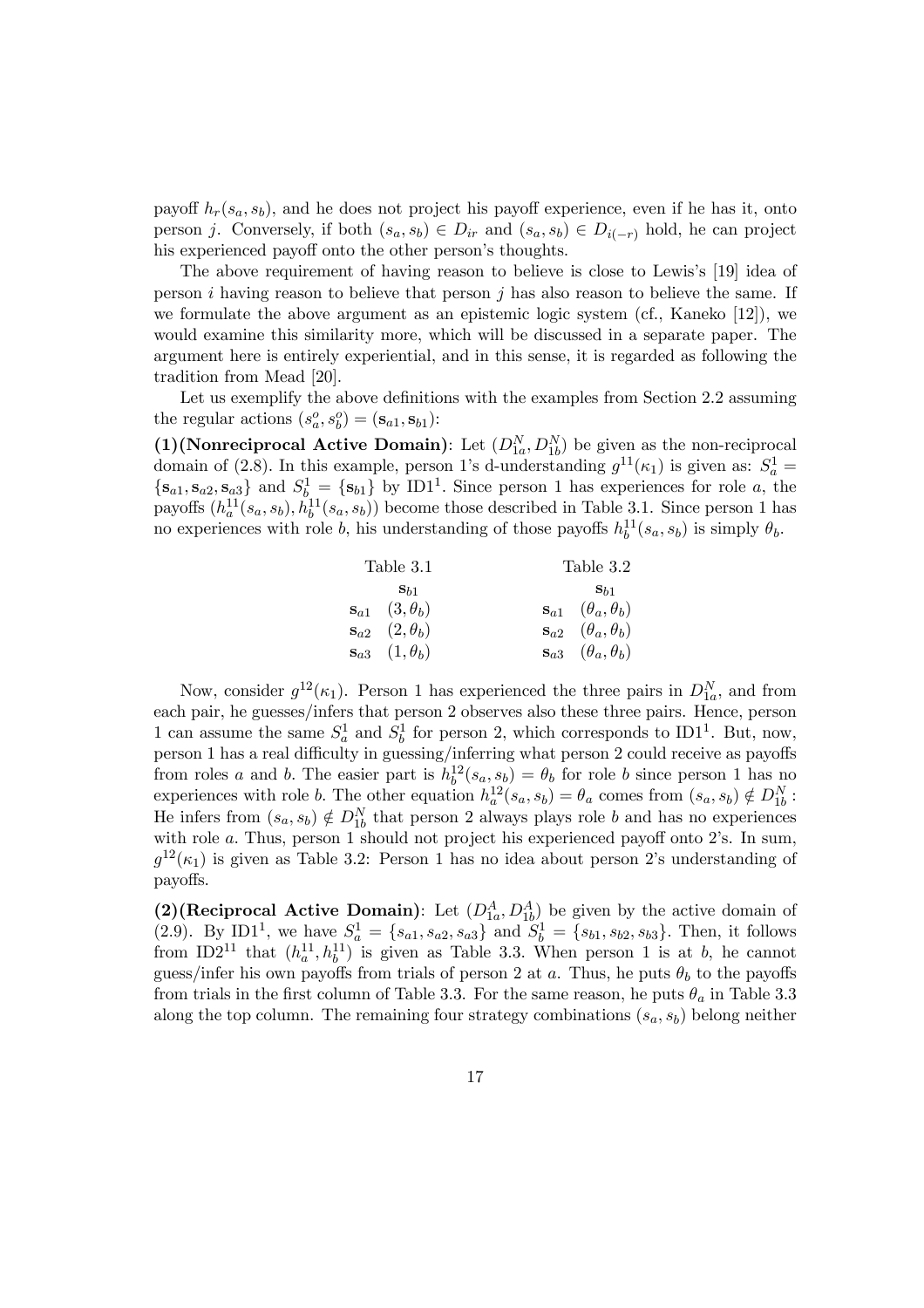$D_{1a}^A$  nor  $D_{1b}^A$ , so he puts  $(\theta_a, \theta_b)$  in each case.

| Table 3.3; $q^{11}$ |  |                                                                                 | Table 3.4; $q^{12}$ |  |                                 |                                                                                        |          |
|---------------------|--|---------------------------------------------------------------------------------|---------------------|--|---------------------------------|----------------------------------------------------------------------------------------|----------|
|                     |  | $a \backslash b$ s <sub>b1</sub> s <sub>b2</sub>                                | $\mathbf{S}_{b,3}$  |  | $a\backslash b$ s <sub>b1</sub> | $\mathbf{s}_{b2}$                                                                      | $S_{b3}$ |
|                     |  | $s_{a1}$ (3,3) $(\theta_a, 2)$ $(\theta_a, 1)$                                  |                     |  |                                 | $\mathbf{s}_{a1}$ (3,3) $(\theta_a, \theta_b)$ $(\theta_a, \theta_b)$                  |          |
|                     |  | $\mathbf{s}_{a2}$ $(2, \theta_b)$ $(\theta_a, \theta_b)$ $(\theta_a, \theta_b)$ |                     |  |                                 | $\mathbf{s}_{a2}$ $(\theta_a, \theta_b)$ $(\theta_a, \theta_b)$ $(\theta_a, \theta_b)$ |          |
|                     |  | $\mathbf{s}_{a3}$ $(1, \theta_b)$ $(\theta_a, \theta_b)$ $(\theta_a, \theta_b)$ |                     |  |                                 | $\mathbf{s}_{a3}$ $(\theta_a, \theta_b)$ $(\theta_a, \theta_b)$ $(\theta_a, \theta_b)$ |          |

Person 1's tp-understanding  $g^{12}$  is even more restrictive as shown in Table 3.4. Let us see only how it comes that  ${}^{\alpha}h_a^{12}(\mathbf{s}_{a2}, \mathbf{s}_{b1}) = \theta_a$ ". According to  $(D_{1a}^A, D_{1b}^A)$ , person 1 has experienced the payoff  $h_a(\mathbf{s}_{a2}, \mathbf{s}_{b1})=2$  and thus at least it would be possible for him to project this payoff onto person 2's. But since  $(\mathbf{s}_{a2}, \mathbf{s}_{b1}) \notin D_{1b}^A$ , he infers/guesses that 2 does not experience  $(\mathbf{s}_{a2}, \mathbf{s}_{b1})$  at role a. So he puts  $h_a^{12}(\mathbf{s}_{a2}, \mathbf{s}_{b1}) = \theta_a$ .

The above example may appear strange, which is due to the assumption that  $(D_{1a}^A, D_{1b}^A)$  is an active domain. When person 1 is equally sensitive to the experiences caused by person 2, he has the active-passive domain.

(3): (Reciprocal Active-Passive Domain): Let  $D_1^{AP} = (D_{1a}^{AP}, D_{1b}^{AP})$  be the domains describe by (2.10). By ID<sup>1</sup>, we have  $S_a^1 = {\mathbf{s}_{a1}, \mathbf{s}_{a2}, \mathbf{s}_{a3}}$  and  $S_b^1 = {\mathbf{s}_{b1}, \mathbf{s}_{b2}, \mathbf{s}_{b3}}$ . But the payoff functions  $(h_a^{11}, h_b^{11})$  are different from those in Table 3.3:

|                   |                   | Table 3.5; $g^{11}$ and $g^{12}$ |                        |
|-------------------|-------------------|----------------------------------|------------------------|
| $a\backslash b$   | $\mathbf{s}_{b1}$ | $S_{b2}$                         | $S_{b,3}$              |
| $\mathbf{s}_{a1}$ | (3,3)             | (10, 2)                          | (3,1)                  |
| $\mathbf{s}_{a2}$ | (2, 10)           | $(\theta_a, \theta_b)$           | $(\theta_a, \theta_b)$ |
| $S_{a}$ 3         | (1,3)             | $(\theta_a, \theta_b)$           | $(\theta_a, \theta_b)$ |

Indeed,  $h_b^{11}(\mathbf{s}_{a2}, \mathbf{s}_{b1}) = 10$  by ID2<sup>11</sup>, since  $(\mathbf{s}_{a2}, \mathbf{s}_{b1}) \in D_{1b}^{AP}$ . Person 1 is also sensitive with passive experiences from person 2's active deviations. This means that  $D_{1a} = D_{1b}$ . In this example, the payoff functions  $(h_a^{12}, h_b^{12})$  are the same as Table 3.5. Person 1 has had each experience along the top row and down the first column from the perspective of each role. Thus, he can and does project his experiences onto the other person. Only the joint trials are excluded as they are outside his domains of accumulation.

This internal reciprocity and coincidence will be important in our later analysis. We will give one theorem on this, which states that internal reciprocity  $(2.7)$  is necessary and sufficient for coincidence of a person's direct and transpersonal understandings up to the active and passive experiences.

**Theorem 3.1 (Internal Coincidence).** Tp-understanding  $g^{ij}(\kappa_i)$  coincides with dunderstanding  $g^{ii}(\kappa_i)$  up to the active/passive experiences, i.e.,  $h^{ij}_r(s_a, s_b) = h^{ii}_r(s_a, s_b)$ for all  $(s_a, s_b) \in Proj(S_a^i \times S_b^i)$  and all  $\theta_a, \theta_b$  if and only if  $(D_{ia}, D_{ib})$  is internally reciprocal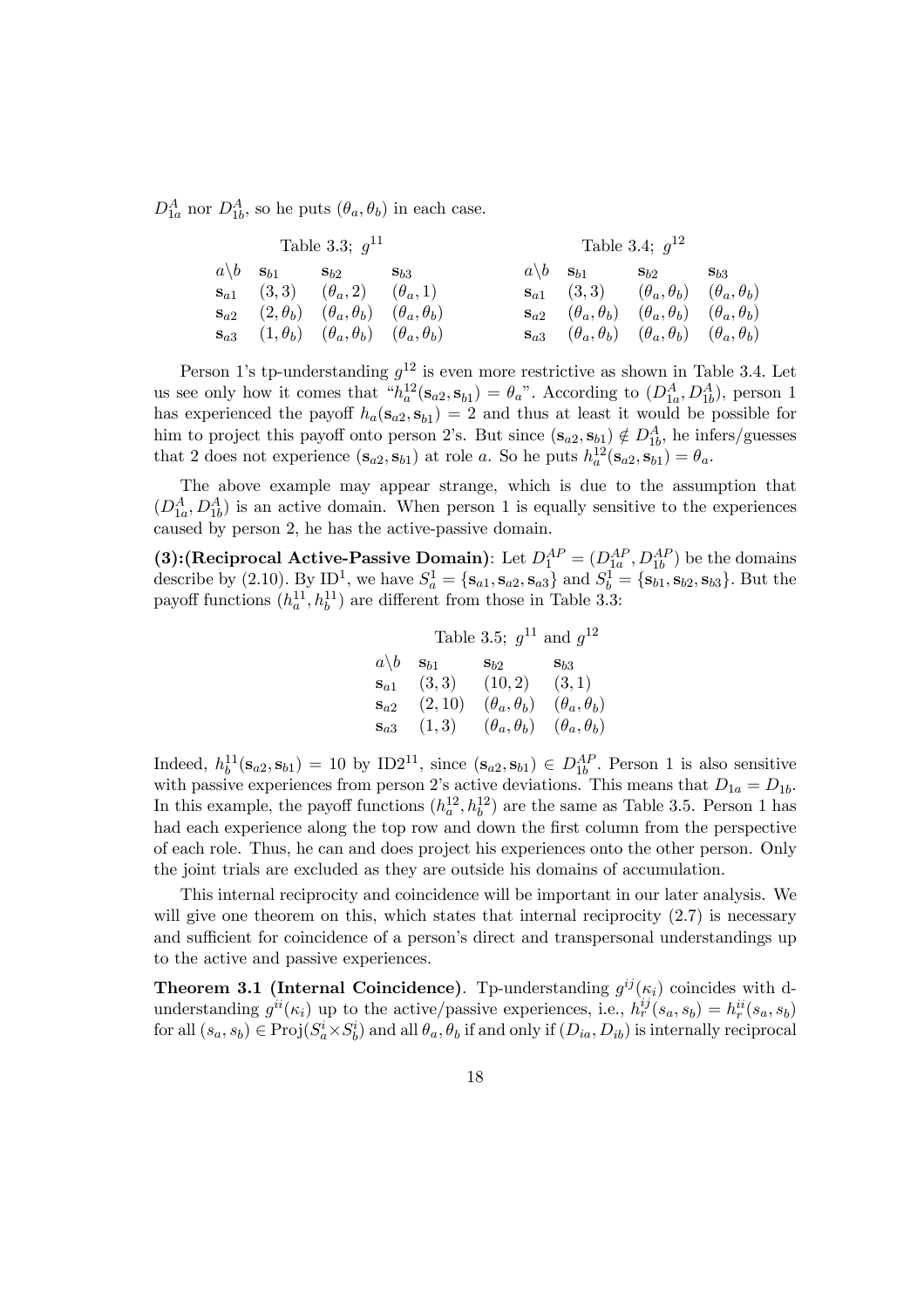Combining the understandings



Figure 4.1: The I.D.View

in the sense of  $(2.7)$ .

**Proof.** (If): Suppose  $\text{Proj}(D_{ia}) = \text{Proj}(D_{ib})$ . Hence, by (3.1) and (3.2), we have  $h_r^{ij}(s_a, s_b) = h_r^{ii}(s_a, s_b)$  for all  $(s_a, s_b) \in \text{Proj}(S_a^i \times S_b^i)$ . (Only-If): It suffices to show that  $(s_a, s_b) \in Proj(D_{ir})$  implies  $(s_a, s_b) \in D_{i(-r)}$ . Let

 $(s_a, s_b) \in \text{Proj}(D_{ir})$ . Then,  $(s_a, s_b) \in \text{Proj}(S_a^i \times S_b^i)$ , which means  $h_r^{ij}(s_a, s_b) = h_r^{ii}(s_a, s_b)$ . Then, since  $(s_a, s_b) \in \text{Proj}(D_{ir})$ , we have  $h_r^{ii}(s_a, s_b) = h_r(s_a, s_b)$  by (3.1). If  $(s_a, s_b) \notin$  $D_{i(-r)}$ , then  $h_r^{ij}(s_a, s_b) = \theta_r$  by (3.2), and for some choice of  $\theta_r$ , we have  $h_r^{ii}(s_a, s_b) \neq$  $h_r^{ij}(s_a, s_b)$ , a contradiction. Thus,  $(s_a, s_b) \in D_{i(-r)}$ .

## 4. Inductively Derived Views and their Use for Behavioral Revision

#### 4.1. Inductively Derived View

The understandings  $g^{ii}(\kappa_i)$  and  $g^{ij}(\kappa_i)$  do not take the regular actions  $(s_a^o, s_b^o)$  and the frequency weights  $(\rho_{ia}, \rho_{ib})$  into account. The inductively derived view is defined by adding these two components.

Since each person acts roles  $a$  or  $b$  at different times and with different frequencies, we need weighted payoff functions. Since the weighted payoff functions in person is mind depend on the actions by each person at each role, we introduce the expression  $[s_a, s_b]_r$  to mean that person i takes role r in playing  $(s_a, s_b)$ . The importance of this new expression will become clear when we consider deviations in Section 4.2 and Section 5.

**Definition 4.1**. The *inductively derived view (i.d.view)* from the memory kit  $\kappa_i =$  $\langle (s_a^o, s_b^o), (D_{ia}, D_{ib}), (h_{ia}, h_{ib}); (\rho_{ia}, \rho_{ib}) \rangle$  is given as  $\Gamma^i = \langle (s_a^o, s_b^o), (S_a^i, S_b^i), (\rho_{ia}, \rho_{ib}), H^{ii}, H^{ij} \rangle$ ,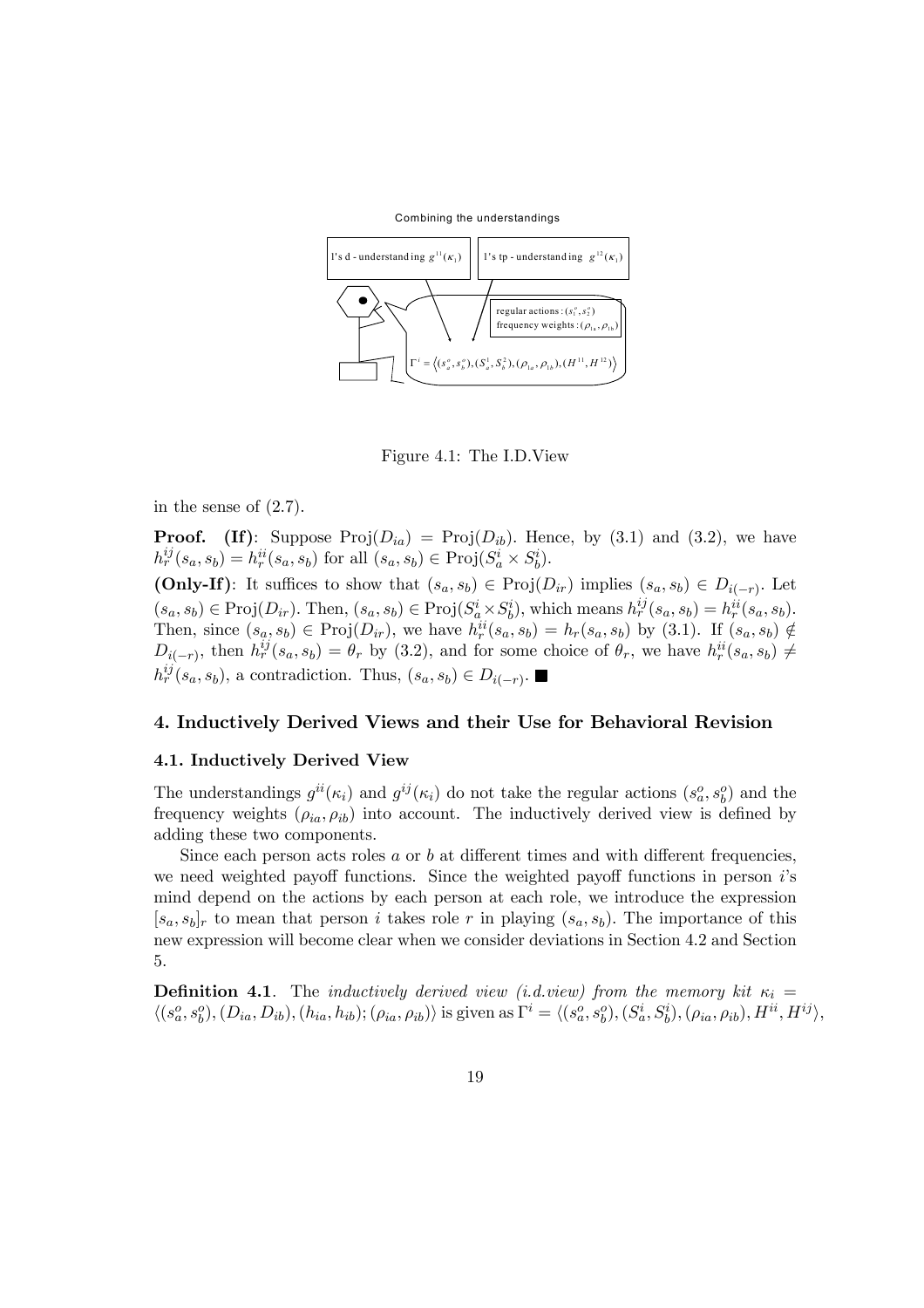where the additional  $H^{ii}$  and  $H^{ij}$  are the weighted payoff functions given as follows: for all  $([s_a, s_b], [t_a, t_b]) \in (S_a^i \times S_b^i)^2$ ,

$$
H^{ii}([s_a, s_b]_a, [t_a, t_b]_b) = \rho_{ia} h_a^{ii}(s_a, s_b) + \rho_{ib} h_b^{ii}(t_a, t_b); \tag{4.1}
$$

$$
H^{ij}([s_a, s_b]_a, [t_a, t_b]_b) = \rho_{ia} h_b^{ij}(s_a, s_b) + \rho_{ib} h_a^{ij}(t_a, t_b).
$$
\n(4.2)

The payoff functions  $H^{ii}$  and  $H^{ij}$  are considered for persons i and j in the mind of person i. The payoffs are taken as weighted averages of the payoffs of  $g^{ii}$  and  $g^{ij}$  with the frequency weights  $(\rho_{ia}, \rho_{ib})$ . We should notice a break in symmetry in (4.1) and  $(4.2)$ : In  $(4.2)$ , when person *i* plays role *a*, person *j* plays role *b*; hence, the first term of the right-hand side of (4.2) means that person i takes role a with frequency  $\rho_{ia}$ , which implies that person  $j$  takes role  $b$  with the same frequency. The second term has the parallel meaning.

The sums with frequency weights are based on the frequentist interpretation of expected utility theory, which is close to the original interpretation by von Neumann-Morgenstern [25]. See Hu [10] for a more direct approach to expected utility theory from the frequentist perspective.

The definition of the i.d.view  $\Gamma^i$  has various differences from those given in Kaneko-Kline [14], [15] and [16]. One apparent difference is that the definition is given to a strategic game but not an extensive game (or an information protocol). This also makes the view here deterministic as  $g^{ii}(\kappa_i)$  and  $g^{ij}(\kappa_i)$ . But it is the most important point to include the weighted payoffs coming from role-switching.

#### 4.2. Partial vs. Full Use of the I.D.View

Now, consider how person *i* uses the i.d.view  $\Gamma^i = \langle (s_a^o, s_b^o), (S_a^i, S_b^i), (\rho_{ia}, \rho_{ib}), H^{ii}, H^{ij} \rangle$ . It includes the tp-understanding of the other person's payoffs in addition to his own d-understanding. When i uses  $\Gamma^i$  for his decision making, he would face the problem of whether or not he should use the tp-understanding. We have the following two cases:

**C0(Partial Use)**: Person i uses only the payoff function  $H^{ii}$ , assuming that the other person j plays the regular action  $s_a^o$  or  $s_b^o$  in accordance with his assigned role.

**C1(Full Use)**: Person *i* uses not only the payoff function  $H^{ii}$  but also  $H^{ij}$  to in order predict how person  $j$  will act (or react).

In case C0, person i can maximize his weighted payoff  $H^{ii}$  by choosing his action from the assigned role in one play of the game. Since he uses only  $H^{ii}$ , he needs some assumption about the other person's action or reaction to his change. A simple assumption written in C0 is that the other person sticks to the regular action. In this case, person *i* may choose a maximum point against the regular action  $s_a^o$  or  $s_b^o$ . If both persons behave in this manner, or if the present regular actions are free from such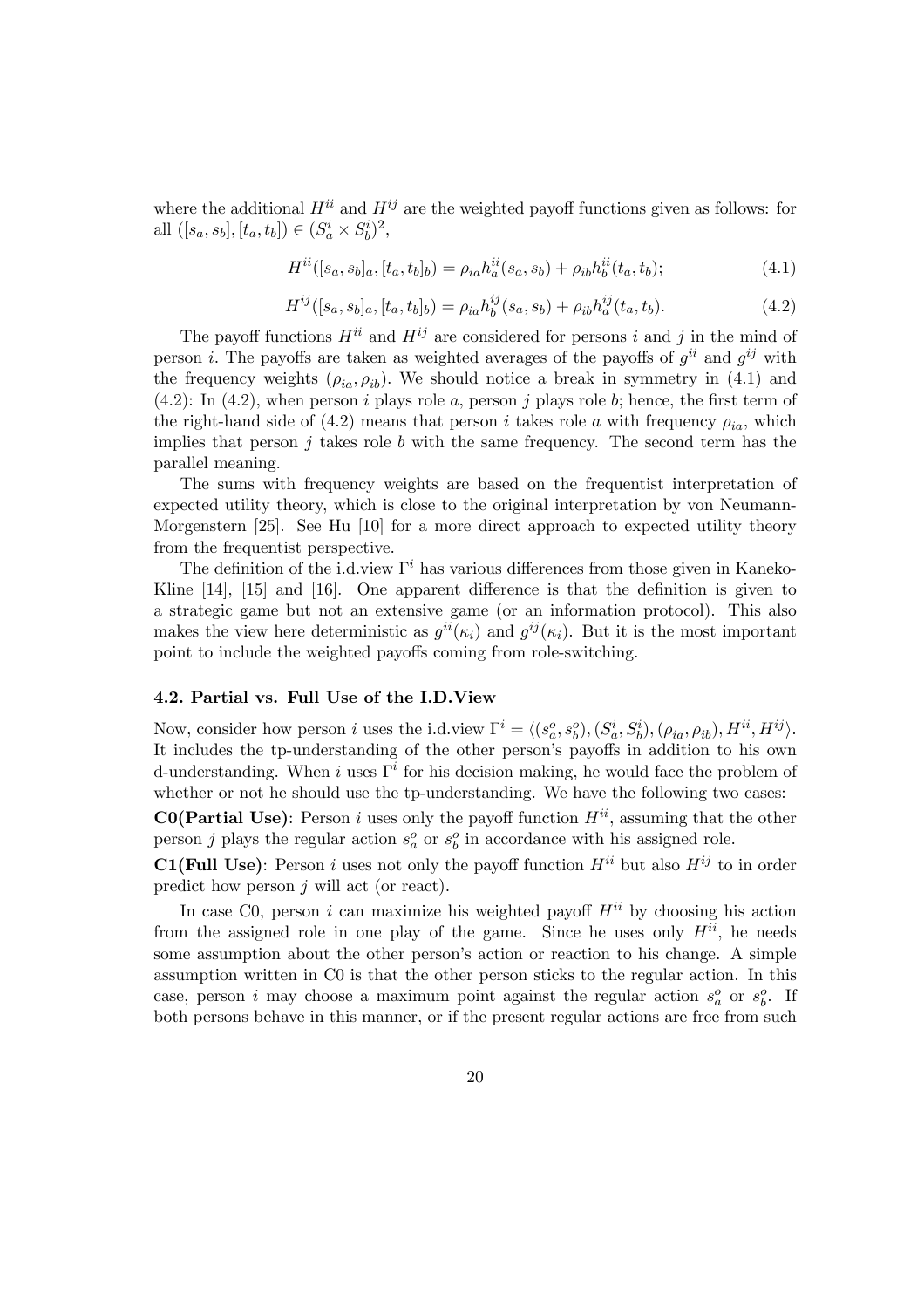behavior revisions, then the regular action pair  $(s_a^o, s_b^o)$  must be a Nash equilibrium in his understanding  $q^{ii}$ .

To see this, we consider only some reciprocal case with  $\rho_{ia}, \rho_{ib} > 0$ . Suppose that  $(s_a^o, s_b^o)$  is the regular behavior, and that person i considers a deviation at role a, say  $[s_a, s_b^o]_a$ . This is beneficial for him only if the weighted payoff

$$
H^{ii}([s_a, s_b^o]_a, [s_a^o, s_b^o]_b) = \rho_{ia} h_a^{ii}(s_a, s_b^o) + \rho_{ib} h_b^{ii}(s_a^o, s_b^o) > \rho_{ia} h_a^{ii}(s_a^o, s_b^o) + \rho_{ib} h_b^{ii}(s_a^o, s_b^o).
$$

This holds if and only if  $h_a^{ii}(s_a, s_b^o) > h_a^{ii}(s_a^o, s_b^o)$ . The same argument holds for role b. Hence,  $(s_a^o, s_b^o)$  is seen the be stable against such unilateral deviations if and only if it is a Nash equilibrium in person *i*'s d-understanding. Since  $\theta_r$  might appear in person *i*'s d-understanding, a Nash equilibrium in  $g^{ii}$  may not be a Nash equilibrium in the base game G. The case C0 was discussed, without weighted payoff functions, in the context of an extensive game in Kaneko-Kline [14].

In the remainder of this paper, we study case C1. For this case, person  $i$  evaluates his action in terms of  $H^{ii}$ , and predicts what person j would do, by his  $H^{ij}$ . Suppose that

$$
H^{ii}([s_a^o, s_b^o]_a, [s_a^o, s_b^o]_b) < H^{ii}([s_a, s_b^o]_a, [s_a, s_b^o]_b). \tag{4.3}
$$

This means that i would get a higher weighted payoff by deviating from  $s_a^o$  to  $s_a$  and assuming that person j also deviates from  $s_a^o$  to  $s_a$ . This assumption part is expressed by  $[s_a, s_b^o]_b$  meaning that person j taking role a chooses action  $s_a$  also. The apparent question is whether person  $i$  can make this assumption that person  $j$  will choose action  $s_a$  also.

The answer is as follows: Suppose the parallel inequality:

$$
H^{ij}([s_a^o, s_b^o]_a, [s_a^o, s_b^o]_b) < H^{ij}([s_a, s_b^o]_a, [s_a, s_b^o]_b). \tag{4.4}
$$

If this holds, person i thinks that person j thinks in the same manner as  $(4.3)$  and shares in the benefit from this deviation. Person i now can believe that the deviation  $s_a$ from the regular action  $s_a^o$  gives a higher payoff for both persons, and thus that person j thinks in the same manner.

In (4.3) and (4.4), we considered only a unilateral derivation  $s_a$  from  $s_a^o$ , and we can also consider another parallel unilateral derivation  $s_b$  from  $s_b^o$ . Mathematically, we may consider even a joint deviation  $(s_a, s_b)$  from  $(s_a^o, s_b^o)$  satisfying (4.3) and (4.4). However, this requires some direct coordination or communication between the persons. In our context, we have a lot of possible ways of coordination or communication. It would be better to separate studies of these possibilities from the present research, which should be discussed in a separate paper.

Let us return to the unilateral deviation in  $(4.3)$  and  $(4.4)$ . This deviation needs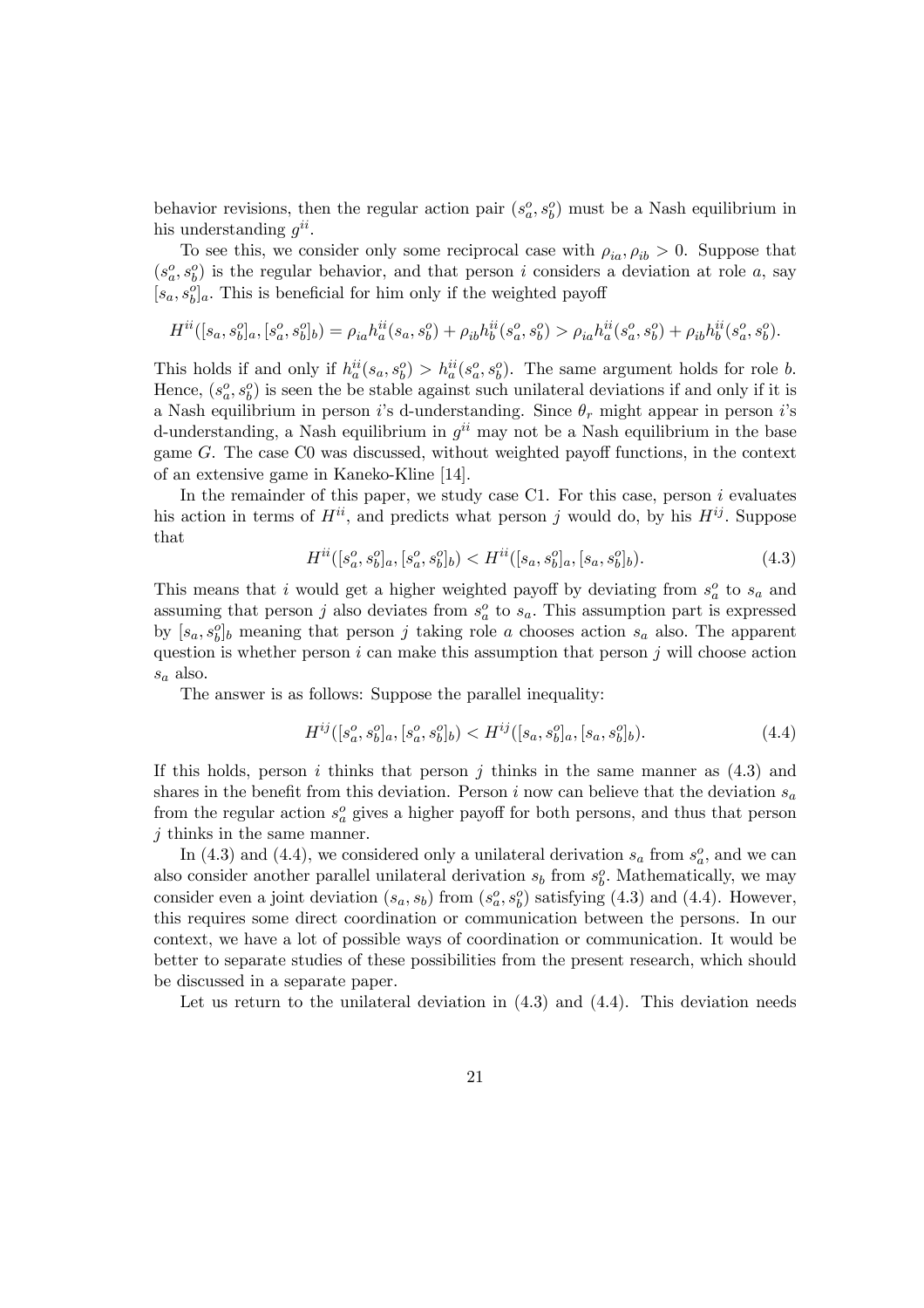only one person to deviate first. That is, the deviation process can be expressed as

$$
\rightarrow \quad \begin{pmatrix} 1 & 2 \\ s_a^o & s_b^o \end{pmatrix} \rightarrow \begin{pmatrix} 1 & 2 \\ s_a & s_b^o \end{pmatrix} \rightarrow \begin{pmatrix} 2 & 1 \\ s_a & s_b^o \end{pmatrix} \rightarrow \begin{pmatrix} 2 & 1 \\ s_a & s_b^o \end{pmatrix} \rightarrow
$$
  
Fig. 4.2

That is, suppose  $(s_a^o, s_b^o)$  is the current regular pair. Next, suppose that 1 deviates from  $s_a^o$  to a mutually beneficial  $s_a$ , which is the second left state in Fig.4.2. Then person 2 will observe this deviation, and when 2 is assigned role a, he follows 1's mutually beneficial deviation to  $s_a$ , which is describe as the third state in Fig.4.2.

## 5. Intrapersonal Coordination Equilibrium

## 5.1. Intrapersonal Coordination Equilibria through the I.D.View  $\Gamma^i$

In Section 4.2, we described the process of improving the weighted payoff for person i using his i.d.view  $\Gamma^i$ . In this section, first, we define a resulting equilibrium of this process. Let  $\Gamma^i = \langle (s_a^o, s_b^o), (S_a^i, S_b^i), (\rho_{ia}, \rho_{ib}), H^{ii}, H^{ij} \rangle$  be the i.d.view derived from the memory kit  $\kappa_i$ .

**Definition 5.1 (I.C.Equilibrium)**. We say that the regular pair  $(s_a^o, s_b^o)$  is a an intrapersonal coordination equilibrium (i.c. equilibrium) in  $\Gamma^i$  iff for all  $s_a \in \tilde{S}_a^i$ 

$$
H^{ii}([s_a^o, s_b^o]_a, [s_a^o, s_b^o]_b) \geq H^{ii}([s_a, s_b^o]_a, [s_a, s_b^o]_b)
$$
  
\n
$$
H^{ij}([s_a^o, s_b^o]_a, [s_a^o, s_b^o]_b) \geq H^{ij}([s_a, s_b^o]_a, [s_a, s_b^o]_b);
$$
\n(5.1)

and for all  $s_b \in S_b^i$ ,

$$
H^{ii}([s_a^o, s_b^o]_a, [s_a^o, s_b^o]_b) \geq H^{ii}([s_a^o, s_b]_a, [s_a^o, s_b]_b)
$$
\n
$$
H^{ij}([s_a^o, s_b^o]_a, [s_a^o, s_b^o]_b) \geq H^{ij}([s_a^o, s_b]_a, [s_a^o, s_b]_b)
$$
\n
$$
(5.2)
$$

That is, person *i* thinks, based on his i.d.view  $\Gamma^i$ , that  $s_a^o$  gives higher payoff to both persons 1 and 2 than any other action  $s_a \in S_a^i$ , and  $s_b^o$  has the same property.

The argument illustrated in Fig.4.2 is a specific case leading to the above definition. Inequalities  $(5.1)$  and/or  $(5.2)$  may include the case where we have the strict inequality for  $H^{ii}$  but the equality for  $H^{ij}$ ; this may hold if person is to tp-understanding is trivial or poor. Thus, although the definition of an i.c.equilibrium is given by two inequality systems for each role, it includes cases where he has a poor tp-understanding or even his d-understanding is poor, e.g.,  $S_a^i$  and  $S_b^i$  are small sets.

Our main target is an i.c.equilibrium for reciprocal cases, where we will have cooperation results. Nevertheless, we look at this case among other different cases in order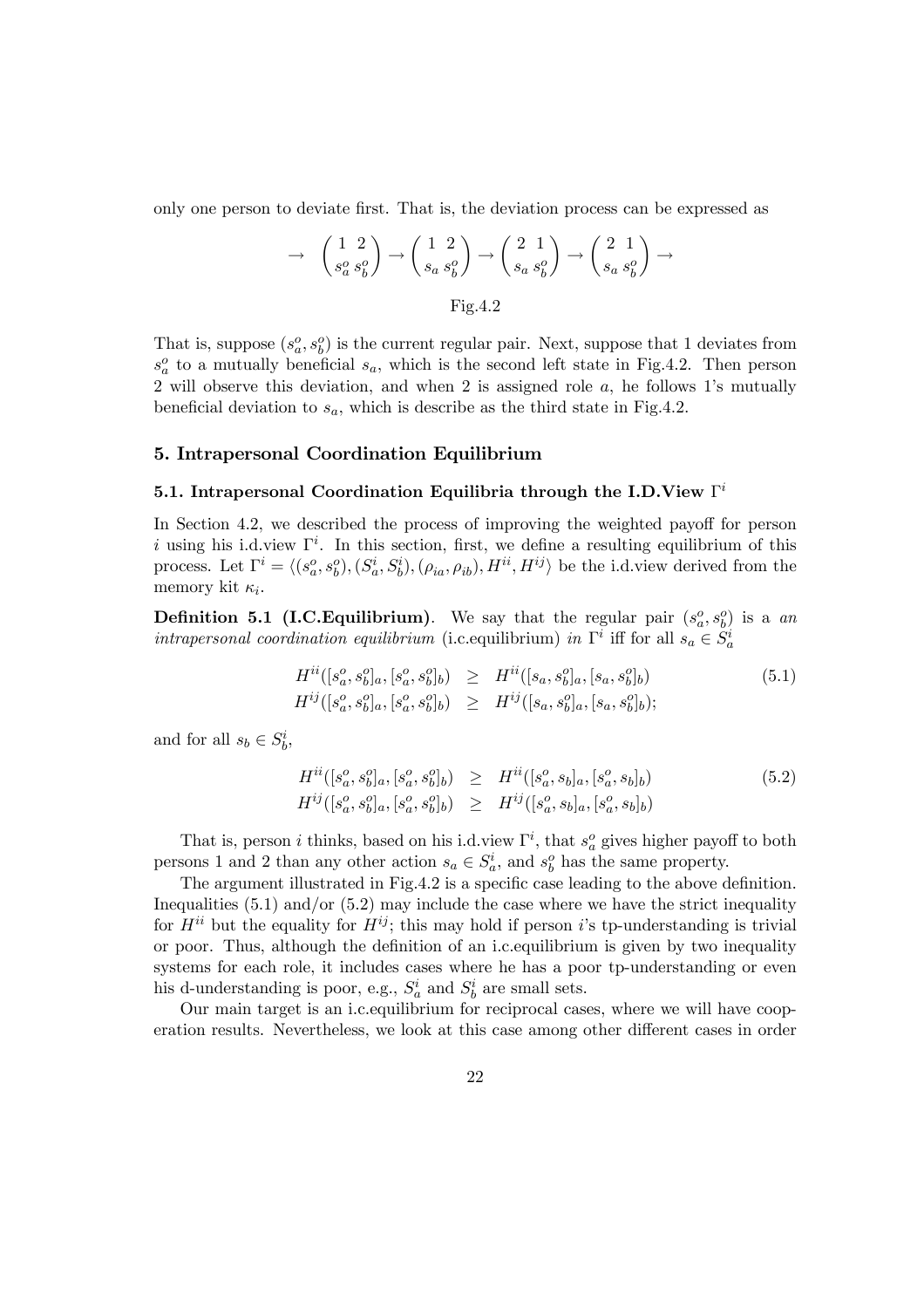to be able to discuss the conditions for cooperation to result. We start with cases of non-cooperative outcomes in Section 5, and discuss the cooperation results in Section 6.

Before going to the next section, we will give one more definition. Suppose that person  $i = 1, 2$  has an i.d.view  $\Gamma^i = \langle (s_a^o, s_b^o), (S_a^i, S_b^i), (\rho_{ia}, \rho_{ib}), H^{ii}, H^{ij} \rangle$  derived from a memory kit  $\kappa_i = \langle (s_a^o, s_b^o), (D_{ia}, D_{ib}), (h_{ia}, h_{ib}); (\rho_{ia}, \rho_{ib}) \rangle.$ 

**Definition 5.2 (Mutual I.C.Equilibrium)**. We say that the pair  $(s_a^o, s_b^o)$  of regular actions is a mutual i.c. equilibrium iff it is an i.c. equilibrium for both  $\Gamma^1$  and  $\Gamma^2$ .

Our goal is to study the 2-person game situation and the interactions of the persons there, rather than just to consider an i.c.equilibrium from the viewpoint of one person. Therefore, our final objective is to study a mutual i.c.equilibrium. Nevertheless, since it is required to be an i.c.equilibrium for each person, a research method becomes to study first an i.c.equilibrium. Then, we will synthesize it to a mutual i.c.equilibrium.

## 5.2. Non-reciprocal Active Domain and Reciprocal Active Domain

There is a spectrum of reciprocal degrees of switching roles between the two persons. The non-reciprocal domains (2.8) and active domains (2.9) are located at the lowest side of this spectrum, while the fully reciprocal domains are located at the other extreme. It is our intention to show that cooperation is emerging as the reciprocal degree is increasing. To show this, we first show that at the lowest end, no cooperation occurs, more concretely, for the non-reciprocal domains and active domains, the i.c.equilibrium yields non-cooperative outcomes. In Section 6, we will consider the other extreme case of the spectrum of reciprocal degrees.

The first theorem is about the non-reciprocal domains.

Theorem 5.1 (Nonreciprocal Active Domain): Consider the non-reciprocal active domain  $(D_{ia}^N, D_{ib}^N)$  defined by  $(2.8)$  where person *i* takes role *a*. Then, the pair  $(s_a^o, s_b^o)$ of regular actions is an i.c. equilibrium in  $\Gamma^i$  if and only if it is a Nash equilibrium in person i's d-understanding  $q^{ii}$ .

**Proof.** For domains  $(D_{ia}^N, D_{ib}^N)$ , person i's d-understanding  $g^{ii}$  is given as  $S_r^i = S_r, S_{-r}^i =$  ${s^o_{-r}}$  and  $h_r^{ii}(s_r; s^o_{-r}) = h_r(s_r; s^o_{-r}),$   $h_{-r}^{ii}(s_r; s^o_{-r}) = \theta_{-r}$  for  $s_r \in S_r$ .

Let  $s_r$  be an arbitrary element in  $S_r$ . Let  $(s_a^o, s_b^o)$  be an i.c. equilibrium in  $\Gamma^i$ . Then,

$$
H^{ii}([s_a^o, s_b^o]_a, [s_a^o, s_b^o]_b) = \rho_{ir} h_r(s_a^o, s_b^o) + (1 - \rho_{ir})\theta_{-r}
$$
  
\n
$$
\geq \rho_{ir} h_r^{ii}(s_r; s_{-r}^o) + (1 - \rho_{ir})\theta_{-r} = H^{ii}([s_r; s_{-r}^o]_a, [s_r; s_{-r}^o]_b).
$$

This implies  $h_r(s_r^o; s_{-r}^o) \geq h_r(s_r; s_{-r}^o)$ . Since role  $-r$  has the unique choice, i.e.,  $S_{-r}^i =$  $\{s_{-r}^o\}$ ,  $(s_a^o, s_b^o)$  is a Nash equilibrium in  $g^{ii}$ . Tracing the argument back, we have the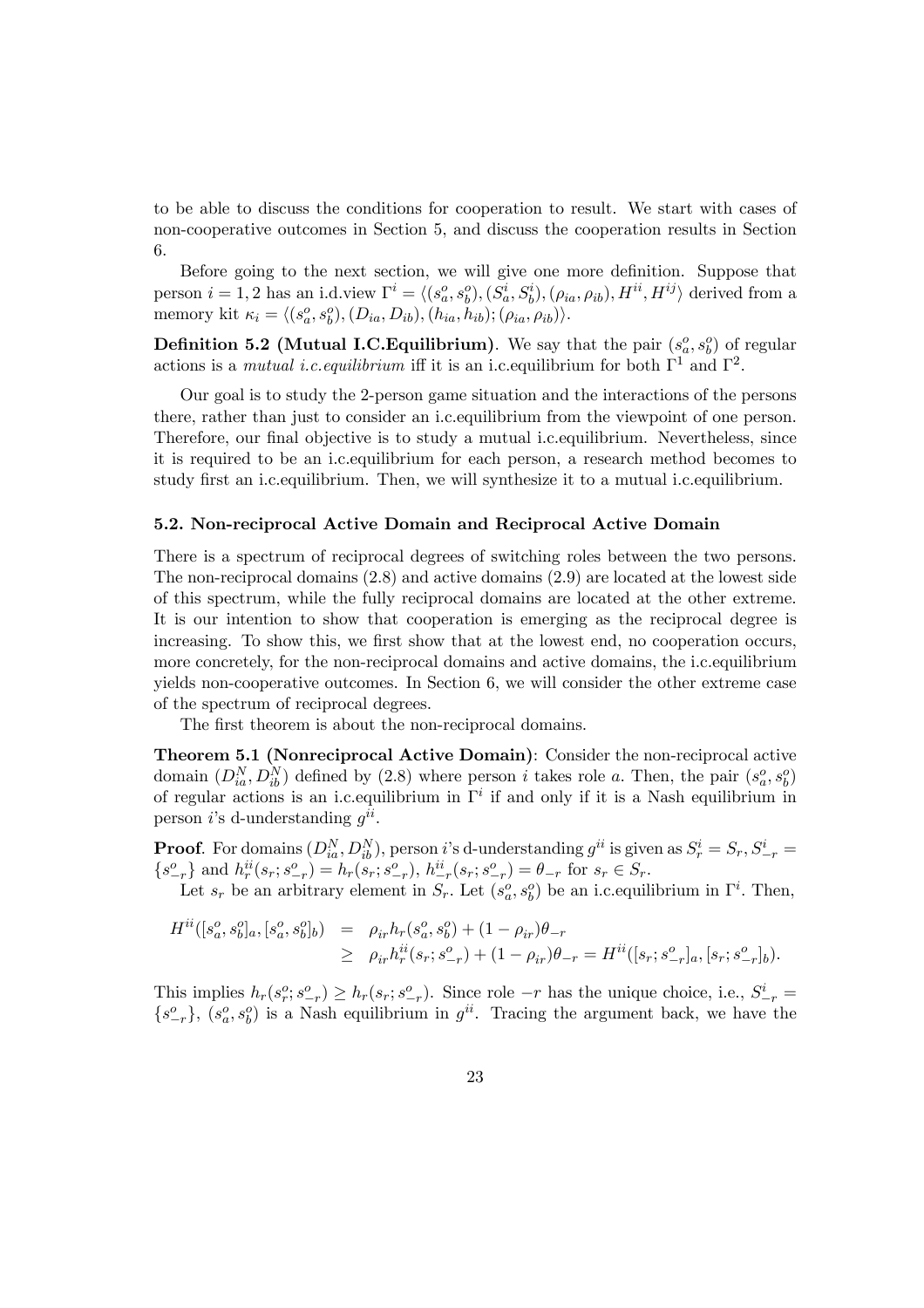only-if part, i.e., if  $(s_a^o, s_b^o)$  is a Nash equilibrium in  $g^{ii}$ , then  $(s_a^o, s_b^o)$  be an i.c. equilibrium in  $\Gamma^i$ .

In the above theorem, a Nash equilibrium in person i's d-understanding  $q^{ii}$  is simply a payoff maximization point in the base game G with the fixed  $s_{-r}^{\circ}$ . Hence, we have the following corollary.

Corollary 5.2 (Mutual I.C.Equilibrium in the Non-reciprocal Active Domains): Let  $D_i^{NA}$  be the non-reciprocal active domain with the regular actions  $(s_a^o, s_b^o)$ for  $i = 1, 2$ . Then,  $(s_a^o, s_b^o)$  is a mutual i.c. equilibrium if and only if it is a Nash equilibrium in the base game  $G$ .

We could obtain the corresponding Nash equilibrium results also for the non-reciprocal active-passive domain given in Section 2.2.

Next, we consider the reciprocal active domain and show that the insensitivity of persons having only active domains leads to a similar result even with a reciprocal roleswitching.

**Theorem 5.3 (Reciprocal Active Domain)**: Let  $(D_{ia}^A, D_{ib}^A)$  be the reciprocal active domain for person  $i = 1, 2$ , with the regular actions  $(s_a^o, s_b^o)$ . Suppose that  $\theta_a \leq h_a(s_a^o, s_b^o)$ and  $\theta_b \leq h_b(s_a^o, s_b^o)$ . Then the following two statements hold:

(1): If  $(s_a^o, s_b^o)$  is a Nash equilibrium in the 2-role strategic game  $G = (a, b, S_a, S_b, h_a, h_b)$ , then it is an i.c.equilibrium.

(2): Suppose that  $h_r(s_a^o, s_b^o) = \theta_r$  for  $r = a, b$ . Then the converse of (1) holds.

**Proof.** With this domain, the d-understanding  $g^{ii} = (a, b, S_a^i, S_b^i, h_a^{ii}, h_b^{ii})$  is given by:  $\text{for } r = a, b, S_r^i = S_r, h_r^{ii}(s_r; s_{-r}) = h_r(s_r; s_{-r}) \text{ if } s_{-r} = s_{-r}^o, \text{ and } h_r^{ii}(s_r; s_{-r}) = \theta_r$ otherwise. The tp-understanding  $g^{ij} = (a, b, S_a^i, S_b^i, h_a^{ij}, h_b^{ij})$  is given as: for  $r = a, b, S_r^i =$  $S_r$ ,  $h_r^{ij}(s_r; s_{-r}) = h_r(s_r; s_{-r})$  if  $(s_r; s_{-r}) = (s_r^o; s_{-r}^o)$ , and  $h_r^{ij}(s_r; s_{-r}) = \theta_r$  otherwise.

(1): Let  $(s_a^o, s_b^o)$  be a Nash equilibrium in  $G = (a, b, S_a, S_b, h_a, h_b)$ . Consider role a and let  $s_a$  be an arbitrary action in  $S_a$ . Then, we have  $h_a(s_a^o, s_b^o) \geq h_a(s_a, s_b^o)$ . Thus, using the assumption that  $\theta_b \leq h_b(s_a^o, s_b^o)$ , we have

$$
H^{ii}([s_a^o, s_b^o]_a, [s_a^o, s_b^o]_b) = \rho_{ia} h_a^{ii}(s_a^o, s_b^o) + (1 - \rho_{ia}) h_b^{ii}(s_a^o, s_b^o)
$$
  
\n
$$
\geq \rho_{ia} h_a(s_a, s_b^o) + (1 - \rho_{ia}) \theta_b = H^{ii}([s_a, s_b^o]_a, [s_a, s_b^o]_b).
$$

Now, the inequality for  $H^{ij}$  is:

$$
H^{ij}([s_a^o, s_b^o]_a, [s_a^o, s_b^o]_b) = \rho_{ia} h_b^{ij} (s_a^o, s_b^o) + (1 - \rho_{ia}) h_a^{ij} (s_a^o, s_b^o)
$$
  
\n
$$
\geq \rho_{ia} \theta_b + (1 - \rho_{ia}) \theta_a = H^{ij}([s_a, s_b^o]_a, [s_a, s_b^o]_b).
$$

Thus, we have  $(5.1)$  of an i.c. equilibrium. Condition  $(5.2)$  can be shown in the same way letting  $s_b$  be an arbitrary action in  $S_b$ .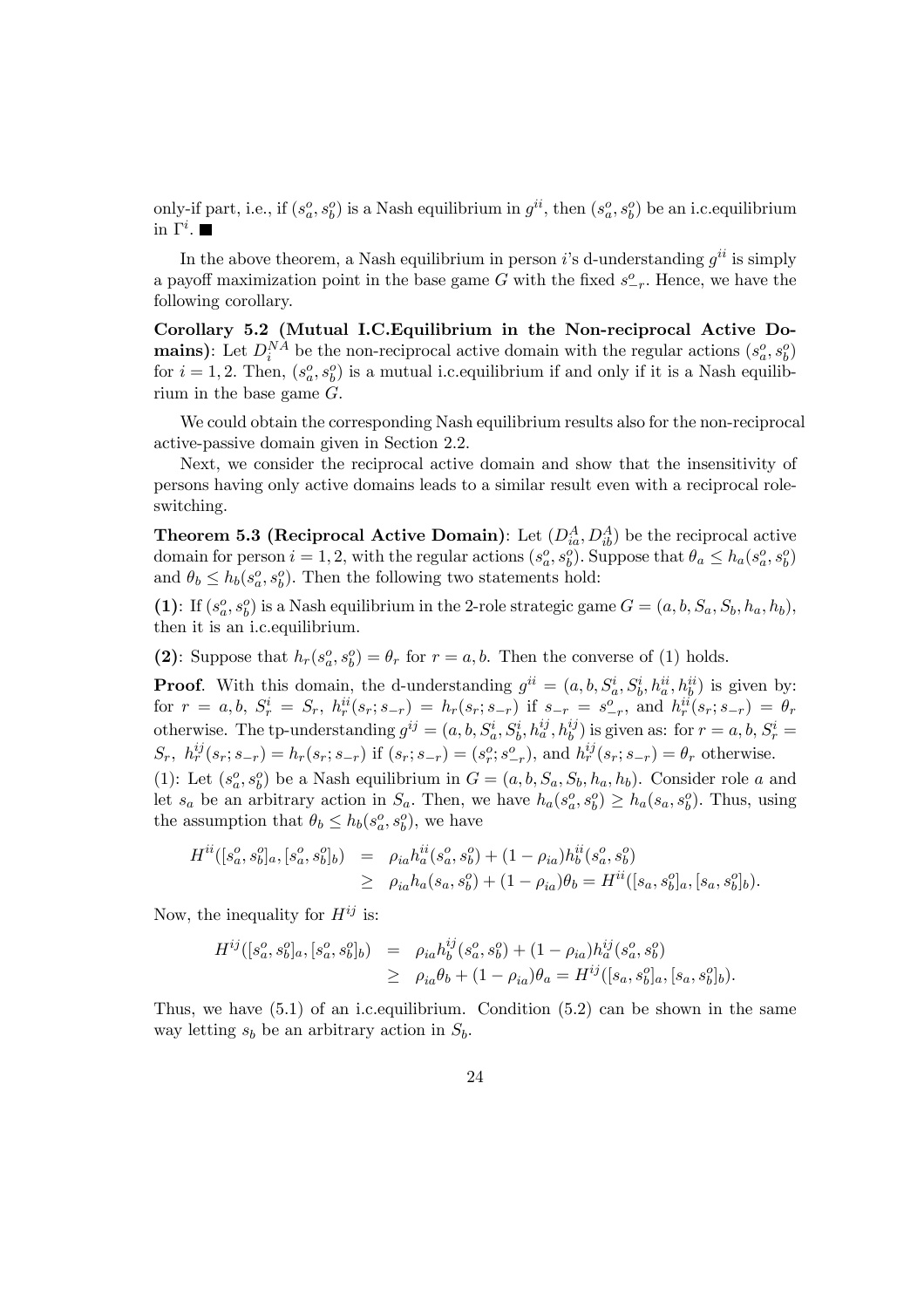(2): Let  $(s_a^o, s_b^o)$  be an i.c. equilibrium in  $\Gamma^i$ . Then, we have

$$
\rho_{ia}h_a(s_a^o, s_b^o) + (1 - \rho_{ia})h_b(s_a^o, s_b^o) = H^{ii}([s_a^o, s_b^o]_a, [s_a^o, s_b^o]_b)
$$
  

$$
\geq H^{ii}([s_a^o, s_b^o]_a, [s_a^o, s_b^o]_b) = \rho_{ia}h_a(s_a, s_b^o) + (1 - \rho_{ia})\theta_b.
$$

Since  $h_b(s_a^o, s_b^o) = \theta_b$ , we have  $h_a(s_a^o, s_b^o) \geq h_a(s_a, s_b^o)$ . In the case of role b, we have a parallel argument, so  $(s_a^o, s_b^o)$  is a Nash equilibrium in  $\Gamma^i$ .

For the reciprocal active domains, we can have a corollary about a mutual i.c.equilibrium by combining the statements of Theorem 5.3 as in a similar manner to obtain Corollary 5.2 from Theorem 5.1. Even we may assume that one person has the non-reciprocal active domain and the other has a reciprocal active domain, and have a similar corollary. But this combination appears to be strange externally. External requirements will be given in Section 8. Here, it is enough to say that at the low end of the spectrum of reciprocal degrees, we have non-cooperative outcomes.

## 6. Intrapersonal Coordination Equilibrium for Reciprocal Domains

The results in Section 5.2 are noncooperative outcomes, since effectively due to lack of role-switching, or insensitivity to the other's trials,  $\Gamma^i$  does not describe anything about j's thinking. In contrast, when domains  $D_{ia}$  and  $D_{ib}$  are both reciprocal and the persons are sensitive to the other's trials, we would have very different results, which we will discuss in this section.

First, we will show the following result, which gives necessary conditions for an i.c.equilibrium. We emphasize that the frequency weights disappear in these conditions. These are reminiscent of *utilitarianism*, which has a different interpretation from "utilitarianism" in moral philosophy. This will be discussed in Section 7.

**Theorem 6.1 (Utilitarian Criterion)**: Let  $(s_a^o, s_b^o)$  be an i.c. equilibrium for  $\Gamma^i$  with  $(s_a^o, s_b^o) \in D_{ia} \cap D_{ib}.$ 

(1): If  $(s_a, s_b^o) \in D_{ia} \cap D_{ib}$ , then  $h_a(s_a^o, s_b^o) + h_b(s_a^o, s_b^o) \geq h_a(s_a, s_b^o) + h_b(s_a, s_b^o)$ .

(2): If  $(s_a^o, s_b) \in D_{ia} \cap D_{ib}$ , then  $h_a(s_a^o, s_b^o) + h_b(s_a^o, s_b^o) \geq h_a(s_a^o, s_b) + h_b(s_a^o, s_b)$ .

**Proof.** We show only (1). Let  $(s_a, s_b^o) \in D_{ia} \cap D_{ib}$ . Since  $(s_a^o, s_b^o)$  is an i.c. equilibrium, by  $(5.1)$ , we have

$$
\rho_{ia} h_a^{ii}(s_a^o, s_b^o) + (1 - \rho_{ia}) h_b^{ii}(s_a^o, s_b^o) \ge \rho_{ia} h_a^{ii}(s_a, s_b^o) + (1 - \rho_{ia}) h_b^{ii}(s_a, s_b^o); \quad (6.1)
$$
  
\n
$$
\rho_{ia} h_b^{ij}(s_a^o, s_b^o) + (1 - \rho_{ia}) h_a^{ij}(s_a^o, s_b^o) \ge \rho_{ia} h_b^{ij}(s_a, s_b^o) + (1 - \rho_{ia}) h_a^{ij}(s_a, s_b^o).
$$

Since  $(s_a^o, s_b^o)$  and  $(s_a, s_b^o)$  are in  $D_{ia} \cap D_{ib}$ , it holds that for  $r = a, b$ ,

$$
h_r^{ii}(s_a^o, s_b^o) = h_r^{ij}(s_a^o, s_b^o) = h_r(s_a^o, s_b^o)
$$
 and 
$$
h_r^{ii}(s_a, s_b^o) = h_r^{ij}(s_a, s_b^o) = h_r(s_a, s_b^o).
$$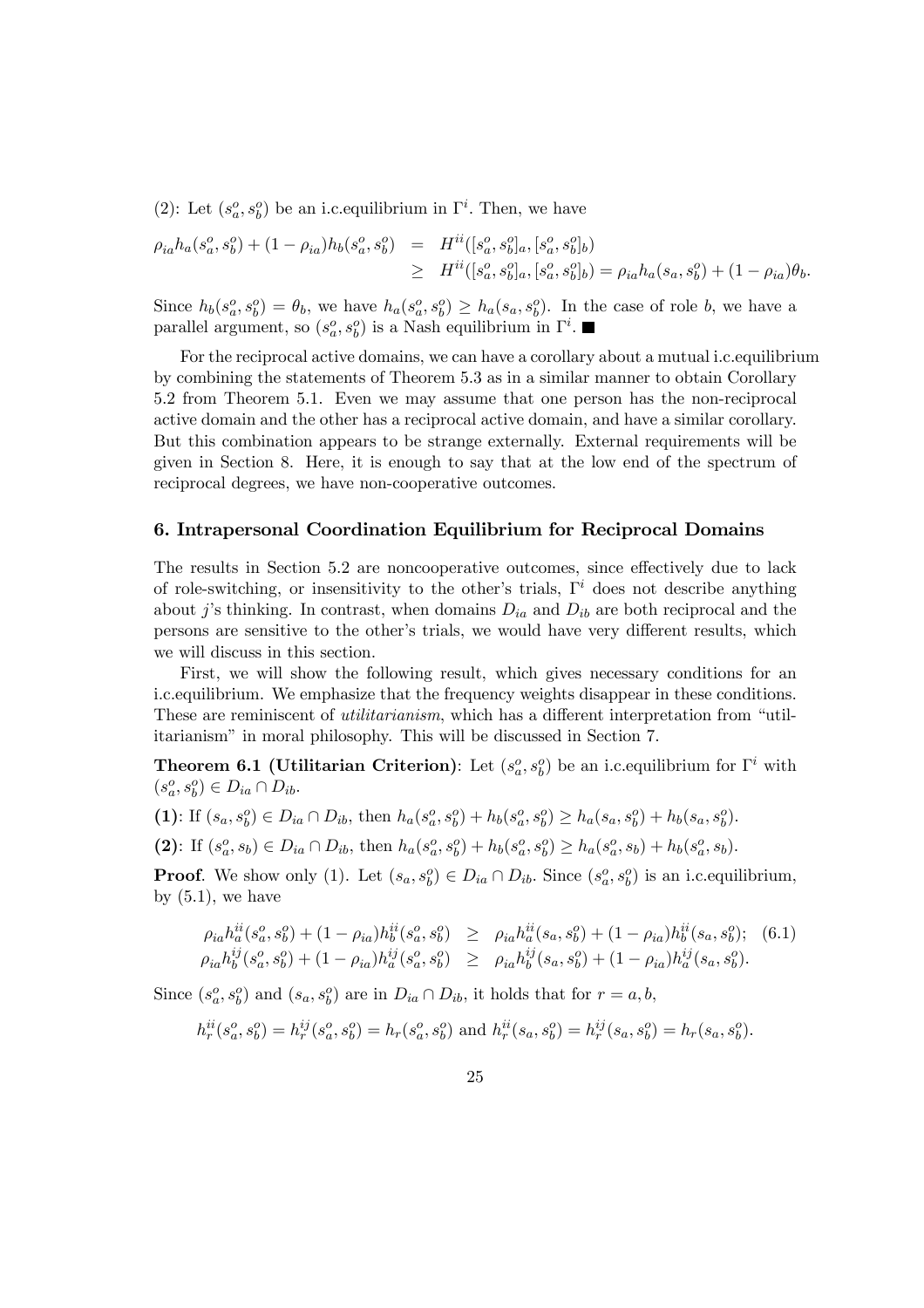Hence, summing up the first and second inequalities in  $(6.1)$ , we have

 $\blacksquare$ 

$$
h_a(s_a^o, s_b^o) + h_b(s_a^o, s_b^o) \ge h_a(s_a, s_b^o) + h_b(s_a, s_b^o).
$$

When the persons are sensitive to the other's trials, and roles are switched as in the reciprocal active-passive domains, i.e.,  $D_{ia}^{AP} = D_{ib}^{AP} = \bigcup_{r=a,b} \{(s_r; s_{-r}^o) : s_r \in S_r\},\$ parts (1) and (2) of Theorem 6.1 are simply the true payoff-sum maximization along the actions of each role. In the game of Table 2.1 with these domains, this payoffsum maximization gives two possible candidates for an i.c. equilibrium:  $(s_{a2}, s_{b1})$  and  $(s_{a1}, s_{b2})$ . Each of them together with  $(D_{ia}^{AP}, D_{ib}^{AP})$  becomes an i.c. equilibrium. However, in the game of Table 2.2 with the affine transformation of role b's payoff, only  $(s_{a2}, s_{b1})$ is an i.c.equilibrium. Thus we observe that an i.c.equilibrium is not invariant to such transformations of payoffs.

Theorem 6.1 gives necessary conditions for the resulting outcome of an i.c.equilibrium. The existence of an i.c.equilibrium in a reciprocal case is related to the degree of reciprocity in the frequency weights  $\rho_{ia}, \rho_{ib}$ . Although  $D_{ia}, D_{ib}$  are mathematically still independent of  $\rho_{ia}, \rho_{ib}$ , they should be closely related in interpretation: When  $D_{ia}$  and  $D_{ib}$  are reciprocal (not very different), so is  $(\rho_{ia}, \rho_{ib})$  (not very different, too), and vice versa.

Now, we have the following theorem. In this theorem, a 2-role game  $G = (a, b, S_a, S_b, h_a)$  $(h_b)$  is arbitrarily fixed. Only  $(D_{ia}, D_{ib})$  and  $(\rho_{ia}, \rho_{ib})$  must be specified. Recall that the internal reciprocity is defined by (2.7).

**Theorem 6.2 (Existence of an I.C.Equilibrium 1)**: Let  $(\rho_{ia}, \rho_{ib}) = (\frac{1}{2}, \frac{1}{2})$ . Then, there is a pair  $(s_a^o, s_b^o) \in S_1 \times S_2$  such that for any internally reciprocal domain  $(D_{ia}, D_{ib})$ with  $(s_a^o, s_b^o) \in D_{ia}$ , the pair  $(s_a^o, s_b^o)$  is an i.c. equilibrium in  $\Gamma^i$ .

**Proof.** Let us choose a pair  $(s_a^o, s_b^o) \in S_a \times S_b$  so that

$$
h_a(s_a^o, s_b^o) + h_b(s_a^o, s_b^o) \ge h_a(s_a, s_b) + h_b(s_a, s_b) \text{ for all } (s_a, s_b) \in S_a \times S_b. \tag{6.2}
$$

Since  $S_a \times S_b$  is a finite set, we can find a pair  $(s_a^o, s_b^o) \in S_a \times S_b$  satisfying (6.2).

Since  $(D_{ia}, D_{ib})$  is internally reciprocal, it follows from Theorem 3.1 and (2.3) that for all  $(s_a, s_b) \in S_a^i \times S_b^i$ ,

if 
$$
s_a = s_a^o
$$
 or  $s_b = s_b^o$ , then  $h_r^{ii}(s_a, s_b) = h_r^{ij}(s_a, s_b) = h_r(s_a, s_b)$ .

Hence, using (6.2), we have, for all  $s_a \in S_a^i$  and  $s_b \in S_b^i$ ,

$$
\frac{1}{2}h_a^{ii}(s_a^o, s_b^o) + \frac{1}{2}h_b^{ii}(s_a^o, s_b^o) \geq \frac{1}{2}h_a^{ii}(s_a, s_b^o) + \frac{1}{2}h_b^{ii}(s_a, s_b^o)
$$
  
\n
$$
\frac{1}{2}h_a^{ij}(s_a^o, s_b^o) + \frac{1}{2}h_b^{ij}(s_a^o, s_b^o) \geq \frac{1}{2}h_a^{ij}(s_a, s_b^o) + \frac{1}{2}h_b^{ij}(s_a, s_b^o).
$$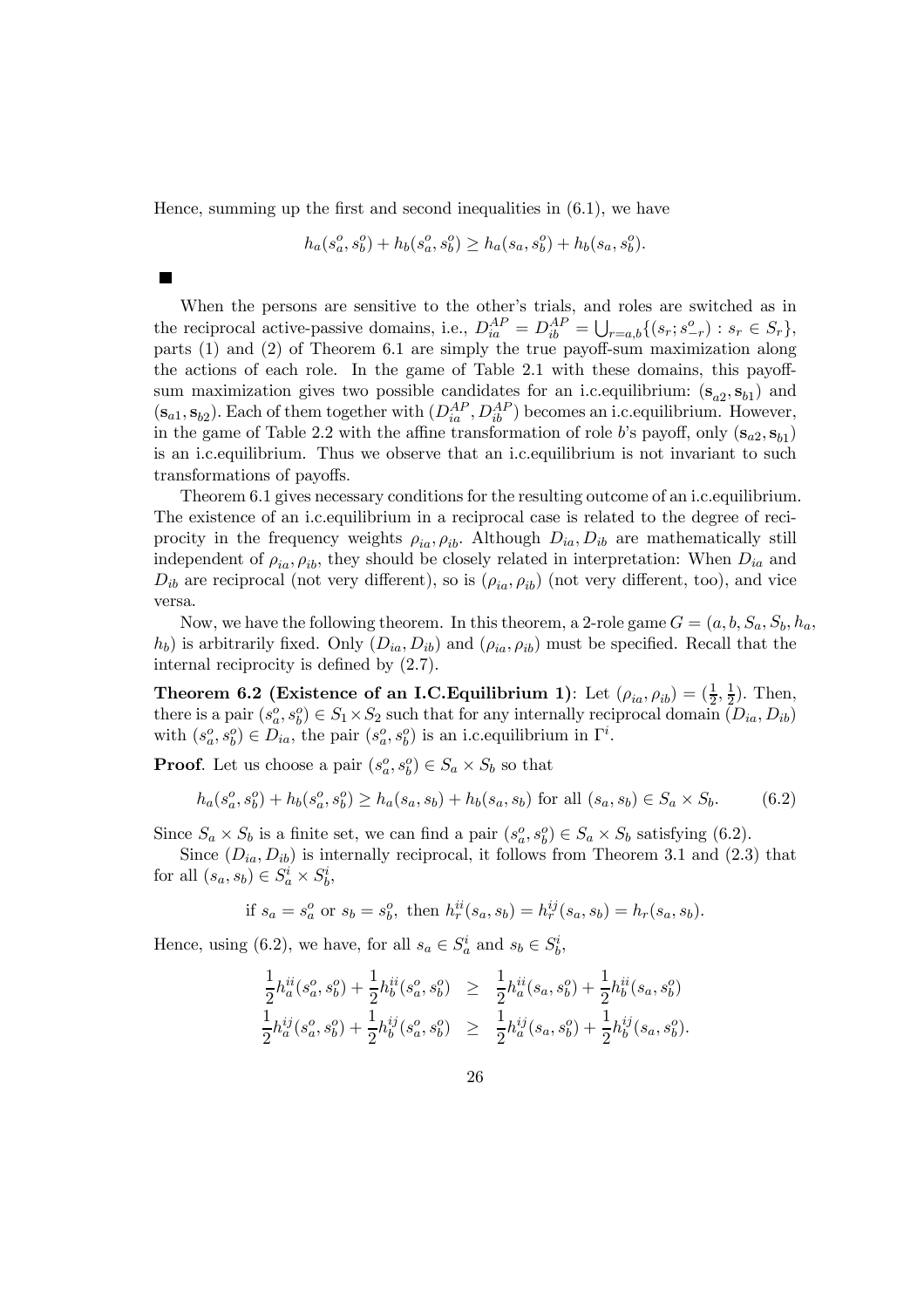

Figure 6.1: Candidates for an i.c.equilibria

The parallel inequalities for the replacement  $s_b^o$  by  $s_b \in S_b^i$  hold. Hence,  $(s_a^o, s_b^o)$  is an i.c.equilibrium in  $\Gamma^i$ .

In the above proof, the pair  $(s_a^o, s_b^o)$  chosen by  $(6.2)$  reaching the maximum payoff sum is independent of person  $i$ . Hence, Theorem 6.1 can be read for both persons with a common point  $(s_a^o, s_b^o)$ . Hence,  $(s_a^o, s_b^o)$  is a mutual i.c. equilibrium. We state this fact as a corollary.

Corollary 6.3 (Existence of a Mutual I.C.Equilibrium): Let  $(\rho_{ia}, \rho_{ib}) = (\frac{1}{2}, \frac{1}{2})$ for  $i = 1, 2$ . Then, there is a pair  $(s_a^o, s_b^o) \in S_1 \times S_2$  such that for any internally reciprocal domain  $(D_{ia}, D_{ib})$  with  $(s_a^o, s_b^o) \in D_{ia}$  for  $i = 1, 2$ , the pair  $(s_a^o, s_b^o)$  is a mutual i.c.equilibrium.

In the proof of Theorems 6.2, the pair  $(s_a^o, s_b^o)$  is chosen as a global maximization point over the entire matrix. But a necessary choice is made over the set such as the one described in Fig.6.1. Once this is recognized, a simple algorithm to such a point is found: Take any pair in the matrix. Then, if there is one pair with a higher weighted sum of payoffs obtained by one person's deviation, we move to this pair. If this pair has the same property, then we move again. Then, we will reach one pair without a further improvement. This convergence holds since the matrix is finite and each step has an improvement in the weighted sum of payoffs. The resulting pair may not be a global maximization point.

Theorems 5.1 and 5.2 suggest that an i.c.equilibrium may not exist in the nonreciprocal cases with insufficient role-switching. The following example shows possible nonexistence, even under  $D_{1a} = D_{1b}$ , without  $\rho_{ia} = \rho_{ib} = 1/2$ .

**Example 6.1**: Consider the game of Table 2.1. Suppose that  $D_{1a}$  and  $D_{1b}$  are the active-passive domain given by (2.10) with  $(s_a^o, s_b^o) = (\mathbf{s}_{a2}, \mathbf{s}_{b1})$ , and  $\rho_{ia} = \rho_{ib} = 1/2$ . Then,  $(s_{a2}, s_{b1})$  is an i.c. equilibrium. In this case, we can choose the full set  $S_1 \times S_2$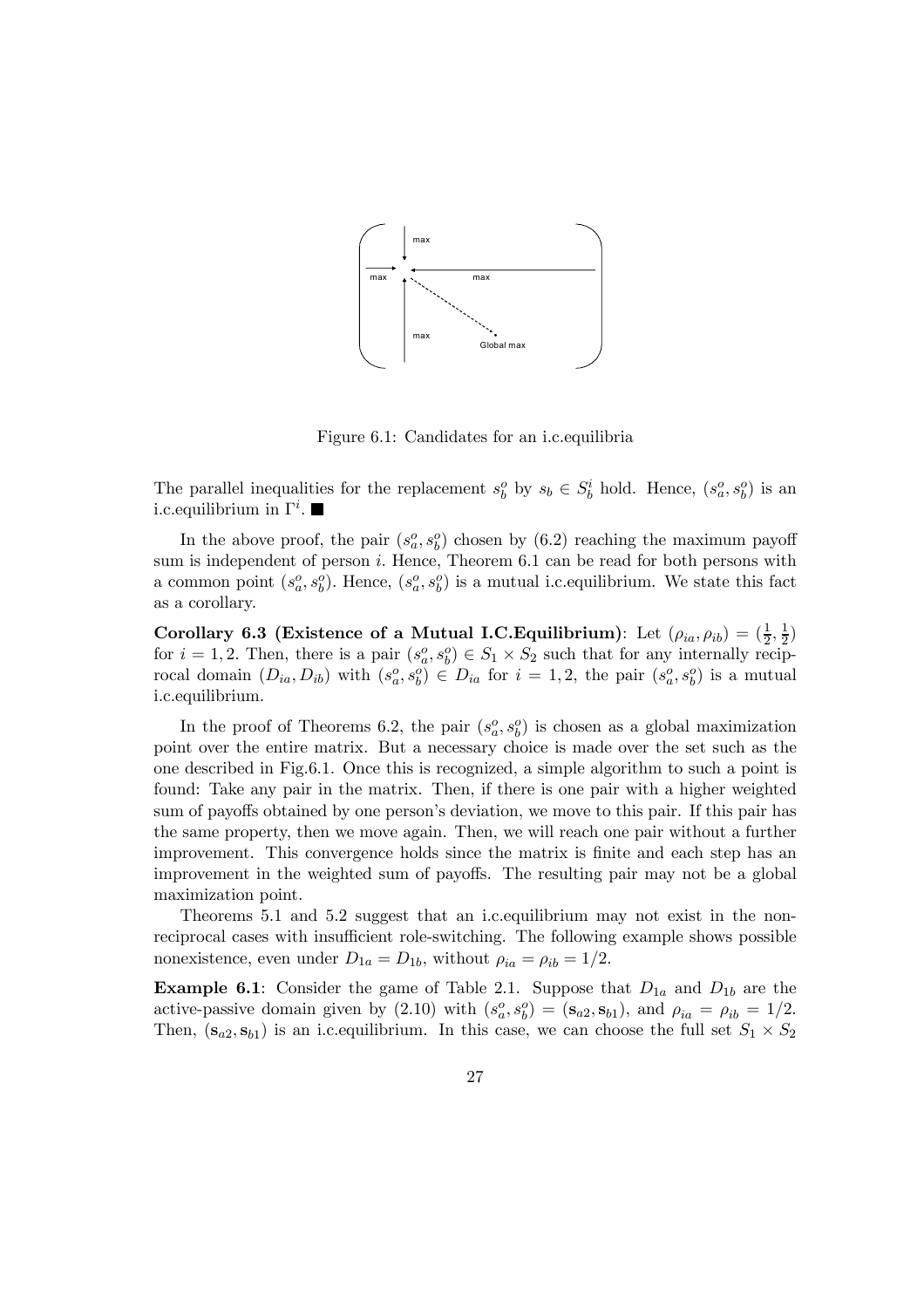or the smallest set  $\{(s_{a2}, s_{b1})\}$  as  $D_{1a}$  and  $D_{1b}$  without breaking this i.c. equilibrium. In the same way the alternative regular behavior  $(s_a^o, s_b^o) = (\mathbf{s}_{a1}, \mathbf{s}_{b2})$  is an i.c. equilibrium across the same active-passive domain.

For the payoffs of Table 2.2, however, only  $(s_{a2}, s_{b1})$  is an i.c. equilibrium. Thus, this equilibrium concept is not independent of a positive linear transformation of a the payoff function of a specific role.

Let us return to the game of Table 2.1 with the active-passive domain  $D_{1a}$  and  $D_{1b}$ with  $(s_a^o, s_b^o) = (\mathbf{s}_{a2}, \mathbf{s}_{b1})$  and also containing  $(\mathbf{s}_{a1}, \mathbf{s}_{b1})$ . When the frequency weights are different, it may not have an i.c. equilibrium. Let  $\rho_{ia} = 9/10$  and  $\rho_{ib} = 1/10$ . Then, we have

$$
\frac{9}{10}h_a^{ii}(\mathbf{s}_{a1}, \mathbf{s}_{b1}) + \frac{1}{10}h_b^{ii}(\mathbf{s}_{a1}, \mathbf{s}_{b1}) = 3 > 2.8
$$
  
= 
$$
\frac{9}{10}h_a^{ii}(\mathbf{s}_{a2}, \mathbf{s}_{b1}) + \frac{1}{10}h_b^{ii}(\mathbf{s}_{a2}, \mathbf{s}_{b1}).
$$

Hence,  $(s_{a2}, s_{b1})$  is not an i.c. equilibrium. The other candidate for an i.c. equilibrium is  $(s_{a1}, s_{b2})$ , but this is not an equilibrium either. Thus, with this weight, the assertion of Theorem 6.2 does not hold.

When  $\rho_{ia} = 1/3$  and  $\rho_{ib} = 2/3$ ,  $(\mathbf{s}_{a2}, \mathbf{s}_{b1})$  becomes again an i.c. equilibrium, though the necessary conditions given by Theorem 6.1 remains. Thus, we have some interval containing  $\rho_{ia}$  so that for weights in the interval, we have an i.c. equilibrium.

The above example indicates that even though an i.c.equilibrium may disappear for some  $(\rho_{ia}, \rho_{ib})$ , it may remain for  $(\rho_{ia}, \rho_{ib})$  close to  $(\frac{1}{2}, \frac{1}{2})$ . This fact is relevant, as stated in Section 2.1, for our interpretation that the values of weights  $\rho_{ia}$  and  $\rho_{ib}$  should not interpreted as exact values. The following variant of Theorem 6.2 shows that this interpretation has some legitimacy. We state the theorem without a proof.

**Theorem 6.4 (Existence of an I.C.Equilibrium 2)**: Let  $(s_a^o, s_b^o)$  be a pair so that

$$
h_a(s_a^o, s_b^o) + h_b(s_a^o, s_b^o) > h_a(s_a, s_b^o) + h_b(s_a, s_b^o) \text{ for all } s_a \in S_a^i \setminus \{s_a^o\} h_a(s_a^o, s_b^o) + h_b(s_a^o, s_b^o) > h_a(s_a^o, s_b) + h_b(s_a^o, s_b) \text{ for all } s_b \in S_b^i \setminus \{s_b^o\}.
$$

Then there is a  $\alpha \in (0, \frac{1}{2})$  such that for any  $\rho_{ia} \in (\frac{1}{2} - \alpha, \frac{1}{2} + \alpha)$  and any internally reciprocal  $(D_{ia}, D_{ib})$  with  $D_{ia} \ni (s_a^o, s_b^o)$ ,  $(s_a^o, s_b^o)$  is an i.c. equilibrium in  $\Gamma^i$ .

We could also consider conditions for existence taking into account  $\theta_a$  and  $\theta_b$  as well as  $\rho_{ia}, \rho_{ib}$ . Since, however, this leads us further astray from our main intentions, we do not pursue this here.

# 7. Applications to the Ultimatum Game and Dictator Game

Here, we apply the results of Section 6 to the ultimatum game and dictator game. For those games, experimental results differ consistently from the non-cooperative theoreti-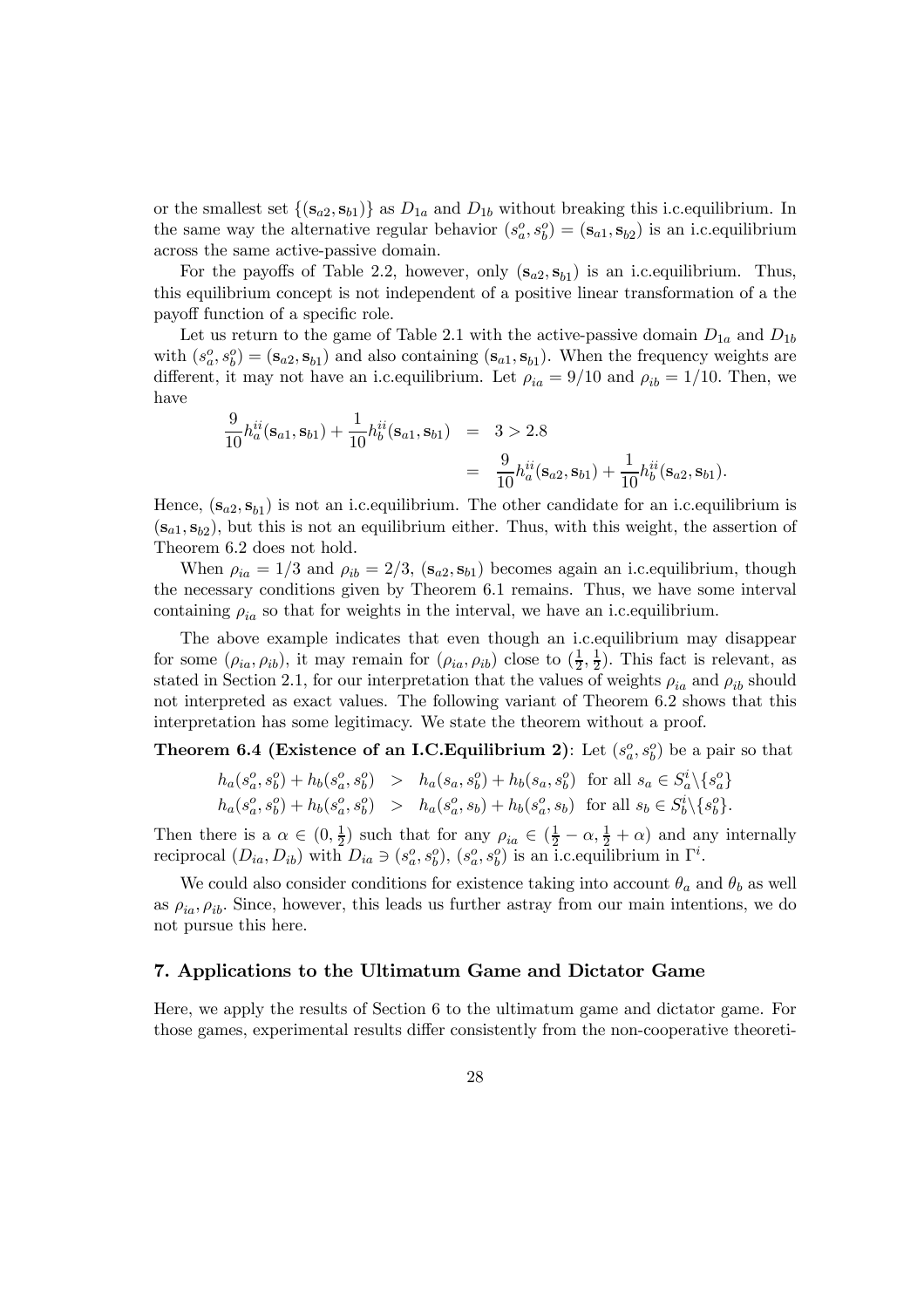

Figure 7.1: Ultimatum Game

cal predictions based on the standard equilibrium theory. Cooperative outcomes (equal division) result more often in experiments than the predicted non-cooperative outcomes (cf. Güth et al. [7], Kahneman et al. [11] and also Camerer [3]). Here, we consider simplified variants of those games, and apply our theory to them.

Ultimatum Game: Suppose that the 2-role game is given as the following ultimatum game: A person assigned to role a proposes a division of \$100 to persons 1 and 2, and a person assigned to role b receives the proposal  $(x_a, x_b)$  and chooses an answer Y or N to the proposal. We assume that only three alternative choices are available at  $a$ , i.e.,  $S_a = \{(99, 1), (50, 50), (1, 99)\}.$  The person at role b chooses Y or N contingent upon the offer made by a, i.e.,  $S_b = \{(\alpha_1, \alpha_2, \alpha_3) : \alpha_1, \alpha_2, \alpha_3 \in \{Y, N\}\}\.$  If the person at role a chooses (99, 1) and the person at b chooses  $(\alpha_1, \alpha_2, \alpha_3)$ , then the outcome depends only upon  $\alpha_1$ ; if  $\alpha_1 = Y$ , then they receive (99, 1) and if  $\alpha_1 = N$ , then they receive (0, 0). For the other cases, we define payoffs in a parallel manner. The game is depicted in Fig.7.1.

This game has a unique backward induction solution:  $((99, 1), (Y, Y, Y))$ . This is quite incompatible with experimental results, which have indicated that (50, 50) is more likely chosen by the mover at a, as mentioned above.

We assume one additional component for the persons. They have a *strictly* concave and monotone utility function  $u(m)$  over [0, 100]. This introduction does not change the above equilibrium outcome. But it changes the i.c.equilibrium drastically.

Under the assumption that each  $i = 1, 2$  has the reciprocal active-passive domain  $D_{ia}^{AP} = D_{ib}^{AP}$  and  $\rho_{1a} = \rho_{2a} = 1/2$ , a pair  $((99,1),(Y,Y,Y))$  is not an i.c. equilibrium since

$$
\frac{1}{2}h_a^{ii}((99,1),(Y,Y,Y)) + \frac{1}{2}h_b^{ii}((99,1),(Y,Y,Y))
$$
\n
$$
= \frac{1}{2}u(99) + \frac{1}{2}u(1) < u(50) = \frac{1}{2}u(50) + \frac{1}{2}u(50)
$$
\n
$$
= \frac{1}{2}h_a^{ii}((50,50),(Y,Y,Y)) + \frac{1}{2}h_b^{ii}((50,50),(Y,Y,Y)).
$$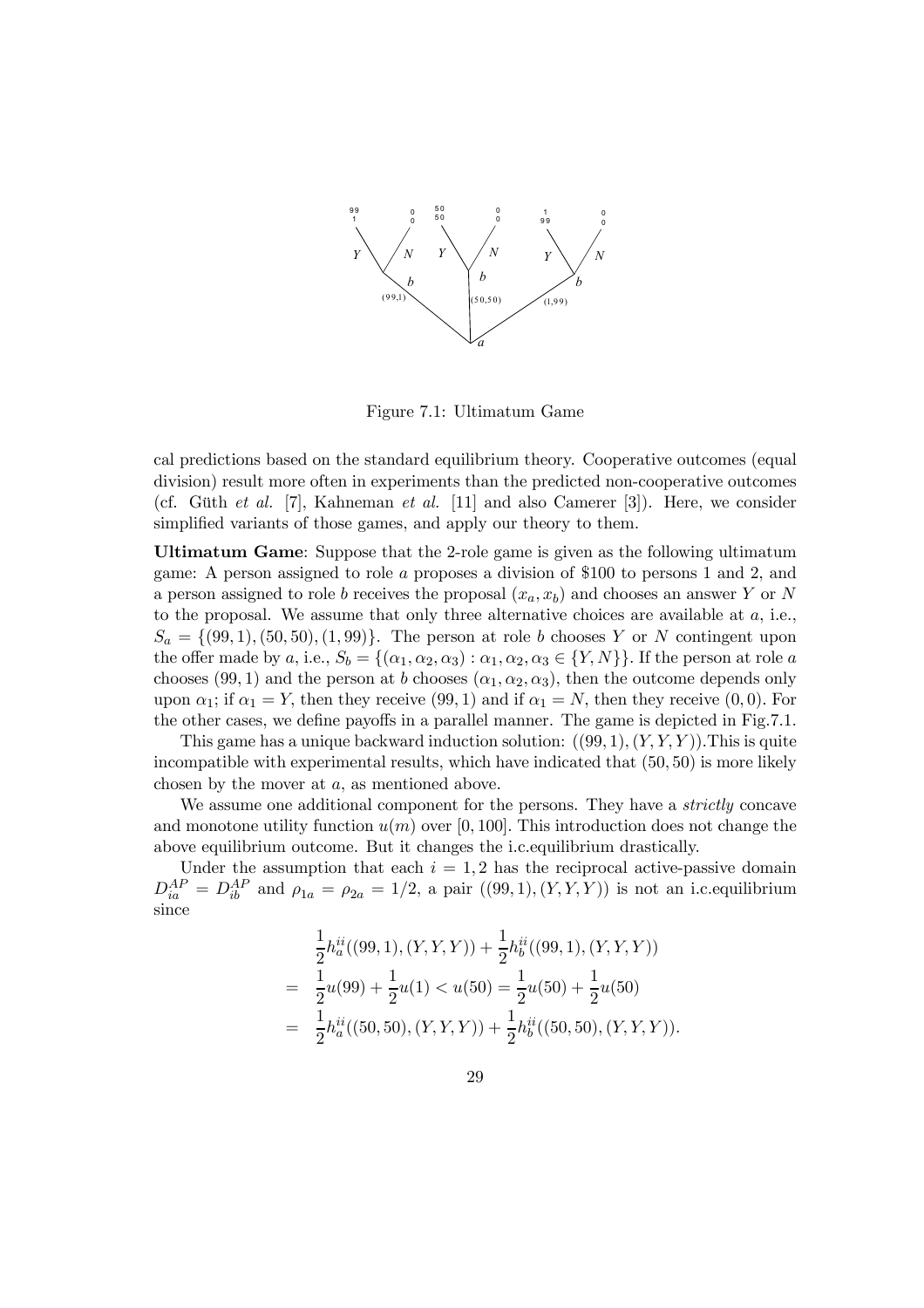

Figure 7.2: Dictator Game

The inequality follows the strict concavity of  $u$ . In this game, an i.c. equilibrium is given as  $((50,50),(\alpha_1,Y,\alpha_3))$ , where  $\alpha_1,\alpha_3$  are not determined. We find that the concept of i.c.equilibrium is consistent with the experimental results. In fact, we have other i.c.equilibria, e.g.,  $((99,1),(Y,N,N))$  and even  $((1,99),(N,N,Y))$ , which are also Nash equilibria of this game.

There are several issues here. One is that we have treated this game as a strategic game to fit into the theory given in this paper. In order to study it as an extensive game, we need to extend our theory to extensive games or information protocols such as in [14] and [15]. Another issue is that the i.c.equilibrium does not consider joint deviations, so equilibria like  $((99, 1), (Y, N, N))$  can persist. As mentioned in Section 4.2, we could have extended our theory to include joint deviations, but chose not to do so, since it would include other conceptual problems. With such an extension, we could discuss how the other equilibria such as  $((99, 1), (Y, N, N))$  may or may not remain in our theory.

Here, instead of extending the present theory, we simplify the ultimatum game so as to treat it as a strategic game to show how the results become more clear cut. We will treat a simpler version of the dictator game given by Kahneman  $et \ al.$  [11] (see also Camerer [3] for a survey of experimental studies of dictator games).

Dictator Game: Let us eliminate action  $N$  from each move of role  $b$ . The game is depicted as Fig.7.2. This has no action choice for role b, and thus, it is regarded a 1-role game from the standard game theoretic point of view. However, payoffs to role b matter in our theory. First, we consider:

Case 1: Reciprocal Active-Passive Domains: Here, we first specify the domain and frequencies of role-switching with  $(s_a^o, s_b^o) = ((50, 50), Y)$ : for  $i = 1, 2$ ,

$$
D_{ia} = \{((99, 1), Y), ((50, 50), Y), ((1, 99), Y)\}, D_{ib} = \{((50, 50), Y)\} \tag{7.1}
$$
  

$$
\rho_{1a} = \rho_{2a} = 1/2.
$$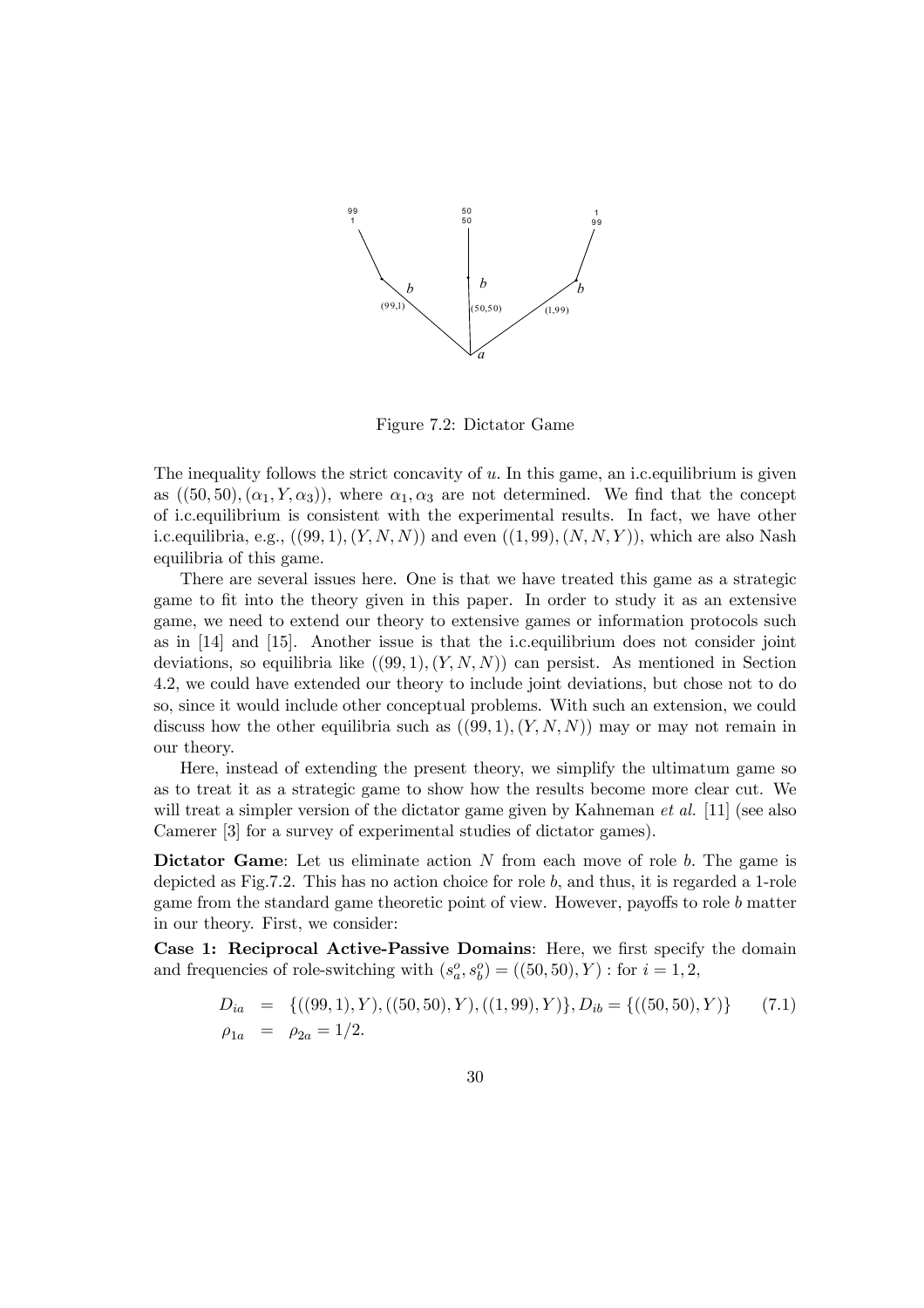Then  $S_a^i = \{(99, 1), (50, 50), (1, 99)\}$  and  $S_b^i = \{Y\}$  for  $i = 1, 2$ . Here, we have the unique i.c. equilibrium  $((50, 50), Y)$ .

If we apply the Nash equilibrium concept, then the person assigned to role  $a$  chooses  $(99, 1)$  to maximize his payoff (utility) and to receive 99, and the one at role b should simply follow this and receive payoff 1. This is not an i.c. equilibrium: Indeed, when they switch the roles, one person obtains \$99 and \$1 with frequencies  $1/2$  and  $1/2$ , respectively. This alternating payoffs are less preferred to taking \$50 constantly, since the utility function  $u$  is strictly concave.

To discuss whether this result can be regarded as capturing the experimental results reported so far, we consider another extreme case.

## Case 2: Non-reciprocal Active Domains:

$$
D_{1a} = \{((99,1), Y), ((50,50), Y), ((1,99), Y)\} \text{ and } D_{1b} = \emptyset \tag{7.2}
$$
  

$$
\rho_{1a} = 1 \text{ and } \rho_{2b} = 1.
$$

That is, person 1 always chooses a division of \$100, and person 2 follows it. In this case, we have also a unique i.c. equilibrium  $((99, 1), Y)$  : Person 1 exclusively enjoys role a. In this case, the domains for person 2 are:  $D_{2a} = \emptyset$  and  $D_{2b} = \{((99, 1), Y)\}.$ 

The results for the above two cases are extremely opposite. We should discuss whether the prediction of our theory may reconcile the discrepancy between the game theory and reported experimental results.

## Discussions of the Above Results: Social Contexts:

A lot of experimental studies are reported based on the ultimatum game and dictator game. As already stated, the experimental results consistently differ from the non-cooperative game-theoretical predictions. The results are rather closer to our cooperative results. However, experimental theorists have tried to interpret their results in terms of "fairness", "altruism", and/or "social preferences", which are expressed as constraint maximization of additional objective functions (cf., Camerer [3]). In contrast, we have extended and/or specified the basic social context, and derived the emergence of cooperation. Thus, our treatment is very different from what have been discussed in the literature of behavioral economics and game theory. Perhaps, ours will serve a new theoretical viewpoint to experimental economics.

Since the dictator game and results for it are simpler than the results for the ultimatum game, we should focus on the former. One possible hypothesis is that the fully reciprocal Case 1 with equal sharing corresponds to the standard experimental design where the roles and the opponents are chosen randomly in each round keeping their anonymity. This experimental design already captures our internal reciprocity well and the experimental results of sharing fit well.

Exactly speaking, we find a gap between the above experimental design and our internal reciprocity, since the random choice of a subject from the pool differs from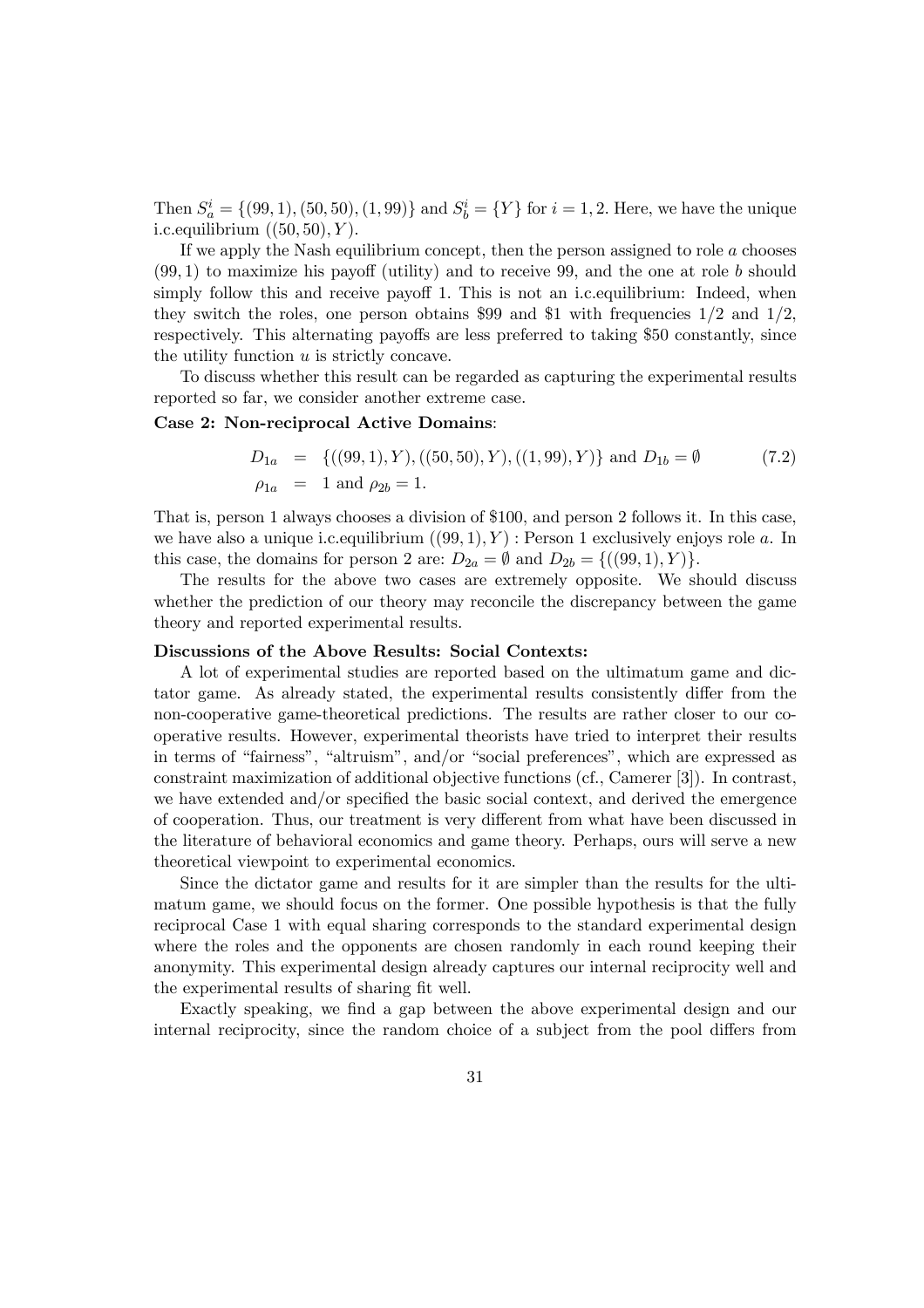the role-switching of the two fixed subjects. Nevertheless, our entire view explains this gap: A basic assumption of inductive game theory is that a person takes patterned behavior in a complex social web, meaning that he behaves in the same or similar situation following the same pattern of behavior. The situation our theory targets is repeated but it may be scattered in the social web, like Fig.1.1. A subject taken from society brings his behavior pattern, and he behaves following it in the experiment. The cooperative behavior described by an i.c.equilibrium may be taken by a person to an experiment where he again behaves cooperatively.

Some alternative experimental design may be developed to capture the non-reciprocal Case 2. In this design, the roles could be fixed over some rounds, say 20 rounds, with an anonymous opponent. Here, we might expect the non-sharing i.c.equilibrium of case 2 to result.

The idea of patterned behavior should be applied even to optimization behavior. Though we have described the optimal behavior of a person as an i.c.equilibrium, this does not imply that a subject is an instantaneous optimizer. Rather, each typically follows his patterned behavior and only sometimes maximizes his payoffs. Optimization results only in the long-run. This idea is an answer from the entire approach of inductive game theory to the question: "How do socio-cognitive dimensions influence behavior in games?" in Camerer [3], p.476.

Now we turn to morality or fairness. It is our contention that as far as a situation is recurrent and reciprocal enough, the persons possibly cooperate in the form of the simple payoff sum maximization. Since this is, perhaps, quite pervasive for human relations among small numbers of people, they could have such patterned behavior, and consequently, such behavior is then observed in experiments. This gives an "anthropological", i.e., "experiential" grounding for morality. This differs from the rationalistic school of morality - - it comes from rationalistic reasoning about morality (such as in Harsanyi [8]). It also differs from Adam Smith's [24] "moral sentiments" - - people are born with a moral sense. In our case, the "morality" of the form of the payoff-sum maximization emerges from social interactions and role-switching in complex social web, and is neither rationalized nor inborn. We regard this as an anthropological foundation for the "utilitarianism" expressed in the form of Theorem 6.1.

## 8. Externally Reciprocal Relations

Although we have considered mutual i.c.equilibria, our primary concern was what happens with experiences in the mind of one person. Actually, since people are in a game setting, experiences and understandings from them are also externally interactive and affect each other. In this section, we will consider various external reciprocal relations. Our basic idea is that the persons' reciprocal relationships are gradually emerging as time is going on. In this process, an active experience and a passive experience may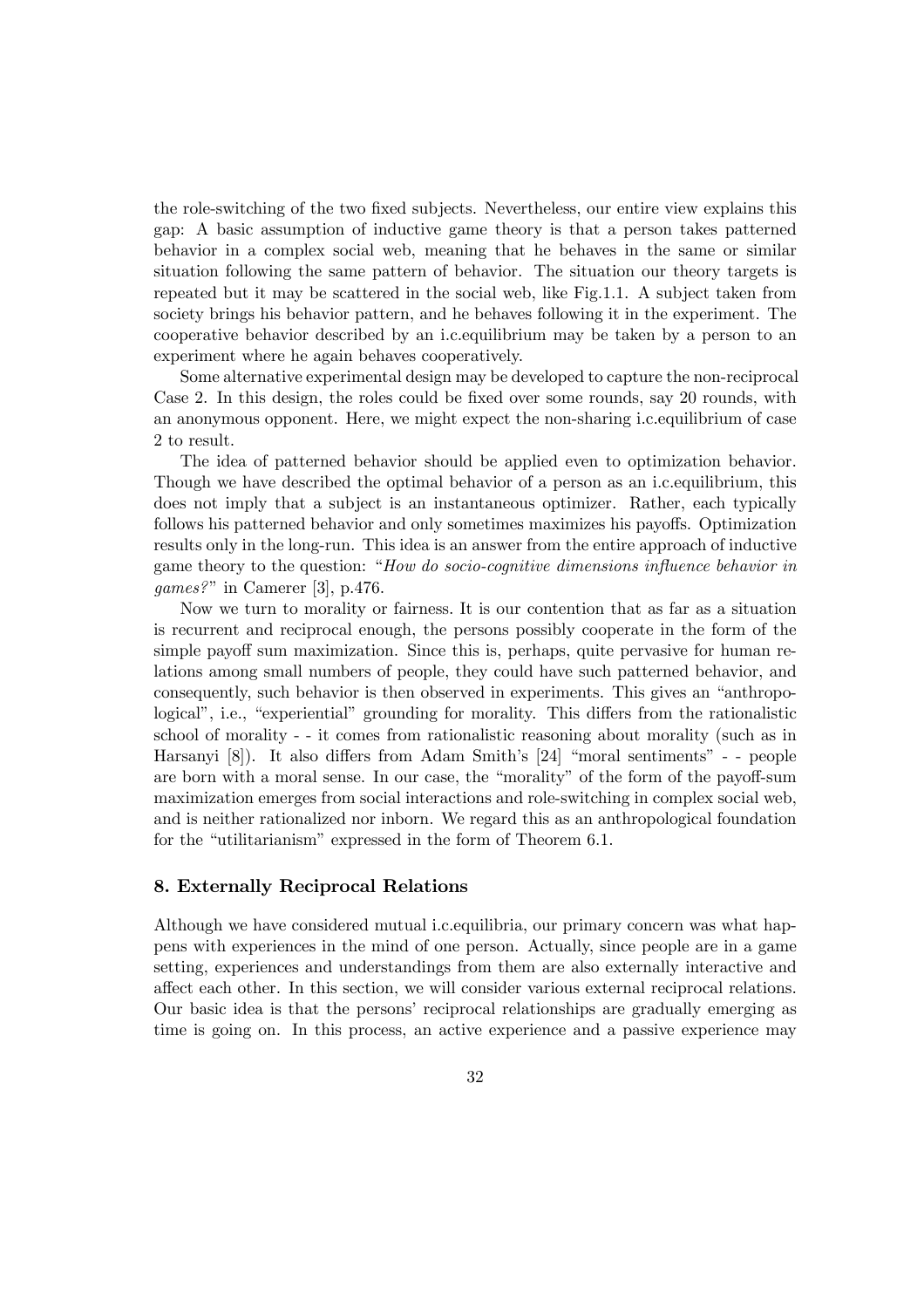behave quite differently. In this section, we will focus on unilateral trials and the generation of a resulting memory kit based on such trials.

The starting point is as follows. Suppose that persons 1 and 2 have their accumulated domains  $D_1 = (D_{1a}, D_{1b})$  and  $D_2 = (D_{2a}, D_{2b})$ , respectively, with the regular actions  $(s_a^o, s_b^o)$ . These accumulated domains should be correlated since the passive experiences of one person are generated by active experiences of the other. Using this idea, we could impose the following condition on domains of accumulation:

Active generates Passive: for all  $s_r \in S_r$ ,  $r = a, b$  and  $i, j = 1, 2$   $(i \neq j)$ ,

$$
(s_r; s_{-r}^o) \in D_{j(-r)} \text{ implies } (s_r; s_{-r}^o) \in D_{ir}. \tag{8.1}
$$

That is, if person  $j$  has a passive experience, then person  $i$  must have this as an active experience causing  $j$ 's passive experience. This is of the same nature as the Postulates EP3 and EP4 of Section 2. Based on these postulates, (8.1) formulates the idea that a person is more sensitive to being active with respect to memories. This gives an element of reciprocity but is only a necessary form of reciprocity. For example, the non-reciprocal active domains  $D_1^N$  and  $D_2^N$  still satisfy (8.1).

Each person may be more sensitive to his own deviations; as time is going on, he may have learned also passive experiences. Eventually, the converse of (8.1) could hold: Equal Sensitivity of Active/Passive Experiences: for all  $s_r \in S_r$ ,  $r = a, b$  and  $i, j = 1, 2 \ (i \neq j),$ 

$$
(s_r; s_{-r}^o) \in D_{j(-r)} \text{ if and only if } (s_r; s_{-r}^o) \in D_{ir}. \tag{8.2}
$$

That is, (8.1) becomes the equivalence between both sides.

The non-reciprocal active domains  $D_1^N$  and  $D_2^N$  no longer satisfy this condition. If we keep the assumption that they do not switch roles, but (8.2) is assumed, then we should amend the non-reciprocal active-passive domains  $D_1^{NAP}$  and  $D_2^{NAP}$  described in (1) of Section 2.2. These amendments are consistent with the assumption that they do not switch the roles at all. We can see that the amendments do not change the behavioral consequence from Theorem 4.1, though the tp-understanding  $g^{12}$  changes slightly, i.e., person 1 now recognizes the action set  $S<sub>b</sub>$ .

Role-Switching with Similar Frequencies: The above example suggests that (8.2) is not enough to establish external reciprocal relationships between 1 and 2. We need also the assumption that they switch the roles from time to time with relatively equal frequencies.

Nevertheless, the equal sensitivity (8.2) and the frequency-wise reciprocity are still not enough for the fully reciprocal relationships.

Example. 8.1 (Different Trials): Consider the game in Table 2.1 and the following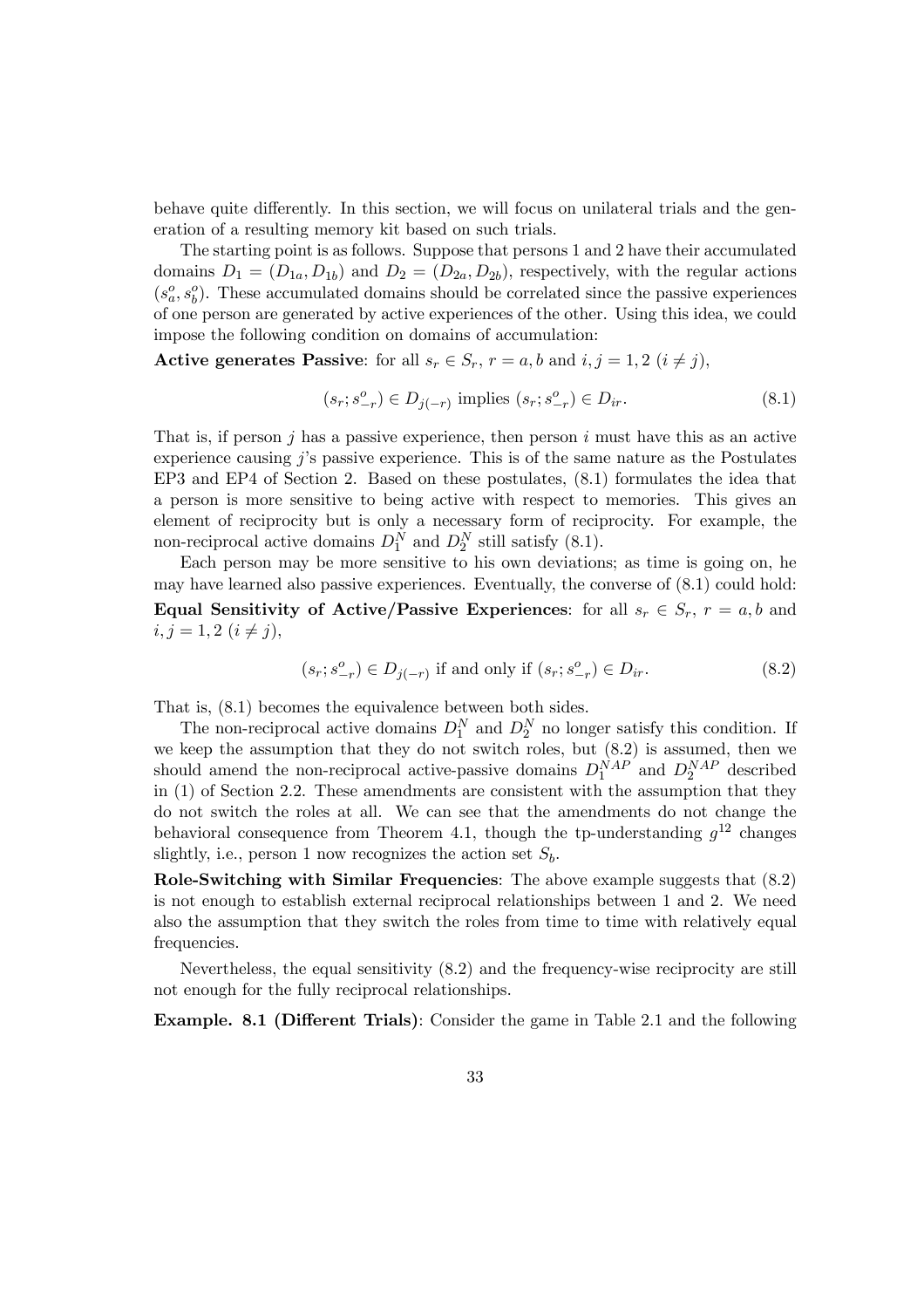$D_1, D_2$  with the regular actions  $(s_a^o, s_b^o) = (\mathbf{s}_{a1}, \mathbf{s}_{b1});$ 

$$
D_{1a} = \{ (\mathbf{s}_{a1}, \mathbf{s}_{b1}), (\mathbf{s}_{a2}, \mathbf{s}_{b1}), (\mathbf{s}_{a1}, \mathbf{s}_{b3}) \}, \text{ and } D_{1b} = \{ (\mathbf{s}_{a1}, \mathbf{s}_{b1}), (\mathbf{s}_{a1}, \mathbf{s}_{b2}), (\mathbf{s}_{a3}, \mathbf{s}_{b1}) \};
$$
  
\n
$$
D_{2a} = \{ (\mathbf{s}_{a1}, \mathbf{s}_{b1}), (\mathbf{s}_{a3}, \mathbf{s}_{b1}), (\mathbf{s}_{a1}, \mathbf{s}_{b2}) \}, \text{ and } D_{2b} = \{ (\mathbf{s}_{a1}, \mathbf{s}_{b1}), (\mathbf{s}_{a1}, \mathbf{s}_{b3}), (\mathbf{s}_{a2}, \mathbf{s}_{b1}) \}.
$$

That is, person 1 makes trials of only the second actions  $s_{a2}$  at role a and  $s_{b2}$  at role b, while person 2 makes trials of only the third actions  $s_{a3}$  at a and  $s_{b3}$  at b. Even though (8.2) holds, and their roles are switched, their differences in trial behaviors generates different domains of experiences, i.e.,  $D_{ia} \neq D_{ib}$  for  $i = 1, 2$  and  $D_{1r} \neq D_{2r}$  for  $r = a, b$ , though  $D_{1a} = D_{2b}$  and  $D_{2a} = D_{1b}$ . These inequalities prevent them from constructing meaningful tp-understandings. This fact implies that regardless of the weights  $\rho_1, \rho_2$ , that if  $(\mathbf{s}_{a1}, \mathbf{s}_{b1})$  is an i.c. equilibrium and  $\theta_r = h_r(\mathbf{s}_{a1}, \mathbf{s}_{b1})$  for  $r = a, b$ , then it is a Nash equilibrium in the restricted game  $(a, b, \{s_{a1}, s_{a2}\}, \{s_{b1}, s_{b3}\}, h_a, h_b)$ .

Thus, we need to take one more step to obtain full reciprocity

The Same Trials: The two persons switch the roles and make similar trials as well. The extreme case is formulated as: for all  $s_r \in S_r$ ,  $r = a, b$  and  $i, j = 1, 2$   $(i \neq j)$ ,

$$
(s_r; s_{-r}^o) \in D_{ir}
$$
 if and only if  $(s_r; s_{-r}^o) \in D_{jr}$ . (8.3)

That is, they make the same trials at each role.

Recalling  $\text{Proj}(D_{ir}) := \{(s_a, s_b) \in D_{ir} : s_a = s_a^o \text{ or } s_b = s_b^o\}$ , we can change  $(8.2)$ and (8.3) to equivalent but mathematically clearer conditions.

Lemma 8.1 (Internal-External Reciprocity). Conditions (8.2) and (8.3) hold for  $(D_{1a}, D_{1b})$  and  $(D_{2a}, D_{2b})$  if and only if

(1)(Internal Reciprocity):  $\text{Proj}(D_{ia}) = \text{Proj}(D_{ib})$  for  $i = 1, 2$ ;

(2)(External Reciprocity):  $Proj(D_{1r}) = Proj(D_{2r})$  for  $r = a, b$ .

**Proof.** When (1) and (2) hold, the four sets,  $\text{Proj}(D_{ir})$ ,  $i = 1, 2$  and  $r = a, b$  are the same. Hence, the if-part is straightforward. We prove the only-if part. Suppose (8.2) and (8.3) for  $(D_{1a}, D_{1b})$  and  $(D_{2a}, D_{2b})$ .

Consider (1). Let  $(s_a, s_b) \in \text{Proj}(D_{1a})$ . This means that  $(s_a, s_b) = (s_a, s_b^o)$  or  $(s_a^o, s_b)$ . Fist, let  $(s_a, s_b) = (s_a, s_b^o)$ . Then,  $(s_a, s_b^o) \in \text{Proj}(D_{2a})$  by  $(8.3)$ , which is written as  $(s_a; s_{-a}^o) \in \text{Proj}(D_{2a})$ . By  $(8.2)$ , we have  $(s_a; s_{-a}^o) \in \text{Proj}(D_{1(-a)})$ , i.e.,  $(s_a, s_b^o) \in \text{Proj}(D_{1b})$ . Next, let  $(s_a, s_b) = (s_a^o, s_b)$ . Thus,  $(s_b; s_{-b}^o) \in \text{Proj}(D_{1(-b)})$ . We have  $(s_b; s_{-b}^o) \in \text{Proj}(D_{2b})$  by  $(8.2)$ . Hence, by  $(8.3)$ , we have  $(s_b; s_{-b}^o) \in \text{Proj}(D_{1b})$ . We have shown  $\text{Proj}(D_{ia}) \subseteq \text{Proj}(D_{ib})$ . The converse can be obtained by a symmetric argument. Thus, we have (1).

Consider (2). Let  $(s_a, s_b) \in \text{Proj}(D_{1a})$ . This means that  $(s_a, s_b) = (s_a, s_b^o)$  or  $(s_a^o, s_b)$ . Let  $(s_a, s_b) = (s_a, s_b^o)$ . By  $(8.3)$ , we have  $(s_a, s_b^o) \in \text{Proj}(D_{2a})$ . i.e.,  $(s_a, s_{-a}^o) \in \text{Proj}(D_{2a})$ . Now, let  $(s_a, s_b) = (s_a^o, s_b)$ . By (1),  $(s_a^o, s_b) \in \text{Proj}(D_{1b})$ . This is written as  $(s_b; s_{-b}^o) \in$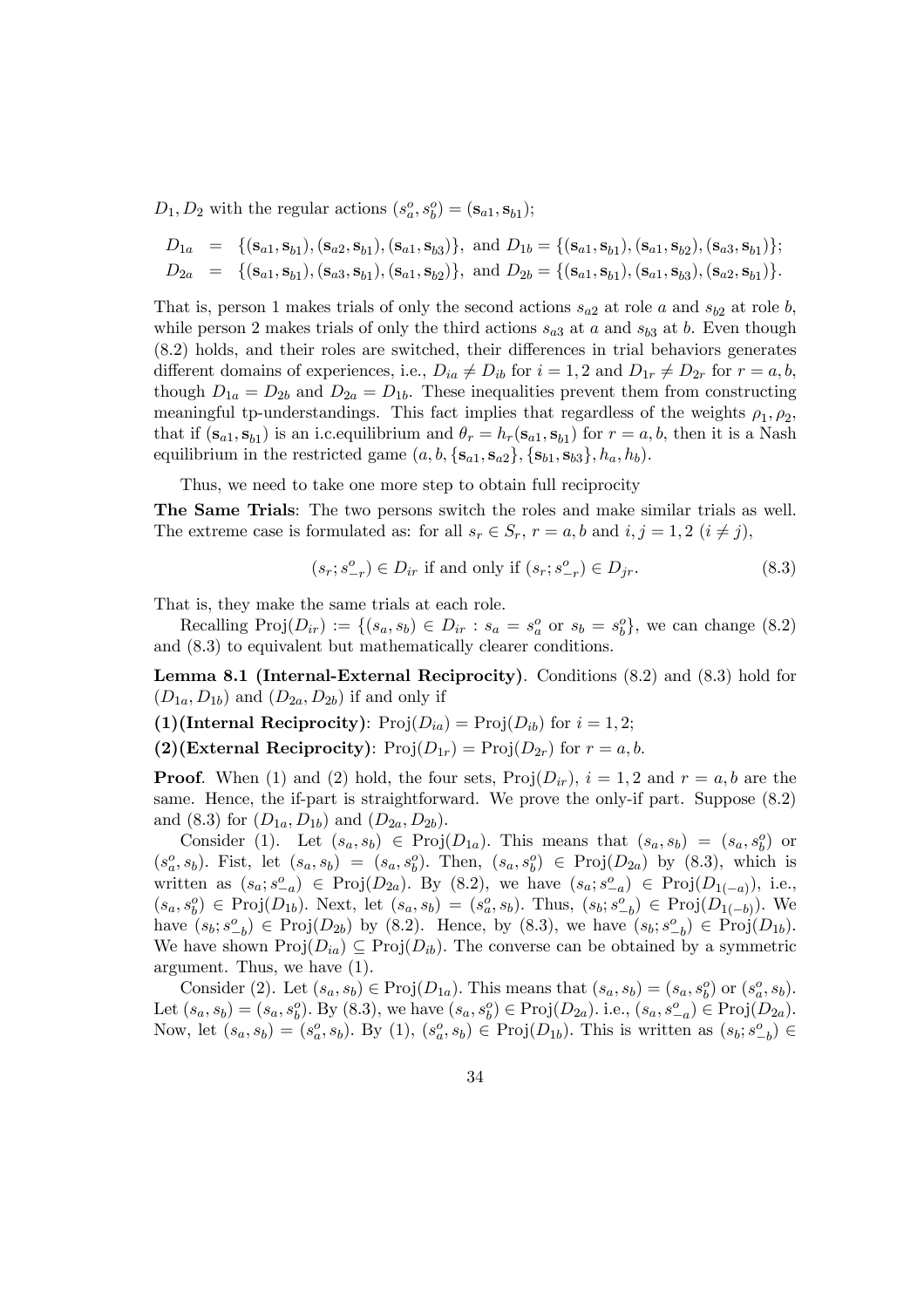Proj $(D_{1b})$ . By  $(8.2)$ , we have  $(s_b; s_{-b}^o) \in \text{Proj}(D_{2a})$ . We have shown that  $\text{Proj}(D_{1a}) \subseteq$  $Proj(D_{2a})$ . The converse can be obtained by a symmetric argument. Thus we have  $(2). \blacksquare$ 

Hence, when (8.2) and (8.3) hold, these  $\text{Proj}(D_{ir})$  coincide for  $i = 1, 2$  and  $r =$ a, b. Hence, as far as the frequency weights are reciprocal, i.e.,  $\rho_{1a} = \rho_{2a} = 1/2$ , and i.c.equilibrium and a mutual i.c.equilibrium support an cooperative outcome up to the experienced actions.

In Theorem 2.1, we have already seen that internal reciprocity (1) is necessary and sufficient for  $q^{ii}$  and  $q^{ij}$  to coincide within the mind of one person i. The next step is to consider when the two persons reach the same views. In this case, under the assumption of  $\rho_{1a} = \rho_{2a} = 1/2$ , a mutual i.c. equilibrium makes sense.

Actually, (8.2) and (8.3) are necessary and sufficient for all  $g^{ii}$  and  $g^{ij}$  (i, j = 1, 2, i  $\neq$  $j$ ) to coincide across persons. We state this result as a theorem.

Theorem 8.2.(Internally and Externally Reciprocal Relations): Then, (8.2) and (8.3) hold for  $(D_{1a}, D_{1b})$  and  $(D_{2a}, D_{2b})$  if and only if for any  $r = a, b$  and  $i, j = 1, 2$  $(i \neq j),$ 

$$
\textbf{(1): } S^i_r=S^j_r;
$$

(2): for any  $(s_a, s_b) \in \text{Proj}(S_a^1 \times S_b^1)$  and  $\theta_a, \theta_b, h_r^{ii}(s_a, s_b) = h_r^{ij}(s_a, s_b) = h_r(s_a, s_b)$ .

**Proof.** (Only-If): Suppose that (8.2) and (8.3) hold for  $(D_{1a}, D_{1b})$  and  $(D_{2a}, D_{2b})$ . Then, Lemma 8.1 states that  $\text{Proj}(D_{ir})$ 's are all the same for  $i = 1, 2$  and  $r = a, b$ . Hence, (1) is satisfied by the d-understanding  $g^{ii} = (a, b, S_a^i, S_b^i, h_a^{ii}, h_b^{ii})$  and tp-understanding  $g^{ij} = (a, b, S_a^i, S_b^i, h_a^{ij}, h_b^{ij})$  for  $i, j = 1, 2$   $(i \neq j)$ . Assertion (2) also follows by (3.2) and (3.1).

(If): By (1) and (2.3), we have, for  $i = 1, 2$ ,  $\text{Proj}(D_{ia} \cup D_{ib}) = \text{Proj}(S_a^1 \times S_b^1)$ . Let  $(s_a, s_b) \in \text{Proj}(D_{ia} \cup D_{ib})$ . Then, since  $h_r^{ii}(s_a, s_b) = h_r^{ij}(s_a, s_b) = h_r(s_a, s_b)$  for any  $\theta_a, \theta_b$ by (2), we have  $(s_a, s_b) \in D_{ir} \cap D_{i(-r)}$ . This holds for  $i = 1, 2$ . Hence,  $(s_a, s_b) \in \text{Proj}(D_{ia})$ and  $(s_a, s_b) \in \text{Proj}(D_{ib})$ . Hence, we have shown (1) and (2) of Lemma 8.1. Thus, (8.2) and (8.3) hold for  $(D_{1a}, D_{1b})$  and  $(D_{2a}, D_{2b})$ .

An implication of Theorem 8.2 is that under  $(8.2)$ ,  $(8.3)$  and the frequency assumption that  $(\rho_{ia}, \rho_{ib}) = (\frac{1}{2}, \frac{1}{2})$  for  $i = 1, 2$ , person i can predict the correct payoff function over the relevant domains, that is, for any  $s_r \in S_r^j = S_r^i$ ,

$$
H^{ij}([s_r; s^o_{-r}]_a, [s_r; s^o_{-r}]_b) = H^{jj}([s_r; s^o_{-r}]_a, [s_r; s^o_{-r}]_b). \tag{8.4}
$$

Hence, those persons think about the game in the perfectly synchronized manner, a fortiori, if  $(s_a^o, s_b^o)$  is a mutual i.c. equilibrium, then they reach the understanding that it is an i.c.equilibrium for both persons.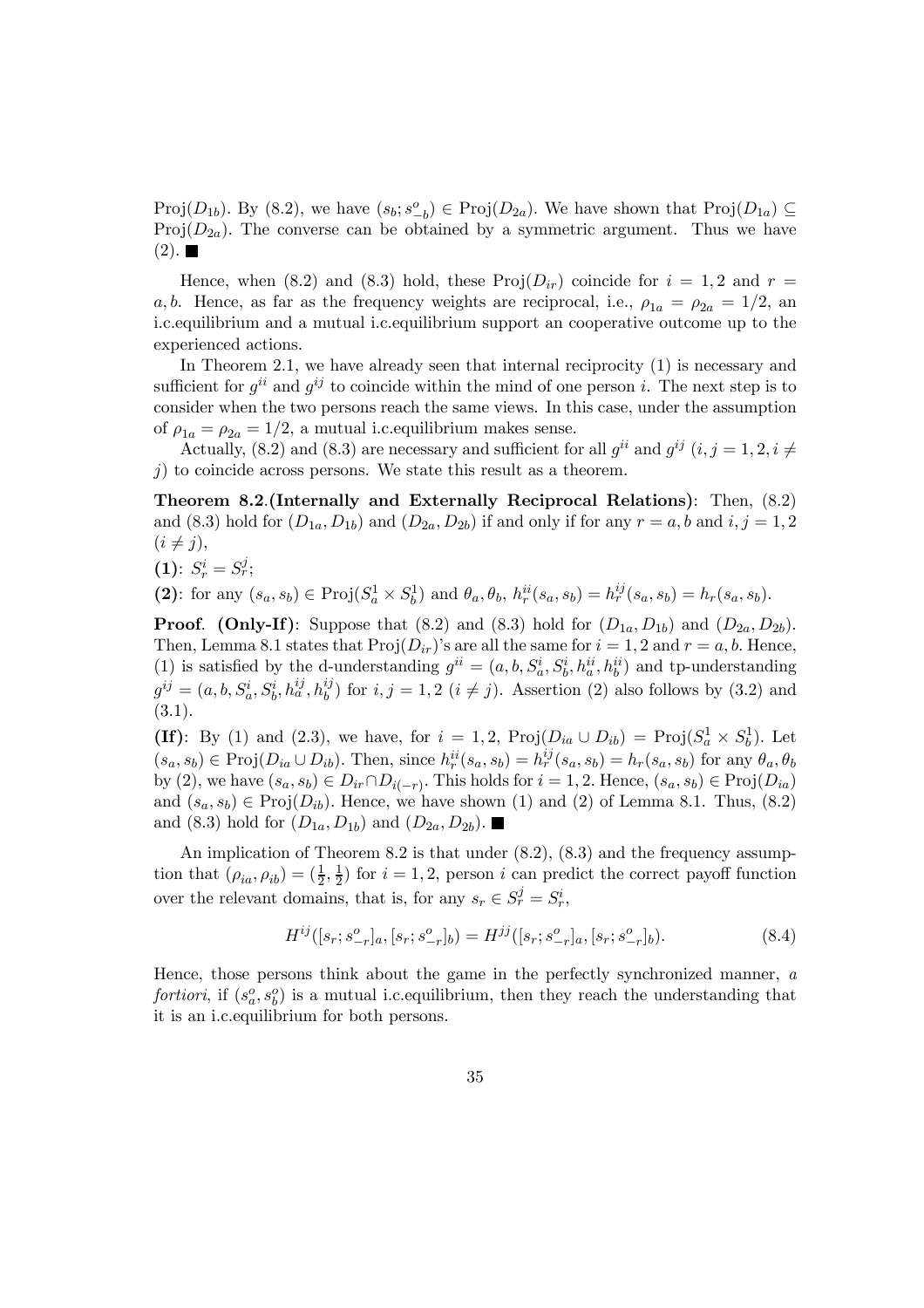We do not claim that these two types of reciprocities are reached even after the situation has been played with full role-switching. Here, we give only one example where each has internally reciprocal domains but they are not externally reciprocal

Example 8.2 (Internally Reciprocal for each but not External Reciprocal). Two persons 1 and 2 have played the game with full role-switching, and have made the same trial deviations from the regular actions. Now, suppose that person 1 has a stronger memory ability than person 2. In this case, person 1 keeps more experiences than 2, while internal reciprocity holds for each person, i.e.,  $\text{Proj}(D_{1a}) = \text{Proj}(D_{1b}) \supseteq$  $Proj(D_{2a}) = Proj(D_{2b})$ . In this case, each person has the same d- and tp-understandings, but they are different over the persons.

In this case, the dynamics suggested in Fig.5.2 may not work. For example, person 1 thinks that a deviation  $s_a$  gives a better weighted payoff, and he thinks that person 2 thinks in the same manner. But, if the experience  $(s_a, s_b^o)$  is not accumulated in person 2's mind, person 2 does not deviate as 1 predicts. In this case, person 1 may find that person 2's i.d.view is different.

This kind of a difference in their views may be a source for their communications. This is beyond the scope of this paper and will be discussed in a separate paper.

# 9. Conclusions

We have introduced the concept of social roles into inductive game theory, and have given an experiential foundation of the other's beliefs/knowledge. Based on this foundation, we have shown the possibility for the emergence of cooperation and argued that persons are more likely to cooperate when their role-switching is more reciprocal. The experiential foundation of the other's beliefs/knowledge is essential for the emergence of cooperation. In this section, we first summarize our findings in this paper, and next we discuss extensions and future work.

#### 9.1. Summary of Findings

It was our basic presumption that a person's understanding of the other's thinking should be experiential. We introduced role-switching so that person  $i$  could experience and obtain an experiential understanding of the other's thinking.

In our exploration of a person's transpersonal understanding of the other, we have taken several steps exemplified by various postulates. We postulated in TP1 (projection of self) and TP2 (experiential reason to believe) that each person projects his own experiences onto the other provided he has experiential reason to believe the other has had the same experience. These postulates were summarized in the requirement that both  $(s_a, s_b) \in D_{ir}$  and  $(s_a, s_b) \in D_{ir}$  in the definition of  $h_r^{ij}(s_a, s_b)$  in (3.2) of i's tp-understanding. This will be discussed below more.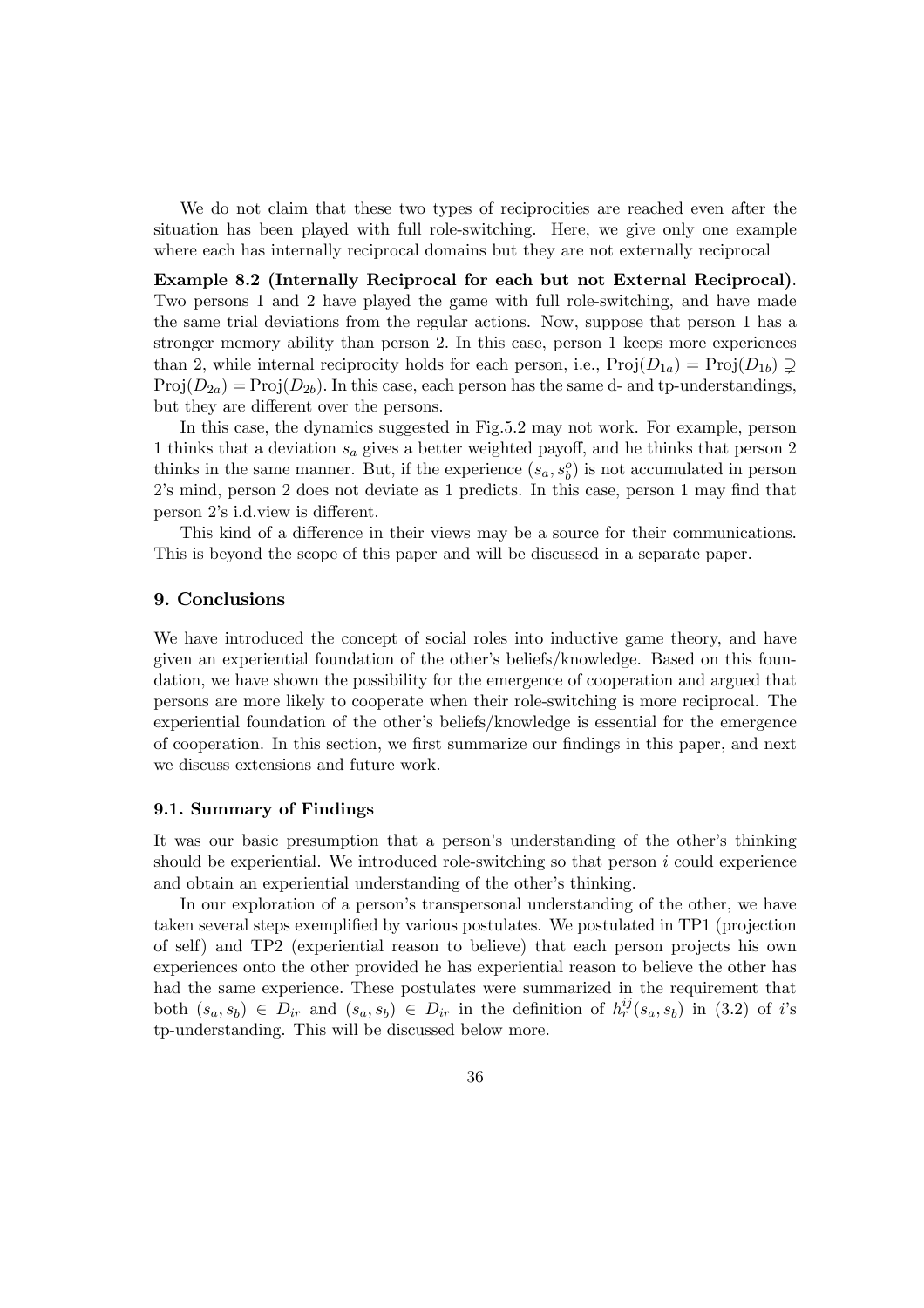By such a requirement, the complete transpersonal understanding of the other's thinking requires reciprocity in role-switching. With such reciprocity, it became natural to consider the frequency weighted payoff of a person across roles. Correspondingly, we developed the concept of an i.c.equilibrium to capture the notion of equilibrium (or stability) within such a framework.

Nevertheless, with different degrees of reciprocity, we have many cases for the domains of accumulation generated, some of which were well suited for cooperation, and others not. The reciprocal active-passive domain was shown to be well suited for cooperation to emerge in an i.c.equilibrium (Theorem 6.2). On the other hand, the nonreciprocal and reciprocal active domains generate only non-cooperative Nash equilibria as i.c.equilibria (Theorems 5.2 and 5.3). In this paper, we pursued only a few cases to express the main thrust of the arguments about the potential for the emergence of cooperation.

In Section 7, we discussed the consistency of our theory with experimental results from the ultimatum and dictator games. We also proposed some alternative experimental designs to test the relevance of role-switching for behavior in experiments, which will serve a connection to experimental/behavioral economics/game theory (cf., Camerer [3]).

Section 8 gave external conditions for the internal reciprocity which was at the heart of the emergence of cooperation in our theory. This exploration showed that in addition to reciprocal role-switching, the same trials by both persons, and equal and broad sensitivities were sufficient (Theorem 8.2) to generate the equivalent understandings that are fertile grounds for cooperation (Theorem 6.2).

#### 9.2. Extensions and Future Work

First, we discuss some implicit assumptions underlying of formulation of person i's derivation of the tp-understanding about the other's understanding of the situation. It is experiential in the sense that all components are derived from his own accumulated experiences. Here, we need social roles, role-switching, and also the basic assumption that the 2-role game is given independent of persons (actors). In this sense, we have followed the tradition of symbolic interactionism from Mead [20]. In reality, this could not be true, but our assumption is an idealization. Not only this, we need other assumptions for our treatment. These were specified from place to place in this paper.

Specifically, the definition of person is tp-understanding  $g^{ij}$  from his memory kit  $\kappa_i$ includes such an assumption. The salient part is the condition  $(s_a, s_b) \in D_{i(-r)}$  in the definition of  $h_r^{ij}(s_a, s_b)$  in (3.2). This means that person *i* has the experience  $(s_a, s_b)$  in his domain  $D_{i(-r)}$ : He infers that person j must have also this experience, and project his experienced payoff  $h_r(s_a, s_b)$  onto j. That is,  $(s_a, s_b)$  must be a common experience for persons  $i$  and  $j$  from the viewpoint of person  $i$ . This sounds like the requirement of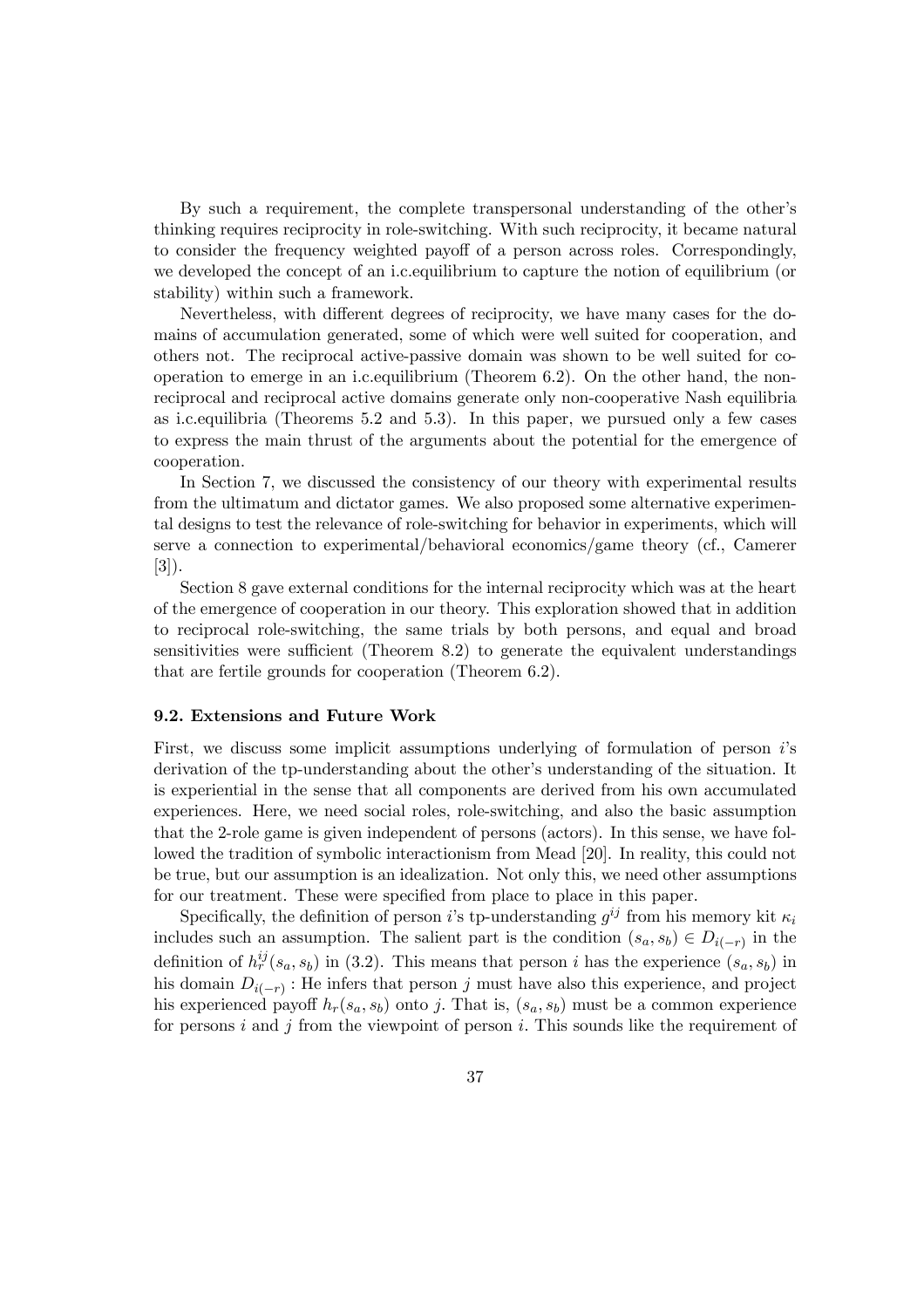some evidence for the definition of common knowledge in Lewis [19]. This will possibly serve a bridge to epistemic logic.

In our context, if a person experiences one pair  $(s_a, s_b)$  from both roles, he would infer/guess that the other person has the same experience from both roles, and also that the other infer the symmetric statement. If we pursue, rigorously, this argument as an infinite regress, then we would have common knowledge (beliefs) in the sense of an infinite hierarchy of beliefs (see Kaneko [13], Chap.4 for this argument of an infinite regress). In this case, we need other assumptions on an hierarchy of logical abilities of the persons. As Lewis [19] did not intend to mean an infinite hierarchy of knowledge (beliefs), it would be better to stop at some shallow interpersonal depths of nested beliefs. We will discuss a rigorous treatment of this in the epistemic logic of shallow depths (Kaneko-Suzuki [18]) in a separate paper.

Next, we turn to some extensions like the emergence of cooperation in n-role games. Notice that emergence of cooperation is conditional upon the degree of reciprocity of role-switching. We restricted ourselves to a 2-person situation and still cooperation needs a specific reciprocity. Therefore, our result may be interpreted as showing a difficulty in reaching cooperation. One immediate question is to ask what would happen with the present study in a 3- or more persons case. This remains an open problem, but we should give our thought about it.

In an *n*-person case, since one person can experience a few social roles only such as in a baseball game, it would be not important to extend directly the result of this paper into the n-person case. Rather we should consider possibilities of cooperations of 2- or 3-person groups in the entire n-person game. Hence, our research does not suggest us to return to the standard cooperative game theory from von Neumann-Morgenstern [25].

Rather, patterned behavior in different but similar situations may be a key to have an extension of our theory. This is related to the basic presumption of inductive game theory: A social situation formulated as a 2-role game (more generally, an  $n$ -role game) is not isolated from other social situations in the entire social web. As a research strategy, we focus on a specific 2-role game in this paper, but it belongs to the social web depicted as Fig.1.1. Also, our behavioral postulate is a patterned behavior, rather than instantaneous payoff maximization. This patterned behavior have some uniformity (regularity), which may ease some difficulty to reach cooperation such as one problem difficulty we met in the ultimatum game in Section 7. This thought may suggest more experiential studies of behavior in society and experimental studies in labs.

# References

[1] Akiyama, E., R. Ishikawa, M. Kaneko and J. J. Kline, (2008), A Simulation Study of Learning a Structure: Mike's Bike Commuting, to appear in Economic Theory.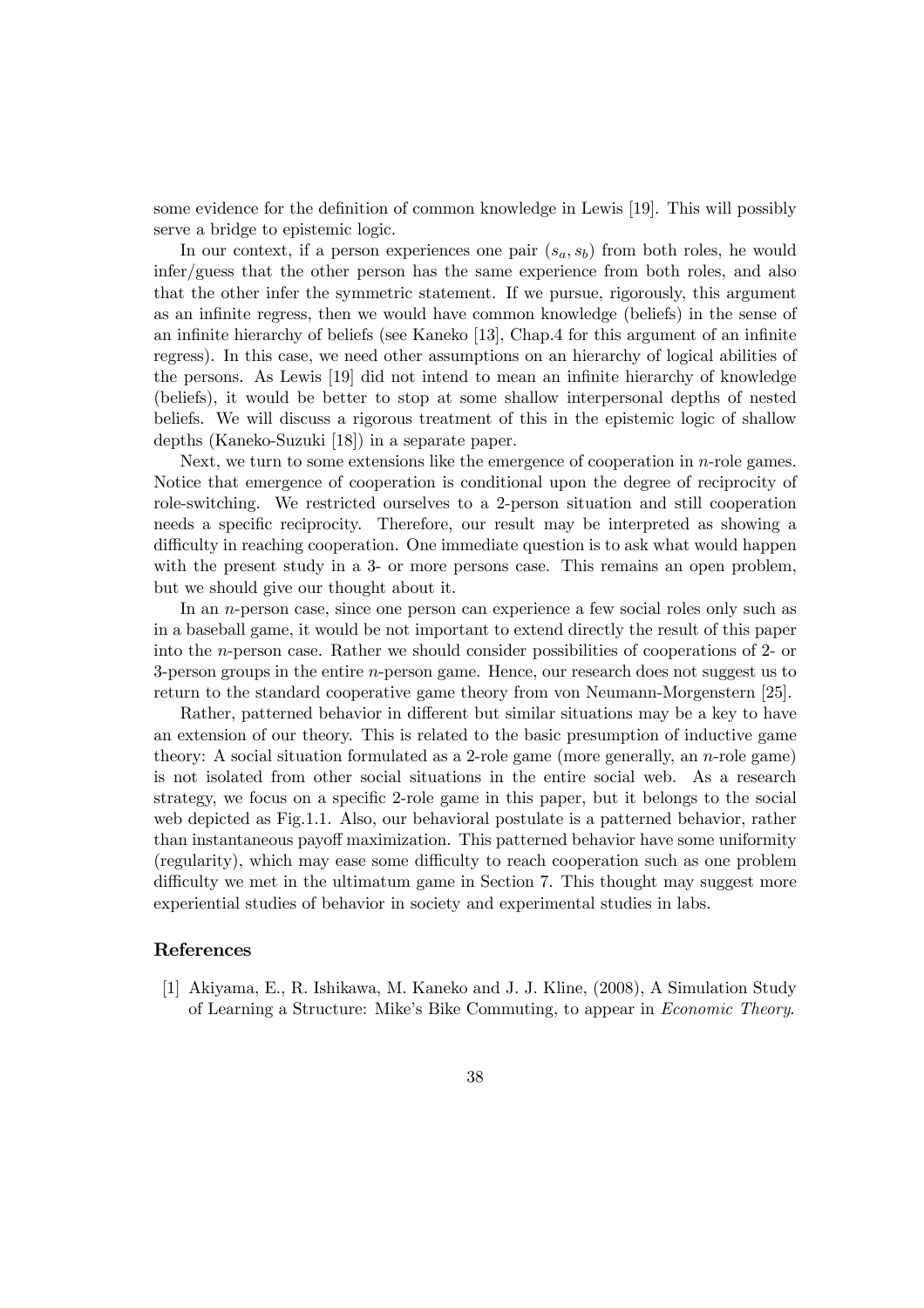- [2] Axelrod (1984), The Evolution of Cooperation, Basic Books, New York.
- [3] Camerer, C., (2003), Behavioral Game Theory, Princeton University Press, Princeton.
- [4] Cooper, R., D. V. DeJong, R. Forsyth, and T. W. Ross (1996), Cooperation without Reputation: Experimental Evidence from Prisoners' Dilemma Games, Games and Economic Behavior 12, 187-218.
- [5] Collins, R. (1988), Theoretical Sociology, Harcourt Brace Javanovic, New York.
- [6] Cooley, C. H., (1902), Human Nature and the Social Order, Scriber, New York.
- [7] Güth, W., Schmittberger, Schwarze, (1982), An Experimental Analysis of Ultimatum Bargaining, Journal of Economic Behavior and Organization 3, 367-388.
- [8] Harsanyi, J. C., (1953), Cardinal utility in welfare economics and in the theory of risk-taking, Journal of Political Economy 61, 434-435.
- [9] Hart, S., (2006), Robert Aumann's Game and Economic Theory, Scandanavian Journal of Economics 108, 185-211.
- [10] Hu, T.-W., Expected Utility Theory form the Frequentist Perspective, to appear in Economic Theory.
- [11] Kahneman, D., J. L. Knetsch and R. Thaler, (1086), Fairness as a Constraint on Profit Seeking: Entitlements in the Market, American Economic Review 76, 728- 741.
- [12] Kaneko, M., (2002), Epistemic logics and their game theoretical applications: Introduction. Economic Theory 19, 7-62.
- [13] Kaneko, M., (2004), Game Theory and Mutual Misunderstanding, Springer, Berlin.
- [14] Kaneko, M., and J. J. Kline, (2008a), Inductive Game Theory: a Basic Scenario, Journal of Mathematical Economics 44, 1332-1363.
- [15] Kaneko, M., and J. J. Kline, (2008b), Information Protocols and Extensive Games in Inductive Game Theory, International Journal of Mathematics, Game Theory and Algebra 17, issue  $5/6$ , 2008.
- [16] Kaneko, M., and J. J. Kline, (2008c), Partial Memories, Inductively Derived Views, and their Interactions with Behavior, to appear in Economic Theory.